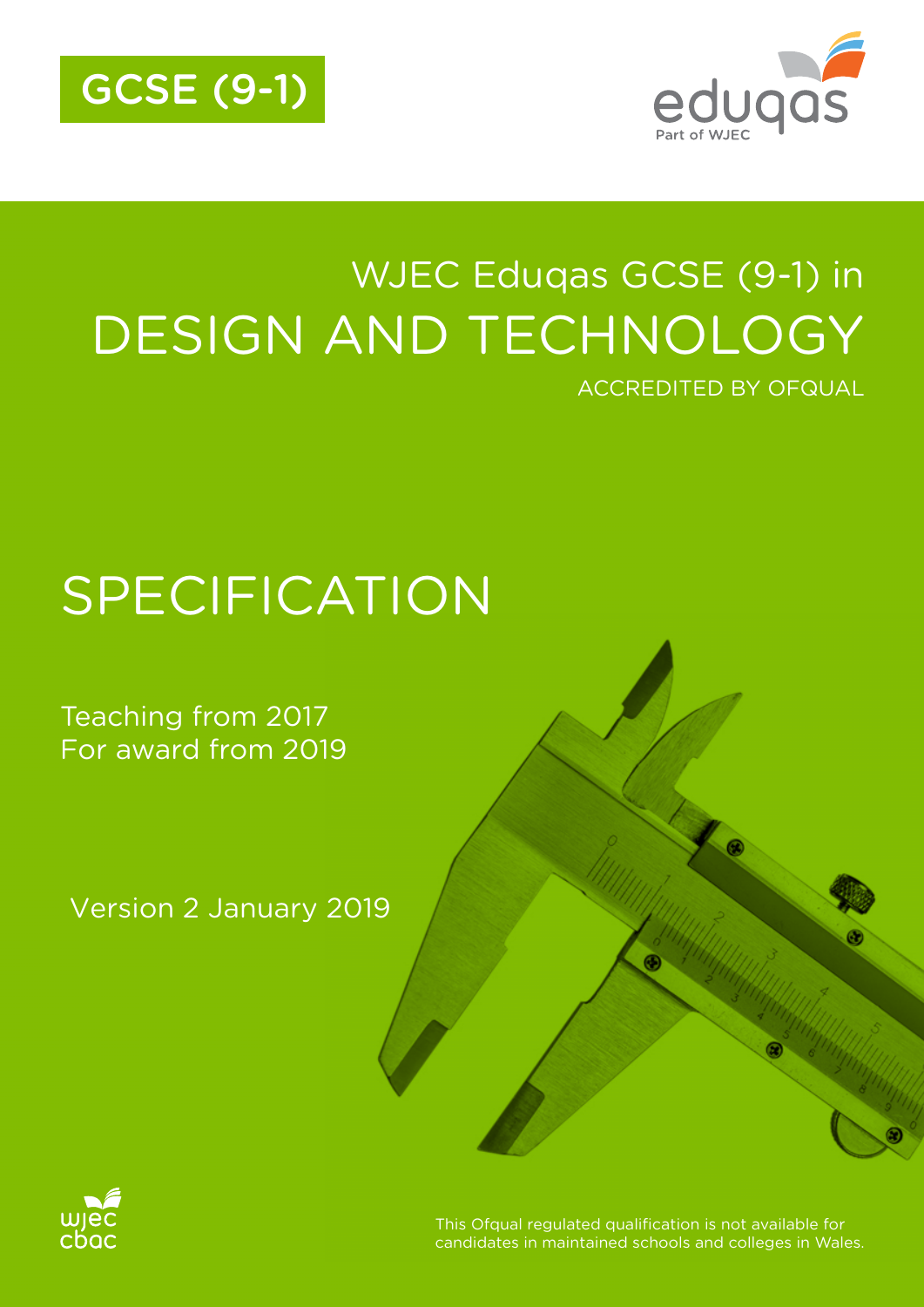# SUMMARY OF AMENDMENTS

| Version | <b>Description</b>                                                                                  | Page number |
|---------|-----------------------------------------------------------------------------------------------------|-------------|
| 2       | 'Making entries' section has been amended to clarify resit<br>rules and carry forward of NEA marks. | 41          |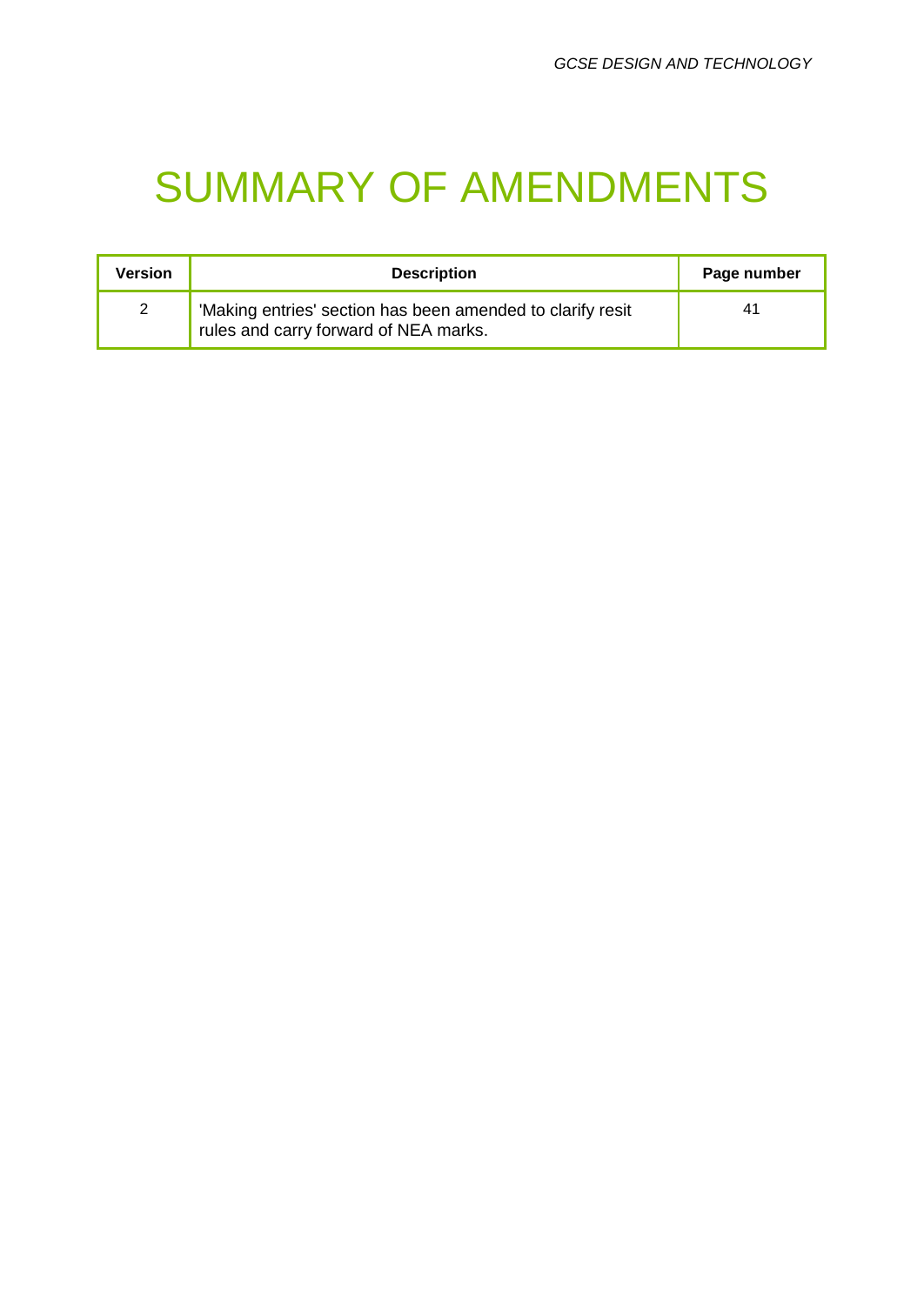



**Page**

# WJEC Eduqas GCSE (9-1) in DESIGN AND TECHNOLOGY

## For teaching from 2017 For award from 2019

|                |                   | <b>Summary of assessment</b>                        | $\mathbf{2}$             |
|----------------|-------------------|-----------------------------------------------------|--------------------------|
| 1 <sub>1</sub> |                   | <b>Introduction</b>                                 | 3                        |
|                |                   | 1.1 Aims and objectives                             | 3                        |
|                |                   | 1.2 Prior learning and progression                  | $\overline{\mathcal{A}}$ |
|                |                   | 1.3 Equality and fair access                        | $\overline{4}$           |
| 2.             |                   | <b>Subject content</b>                              | $\overline{\mathbf{5}}$  |
|                |                   | 2.1 Technical principles                            | 8                        |
|                | 2.2               | Designing and making principles                     | 32                       |
| 3.             | <b>Assessment</b> |                                                     | 35                       |
|                | 3.1               | Assessment objectives and weightings                | 35                       |
|                | 3.2               | Arrangements for non-exam assessment                | 36                       |
| 4.             |                   | <b>Technical information</b>                        | 41                       |
|                | 4.1               | <b>Making entries</b>                               | 41                       |
|                | 4.2               | Grading, awarding and reporting                     | 41                       |
|                |                   | Appendix A: Non-exam assessment marking criteria    | 42                       |
|                |                   | <b>Appendix B:</b> Links to mathematics and science | 50                       |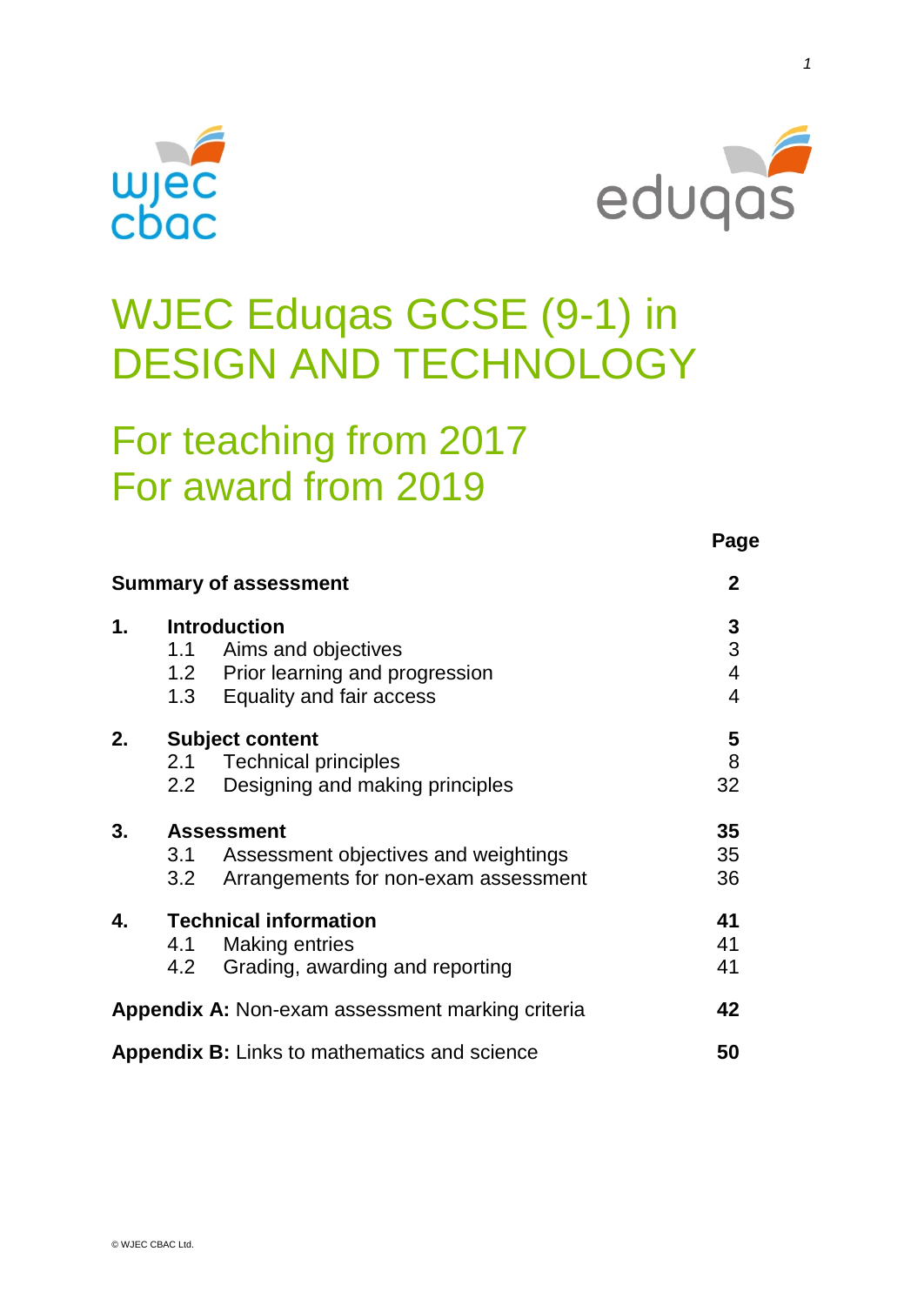# GCSE DESIGN AND **TECHNOLOGY**

## SUMMARY OF ASSESSMENT



This linear qualification will be available for assessment in May/June each year. It will be awarded for the first time in summer 2019.

**Qualification Accreditation Number:** 603/1121/6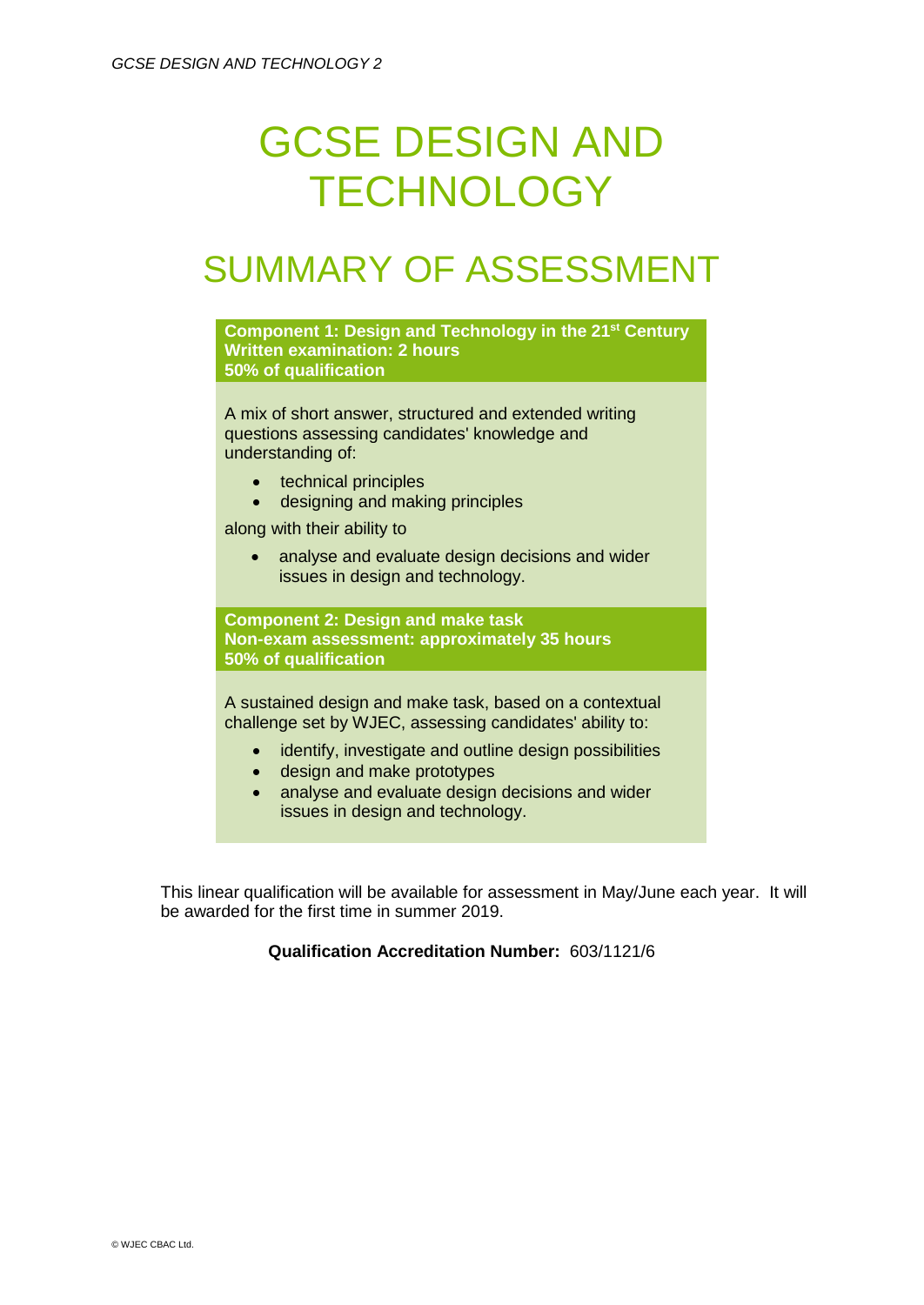# GCSE DESIGN AND **TECHNOLOGY**

# **INTRODUCTION**

### 1.1 Aims and objectives

The WJEC Eduqas GCSE in Design and Technology offers a unique opportunity in the curriculum for learners to identify and solve real problems by designing and making products or systems. Through studying GCSE Design and Technology, learners will be prepared to participate confidently and successfully in an increasingly technological world; and be aware of, and learn from, wider influences on design and technology, including historical, social/cultural, environmental and economic factors.

The specification enables learners to work creatively when designing and making and apply technical and practical expertise, in order to:

- demonstrate their understanding that all design and technological activity takes place within contexts that influence the outcomes of design practice
- develop realistic design proposals as a result of the exploration of design opportunities and users' needs, wants and values
- use imagination, experimentation and combine ideas when designing
- develop the skills to critique and refine their own ideas whilst designing and making
- communicate their design ideas and decisions using different media and techniques, as appropriate for different audiences at key points in their designing
- develop decision making skills, including the planning and organisation of time and resources when managing their own project work
- develop a broad knowledge of materials, components and technologies and practical skills to develop high quality, imaginative and functional prototypes
- be ambitious and open to explore and take design risks in order to stretch the development of design proposals, avoiding clichéd or stereotypical responses
- consider the costs, commercial viability and marketing of products
- demonstrate safe working practices in design and technology
- use key design and technology terminology including those related to: designing, innovation and communication; materials and technologies; making, manufacture and production; critiquing, values and ethics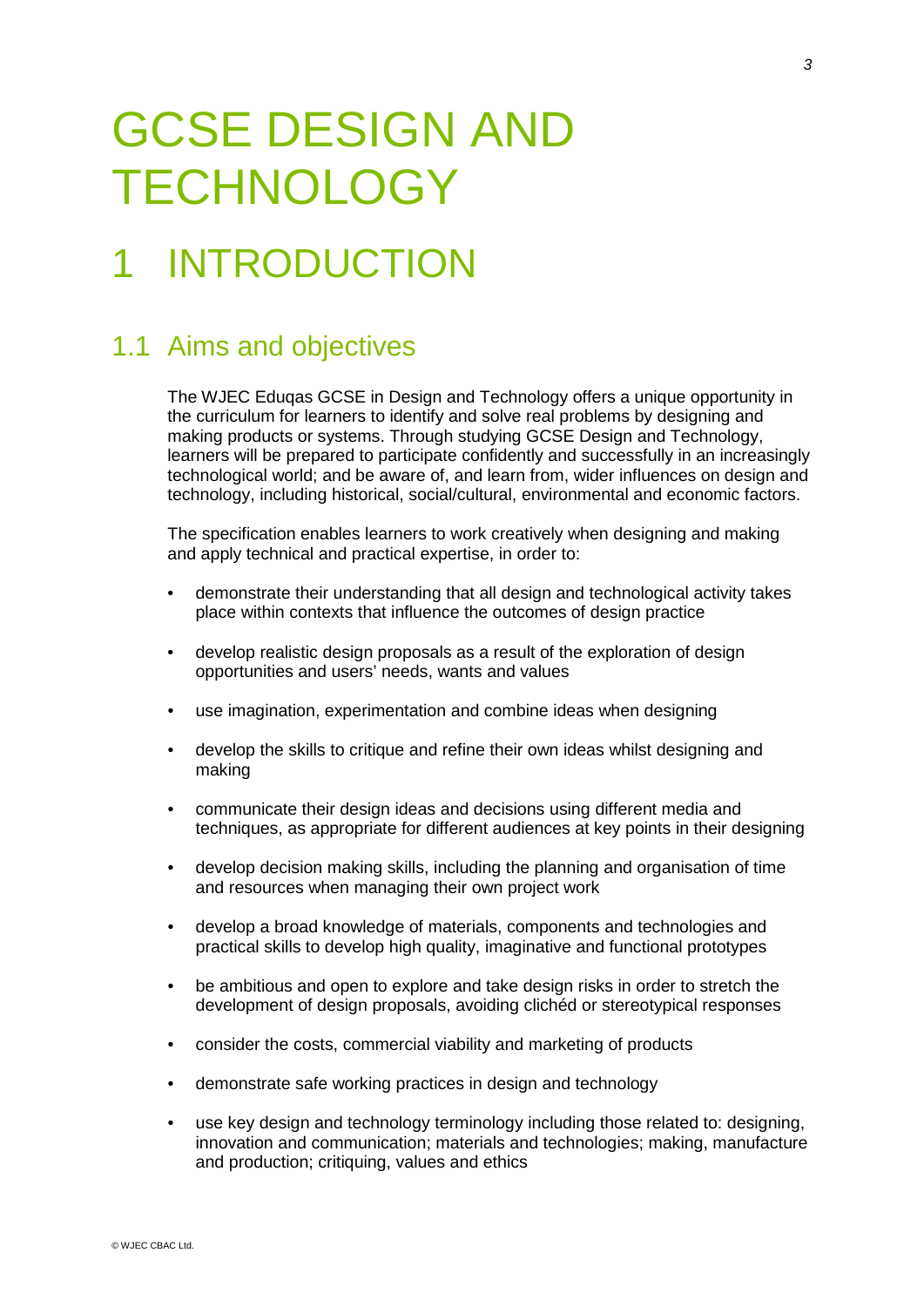### 1.2 Prior learning and progression

There are no previous learning requirements for this specification. Any requirements set for entry to a course based on this specification are at the school/college's discretion.

This specification builds on subject content which is typically taught at key stage 3 and provides a suitable foundation for the study of design and technology at either AS or A level. In addition, the specification provides a coherent, satisfying and worthwhile course of study for learners who do not progress to further study in this subject.

### 1.3 Equality and fair access

This specification may be followed by any learner, irrespective of gender, ethnic, religious or cultural background. It has been designed to avoid, where possible, features that could, without justification, make it more difficult for a learner to achieve because they have a particular protected characteristic.

The protected characteristics under the Equality Act 2010 are age, disability, gender reassignment, pregnancy and maternity, race, religion or belief, sex and sexual orientation.

The specification has been discussed with groups who represent the interests of a diverse range of learners, and the specification will be kept under review.

Reasonable adjustments are made for certain learners in order to enable them to access the assessments (e.g. candidates are allowed access to a Sign Language Interpreter, using British Sign Language). Information on reasonable adjustments is found in the following document from the Joint Council for Qualifications (JCQ): *Access Arrangements and Reasonable Adjustments: General and Vocational Qualifications.*

This document is available on the JCQ website [\(www.jcq.org.uk\)](http://www.jcq.org.uk/). As a consequence of provision for reasonable adjustments, very few learners will have a complete barrier to any part of the assessment.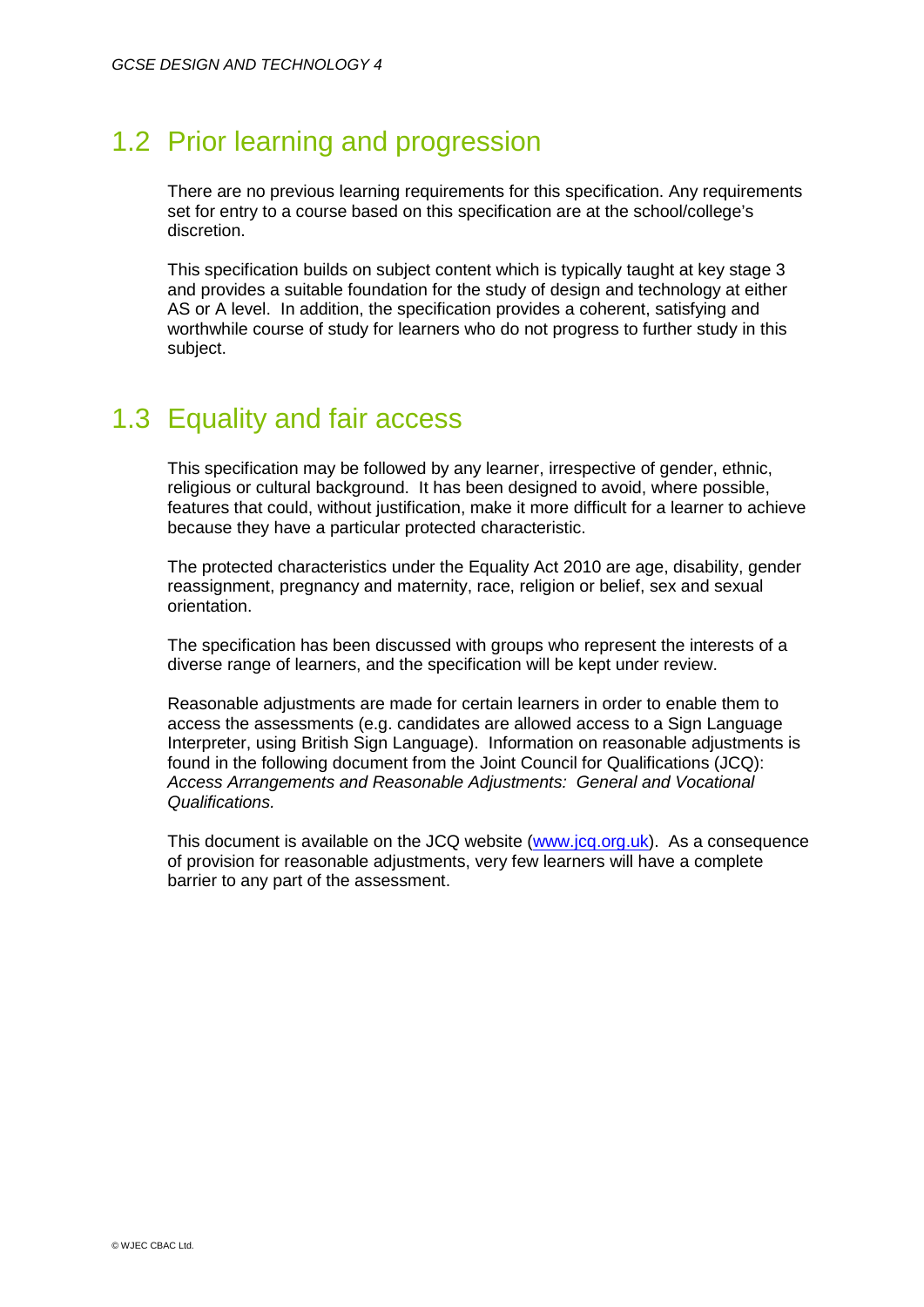# 2 SUBJECT CONTENT

The subject content is presented under two headings: *technical principles* and *designing and making principles*. Within each area, the content is further divided into *core knowledge and understanding* and *in-depth knowledge and understanding.*

The specification content and assessment requirements are designed to ensure learners develop an appropriate breadth and depth of knowledge and understanding in design and technology.

#### **2.1 Technical principles**

Core knowledge and understanding is presented in five clear and distinct topic areas:

- design and technology and our world
- smart materials
- electronic systems and programmable components
- mechanical components and devices
- materials

Learners are required to study all of the content in these five areas, to ensure they have a broad knowledge and understanding of design and technology and that they are able to make effective choices in relation to which materials, components and systems to utilise within design and make activities.

In-depth knowledge and understanding is presented in six clear and distinct topic areas:

- a. electronic systems, programmable components & mechanical devices
- b. papers & boards
- c. natural & manufactured timber
- d. ferrous & non-ferrous metals
- e. thermoforming & thermosetting polymers
- f. fibres & textiles

Learners are required to study at least one of these six areas, to ensure they have an in-depth knowledge and understanding of a specific material area and/or components and systems to support their design and make activities.

All topics within the core knowledge and understanding, the in-depth knowledge and understanding, and designing and making principles must be addressed. In each case, the left hand column identifies the content topic and the amplification indicates the areas that need to be covered. The amplification column provides more information on the content presented in the left hand column, including the breadth and depth of study required. Where 'e.g.' is used in the amplification column, the list which follows is illustrative only. In all other instances, the list of items in the amplification column must be covered. Centres are not restricted to how they will deliver this to the learner but it is anticipated that there will be an integrated approach between the core and the in-depth content.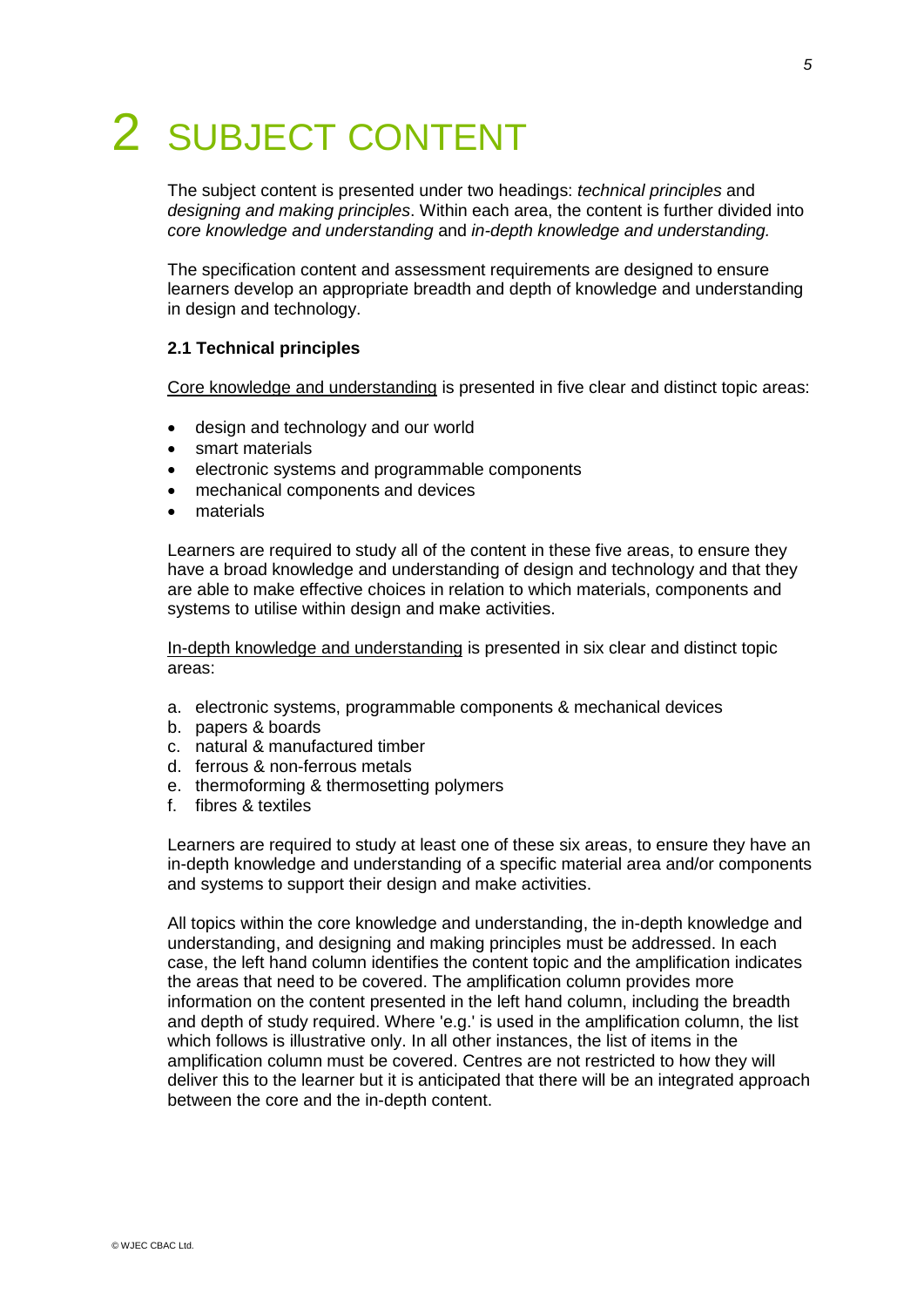### **2.2 Designing and making principles**

Core knowledge and understanding that learners are required to develop and apply is presented in ten clear topic areas:

- understanding design and technology practice
- understanding user needs
- writing a design brief and specifications
- investigating challenges
- developing ideas
- investigating the work of others
- using design strategies
- communicating ideas
- developing a prototype
- making decisions

Learners are required to cover all of the content in these ten areas, to ensure they are able to apply a broad knowledge and understanding of design and technology principles within design and make activities.

In-depth knowledge and understanding is presented in five clear topic areas:

- selecting and working with materials and components
- marking out
- using tools and equipment
- using specialist techniques
- using surface treatments and finishes

Learners are required to cover all of the content in these five areas, **in relation to at least one of the topic areas (a to f)** identified in the in-depth knowledge and understanding section of technical principles.

The content structure of this GCSE design and technology specification is illustrated below.

| <b>Technical principles</b>                       |                   |                                                                               |
|---------------------------------------------------|-------------------|-------------------------------------------------------------------------------|
| Core knowledge & understanding                    |                   | In-depth knowledge & understanding                                            |
| Design and technology and                         |                   | <b>a.</b> Electronic systems, programmable<br>components & mechanical devices |
| our world<br>Smart materials                      | Plus at           | <b>b.</b> Papers & boards                                                     |
| Electronic systems and<br>programmable components | least one<br>from | c. Natural & manufactured timber                                              |
|                                                   |                   | d. Ferrous & non-ferrous metals                                               |
| Mechanical components<br>and devices              |                   | <b>e.</b> Thermosetting & thermoforming<br>plastics                           |
| Materials                                         |                   | f. Fibres & textiles                                                          |

| Designing and making principles |      |                                                                                     |
|---------------------------------|------|-------------------------------------------------------------------------------------|
| Core knowledge & understanding  | Plus | In-depth knowledge & understanding<br>(in relation to at least one of a to f above) |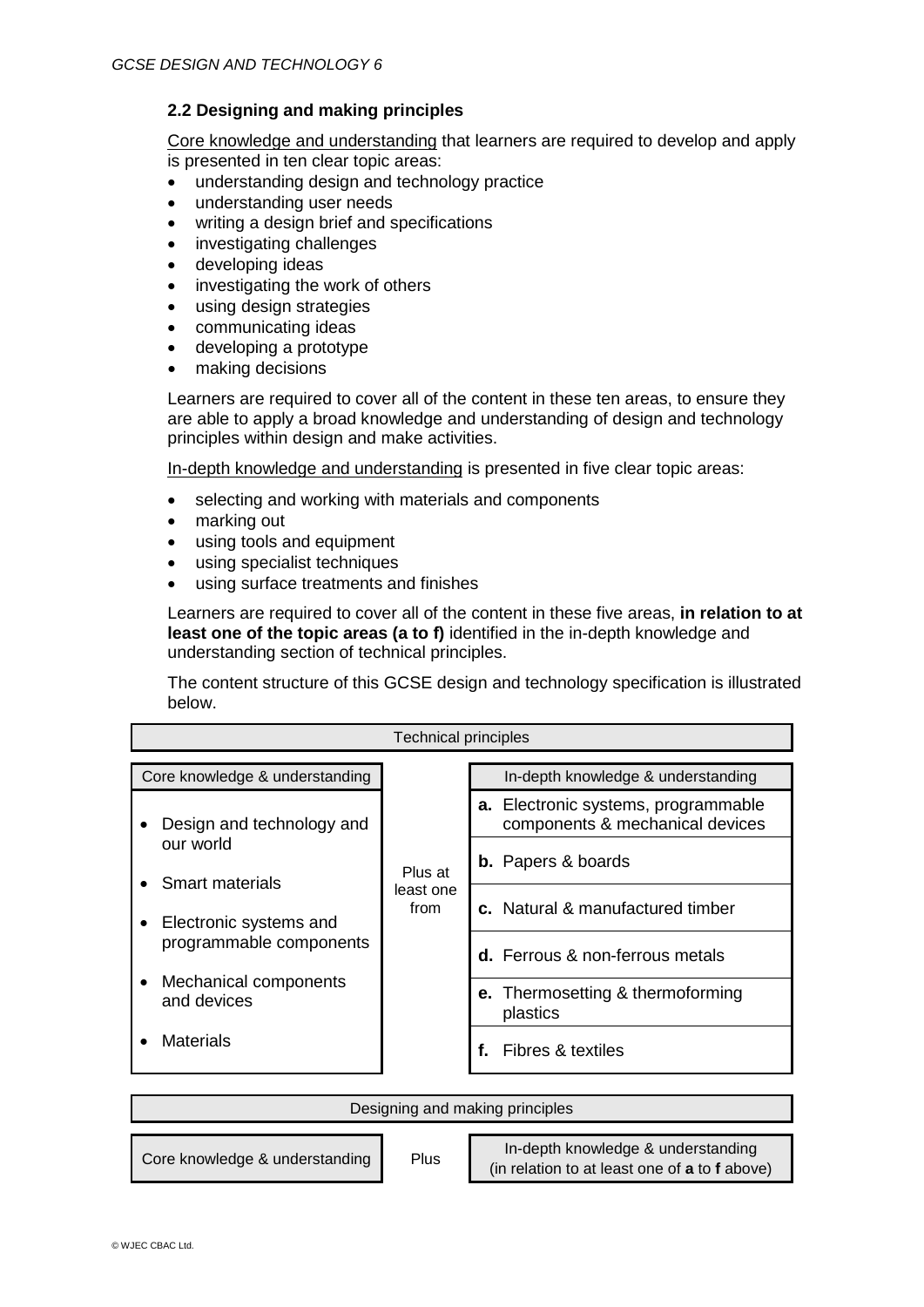There is no hierarchy implied in the order in which the content is presented and it does not imply a prescribed teaching order.

The subject content for GCSE Design and Technology will be assessed in the written examination and non-exam assessment (NEA).

### **Design and Technology in the 21st Century Design and make task**<br>Written examination: 2 hours **NEA: approximately 35** https://written.com Written examination: 2 hours<br>
50% of qualification<br>
50% of qualification<br>
50% of qualification 100 marks

# 50% of qualification<br>100 marks

Calculators may be used in Component 1 and in Component 2. Learners are responsible for making sure that their calculators meet the relevant regulations for use in written examinations: information is found in the JCQ publications *Instructions for conducting examinations* and *Information for candidates for written examinations.*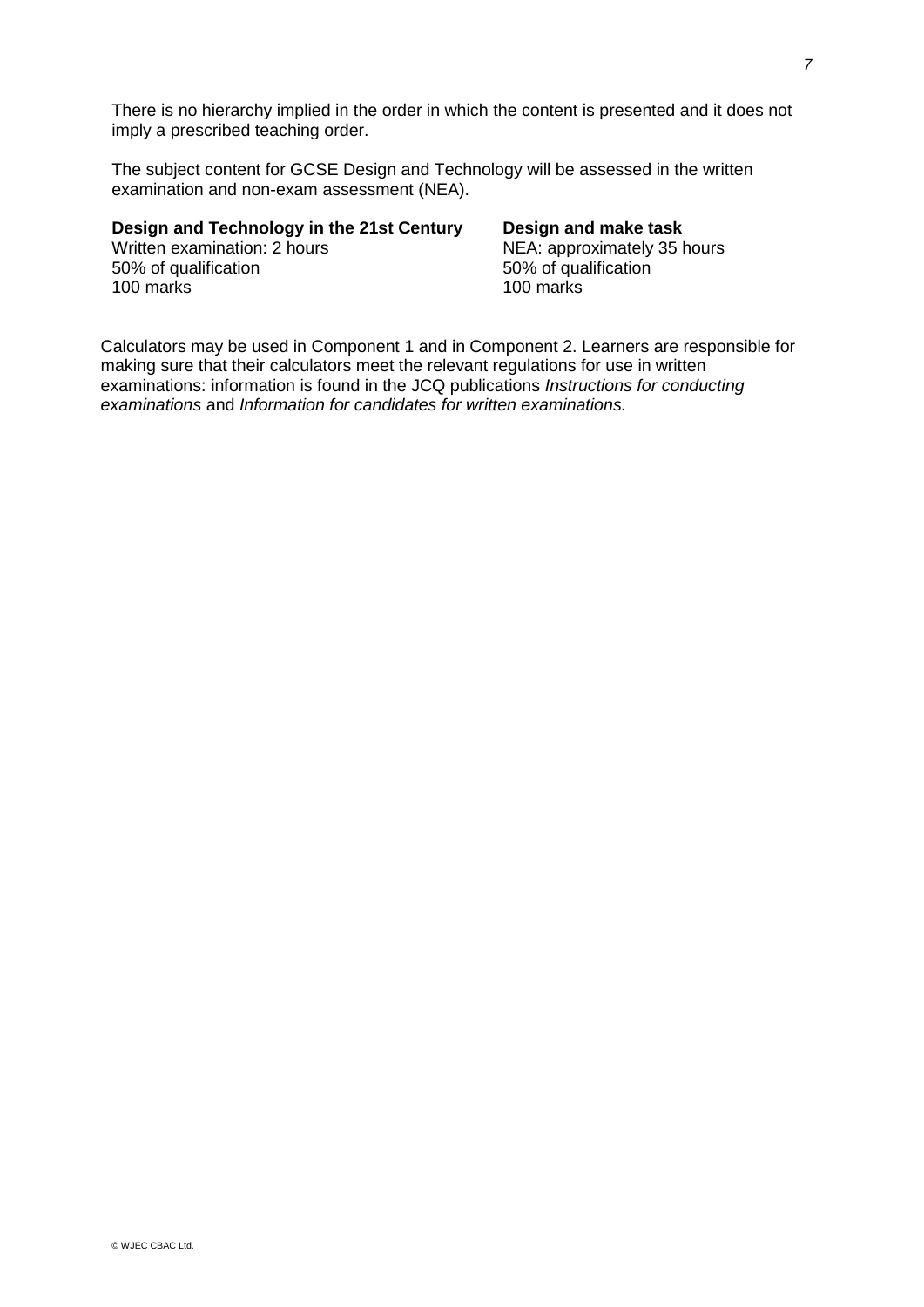### 2.1 Technical principles

### **Technical principles**

#### **Core knowledge and understanding**

This section is designed to develop learners' knowledge and understanding in design and technology and its impact on daily life. Learners should develop a broad understanding of materials, systems and processes and have the opportunity to apply knowledge and understanding from other subject areas including mathematics and science. Appendix B illustrates links to relevant mathematics and science skills. These must be covered within GCSE Design and Technology qualifications and will be assessed in this qualification in Component 1.

### **Design and technology and our world**

Learners need a breadth of technical knowledge and understanding in order to make effective choices in relation to the selection of materials, components and systems. They should consider emerging technologies, environmental issues and impacts on society. They should consider the needs of future generations as well as their own, and take a broad view of the impact of design and technology activities.

| Content                                                                                                                                                                                                                                                      | Amplification                                                                                                                                                                                                                                                                                                                                                                                                                                                                                                                                                                                                                                                                                                                                                                                                                                                                                                                                                                                                                                                                                                                                                                       |
|--------------------------------------------------------------------------------------------------------------------------------------------------------------------------------------------------------------------------------------------------------------|-------------------------------------------------------------------------------------------------------------------------------------------------------------------------------------------------------------------------------------------------------------------------------------------------------------------------------------------------------------------------------------------------------------------------------------------------------------------------------------------------------------------------------------------------------------------------------------------------------------------------------------------------------------------------------------------------------------------------------------------------------------------------------------------------------------------------------------------------------------------------------------------------------------------------------------------------------------------------------------------------------------------------------------------------------------------------------------------------------------------------------------------------------------------------------------|
| 1. The impact of new<br>and emerging<br>technologies on:<br>industry<br>$\bullet$<br>enterprise<br>٠<br>sustainability<br>people<br>$\bullet$<br>culture<br>society<br>٠<br>the environment<br>$\bullet$<br>production<br>$\bullet$<br>techniques<br>systems | The focus of this content is the impact of new and emerging<br>technologies on the areas identified below.<br>The impact of new and emerging technologies on industry and<br>enterprise:<br>market pull – responding to demands from the market;<br>technology push - development in materials and components,<br>manufacturing methods;<br>• consumer choice - consumers wishing to own the latest<br>technologies/products.<br>The Product Life Cycle.<br>Global production and its effects on culture and people.<br>٠<br>Legislation to which products are subject.<br>Consumer rights and protection for consumers when purchasing<br>and using products.<br>Moral and ethical factors related to manufacturing products and<br>the sale and use of products.<br>Sustainability; meeting today's needs without compromising the<br>needs of future generations.<br>Advantages and disadvantages of using computer aided design<br>$(CAD)$ .<br>Advantages and disadvantages of the use of computer aided<br>manufacture (CAM).<br>How CAM equipment can be used in a variety of applications:<br>CNC embroidery, vinyl cutting, CNC routing, laser cutting and 3D<br>printing. |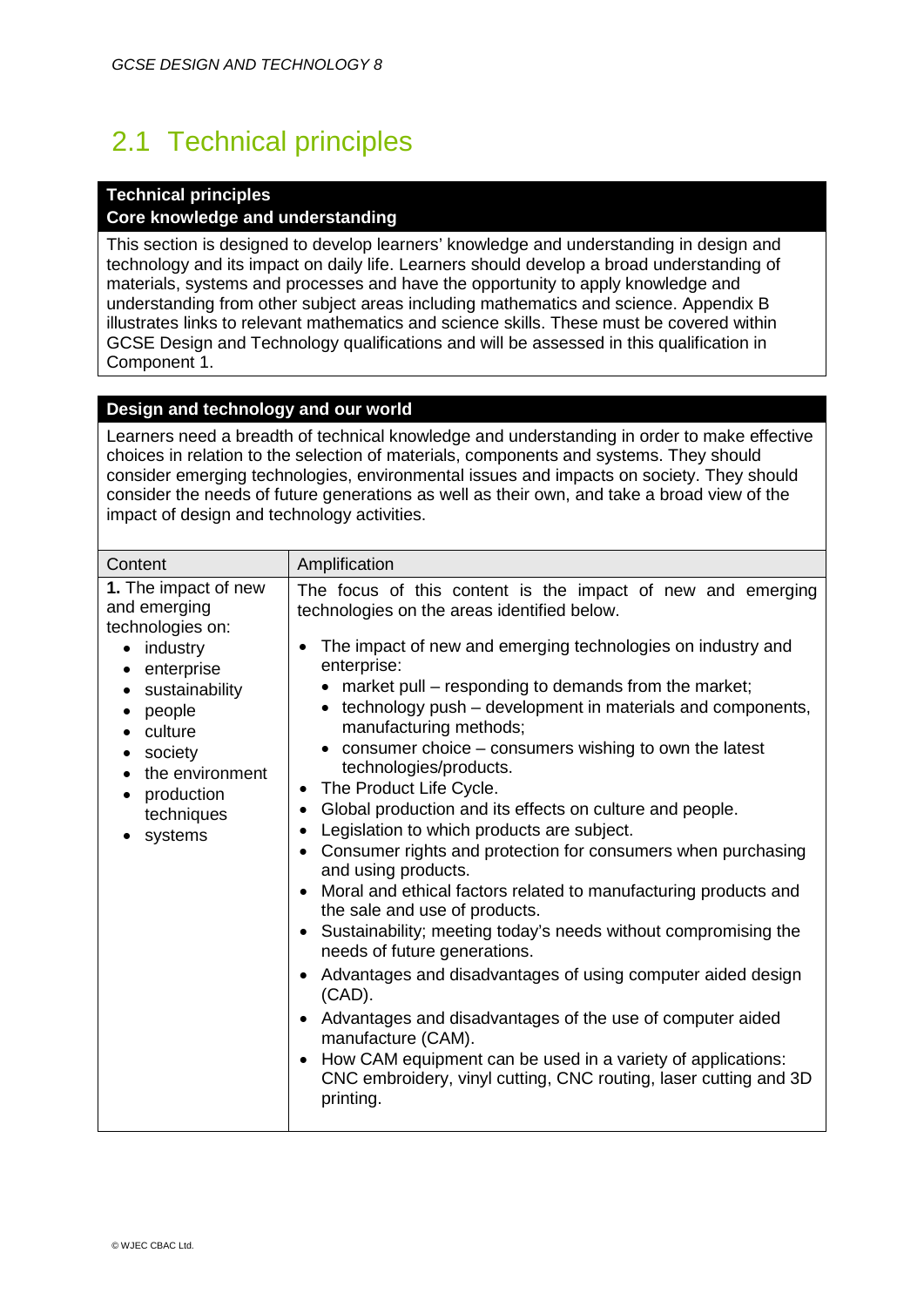| Content                                                                                                                                                                                                                                         | Amplification                                                                                                                                                                                                                                                                                                                                                                                                                                                                                                                                                                                                                                                                                                          |
|-------------------------------------------------------------------------------------------------------------------------------------------------------------------------------------------------------------------------------------------------|------------------------------------------------------------------------------------------------------------------------------------------------------------------------------------------------------------------------------------------------------------------------------------------------------------------------------------------------------------------------------------------------------------------------------------------------------------------------------------------------------------------------------------------------------------------------------------------------------------------------------------------------------------------------------------------------------------------------|
| 2. How the critical<br>evaluation of new and<br>emerging technologies<br>informs design<br>decisions; considering<br>contemporary and<br>potential future<br>scenarios from<br>different perspectives,<br>such as ethics and the<br>environment | The focus of this content is how the critical evaluation of new and<br>emerging technologies informs design decisions.<br>The importance of sustainability issues and environmental issues<br>$\bullet$<br>when designing and making.<br>• Social, cultural, economic and environmental responsibilities in<br>designing and making products.<br>The SIX R's of sustainability; rethink, reuse, recycle, repair,<br>reduce and refuse.<br>Life Cycle Analysis to determine the environmental impact of a<br>product.<br>Fair-trade policies and carbon footprint.<br>Ecological footprint.                                                                                                                             |
| 3. How energy is<br>generated and stored<br>in order to choose and<br>use appropriate<br>sources to make<br>products and to power<br>systems                                                                                                    | Types of renewable and non-renewable energy sources: wind,<br>solar, geothermal, hydroelectric, wood/biomass, wave, coal, gas,<br>nuclear and oil.<br>Issues surrounding the use of fossil fuels: coal, oil and gas.<br>٠<br>The advantages and disadvantages of renewable energy<br>sources.<br>The use of renewable energy sources in modern manufacturing<br>production systems: the use of solar panels and wind turbines in<br>manufacturing sites.<br>Renewable energy sources for products: wind-up and<br>photovoltaic cells.<br>Energy generation and storage in a range of contexts: motor<br>vehicles (e.g. petrol/diesel, electricity) and household products<br>(e.g. battery, solar, mains electricity). |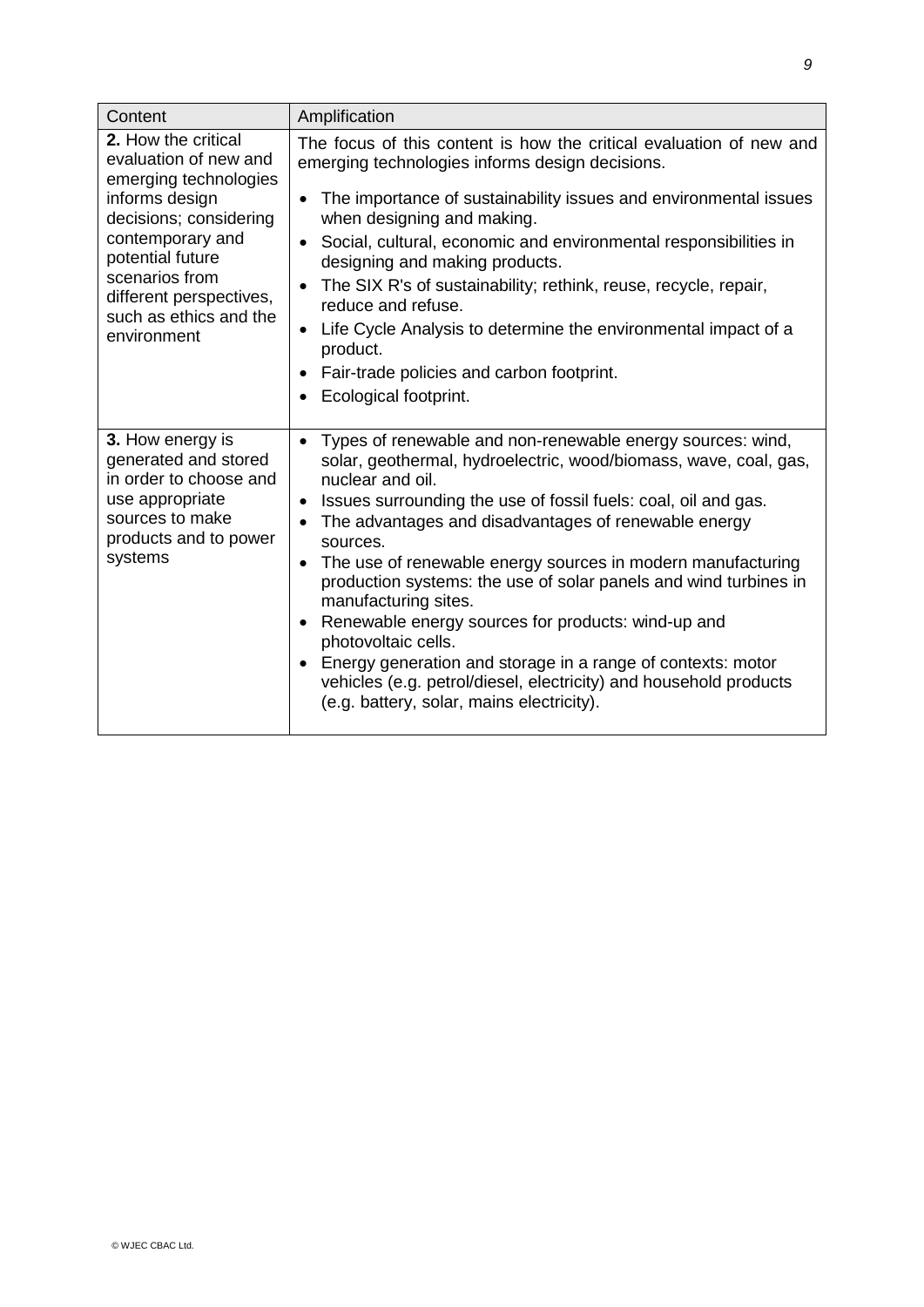### **Smart materials, composites and technical textiles**

The design and manufacture of products depends upon material technology and the development and implementation of materials in products. Learners need to be aware of developments in materials technology and how these impact on the design and use of products.

| Content                                                                                               | Amplification                                                                                                                                                                                                                                                                                                                                                                                                      |
|-------------------------------------------------------------------------------------------------------|--------------------------------------------------------------------------------------------------------------------------------------------------------------------------------------------------------------------------------------------------------------------------------------------------------------------------------------------------------------------------------------------------------------------|
| 4. Developments in<br>modern and smart<br>materials, composite<br>materials and<br>technical textiles | Electroluminescent film or wire <i>i.e.</i> LCD.<br>Quantum Tunnelling Composite (QTC) - when used in circuits the<br>resistance changes under compression.<br>SMA - shape memory alloys.<br>$\bullet$<br>Polymorph.                                                                                                                                                                                               |
|                                                                                                       | Smart fibres and fabrics that respond to the environment or<br>stimuli:<br>photo-chromic;<br>• thermo-chromic;<br>micro-encapsulation;<br>• biometrics.<br>Carbon Fibre, Kevlar and GRP.<br>٠                                                                                                                                                                                                                      |
|                                                                                                       | Interactive textiles that function as electronic devices and<br>sensors: circuits integrated into fabrics, such as heart rate<br>monitors; wearable electronics such as mobile phones or music<br>player, GPS, tracking systems and electronics integrated into the<br>fabric itself.<br>Micro-fibres in clothing manufacture.<br>٠<br>Phase changing materials: breathable materials; proactive heat<br>$\bullet$ |
|                                                                                                       | and moisture management.<br>Sun protective clothing.<br>$\bullet$<br>Nomex.<br>Geotextiles for landscaping.<br>Rhovyl as an antibacterial fibre.                                                                                                                                                                                                                                                                   |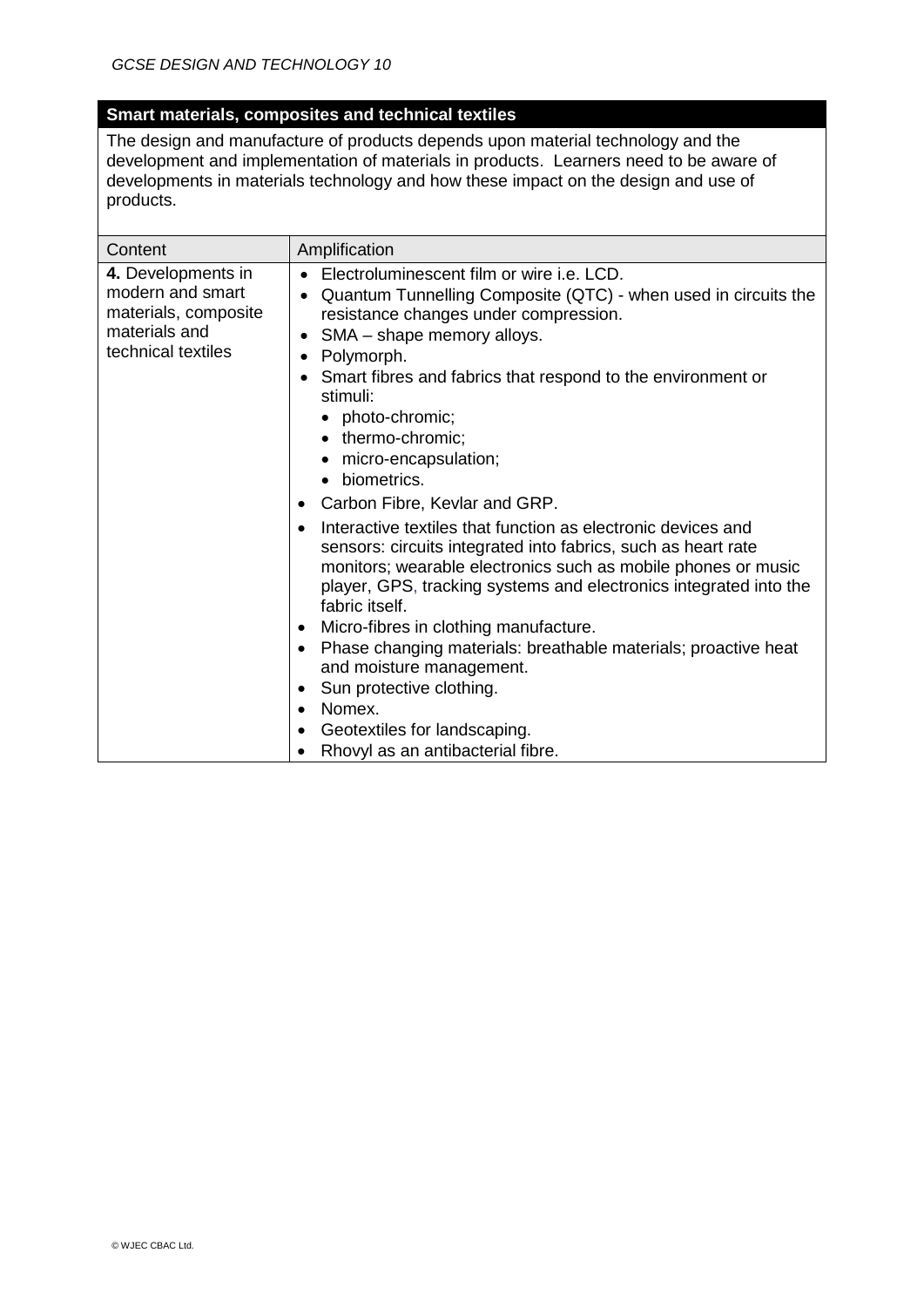### **Electronic systems and programmable components**

Familiar products often include the use of electronic components. Learners should be aware of the importance of electronic and programmable components to the product designer and end user and how such components are integrated into everyday products we use.

| Content                                                                                                                                                                                                                  | Amplification                                                                                                                                                                                                                                                                                                                                                                                                                                                                                                                                                                                                                                                                                                                                                                |
|--------------------------------------------------------------------------------------------------------------------------------------------------------------------------------------------------------------------------|------------------------------------------------------------------------------------------------------------------------------------------------------------------------------------------------------------------------------------------------------------------------------------------------------------------------------------------------------------------------------------------------------------------------------------------------------------------------------------------------------------------------------------------------------------------------------------------------------------------------------------------------------------------------------------------------------------------------------------------------------------------------------|
| 5. How electronic<br>systems provide<br>functionality to<br>products and<br>processes, including<br>sensors and control<br>devices to respond to<br>a variety of inputs, and<br>devices to produce a<br>range of outputs | Graphical conventions for communicating concepts: circuit<br>diagrams, block diagrams and flowcharts.<br>The 'systems' approach – input; process; output.<br>Principles of a control system:<br>input data from a sensor: light dependent resistor (LDR),<br>thermistor;<br>processing by control devices: semi-conductor, IC,<br>microprocessor or computer;<br>output where a signal is received that will perform a desired<br>function: buzzer, light emitting diode (LED).<br>The importance of feedback within the system.<br>The methods of providing feedback in different systems.<br>Familiar products in terms of their control system.<br>٠<br>Control devices that include counting, switching and timing.<br>Analogue and digital sensors as input components. |
| 6. The use of<br>programmable<br>components to embed<br>functionality into<br>products in order to<br>enhance and<br>customise their<br>operation                                                                        | Sub routines or macros in control systems.<br>Programmable microcontrollers can be used to control a range<br>of systems.<br>Programmable microcontrollers can interface with other<br>devices.<br>Programmable microcontrollers can be reprogrammed<br>repeatedly.<br>The benefits and limitations of programmable microcontrollers.<br>٠<br>Programmable Interface Controllers (PIC) and how they can be<br>used to control products or systems.                                                                                                                                                                                                                                                                                                                           |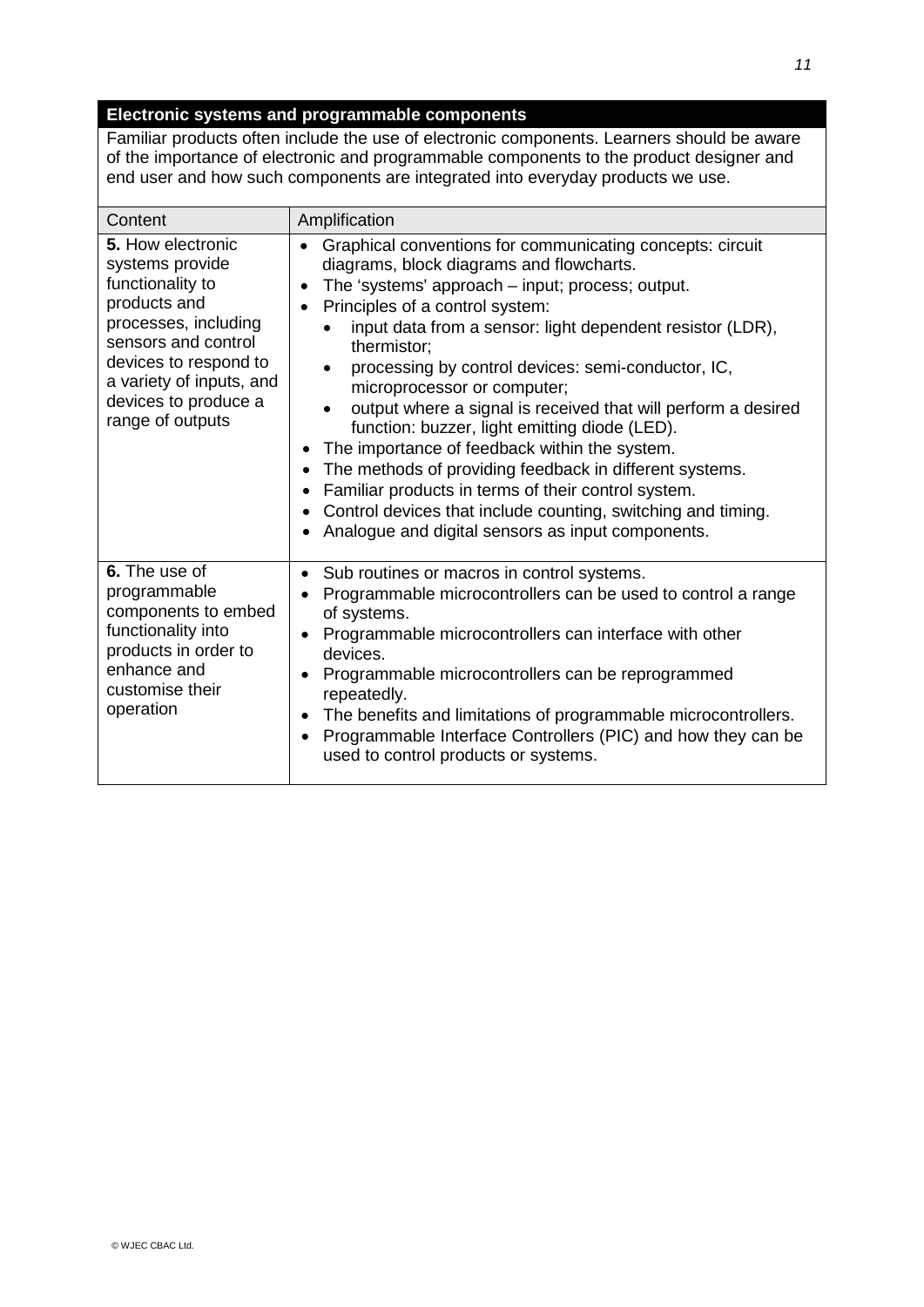### **Mechanical components and devices**

Familiar products often include the use of mechanical components and devices. Learners should be aware of the importance of mechanical components and devices to the product designer and end user and how such components are integrated into everyday products we use.

| Content                                                                                                                                                 | Amplification                                                                                                                                                                                                                                                                                                                                                                                                                                                                                                                                                                                                                                                                                                                                                                                            |  |
|---------------------------------------------------------------------------------------------------------------------------------------------------------|----------------------------------------------------------------------------------------------------------------------------------------------------------------------------------------------------------------------------------------------------------------------------------------------------------------------------------------------------------------------------------------------------------------------------------------------------------------------------------------------------------------------------------------------------------------------------------------------------------------------------------------------------------------------------------------------------------------------------------------------------------------------------------------------------------|--|
| <b>7.</b> The functions of<br>mechanical devices,<br>to produce different<br>sorts of movement,<br>changing the<br>magnitude and<br>direction of forces | • Principle of a mechanical device to transform input motion and<br>force into a desired output motion and force.<br>Analyse everyday mechanical devices and how they function.<br>Consider mechanical systems in terms of input; process; output.<br>Mechanical systems which:<br>increase or decrease speed of movement/rotation;<br>change magnitude/direction of force/movement/rotation.<br>$\bullet$<br>Simple calculations involving mechanical systems.<br>$\bullet$<br>Analyse the function of mechanical products that have:<br>٠<br>pulley systems, e.g. curtain rails, sewing machine;<br>$\bullet$<br>gear systems, e.g. whisk, hand drill;<br>$\bullet$<br>levers and linkages, e.g. scissors;<br>$\bullet$<br>rack and pinion, e.g. chair lift;<br>$\bullet$<br>cams, e.g. automata toys. |  |
|                                                                                                                                                         |                                                                                                                                                                                                                                                                                                                                                                                                                                                                                                                                                                                                                                                                                                                                                                                                          |  |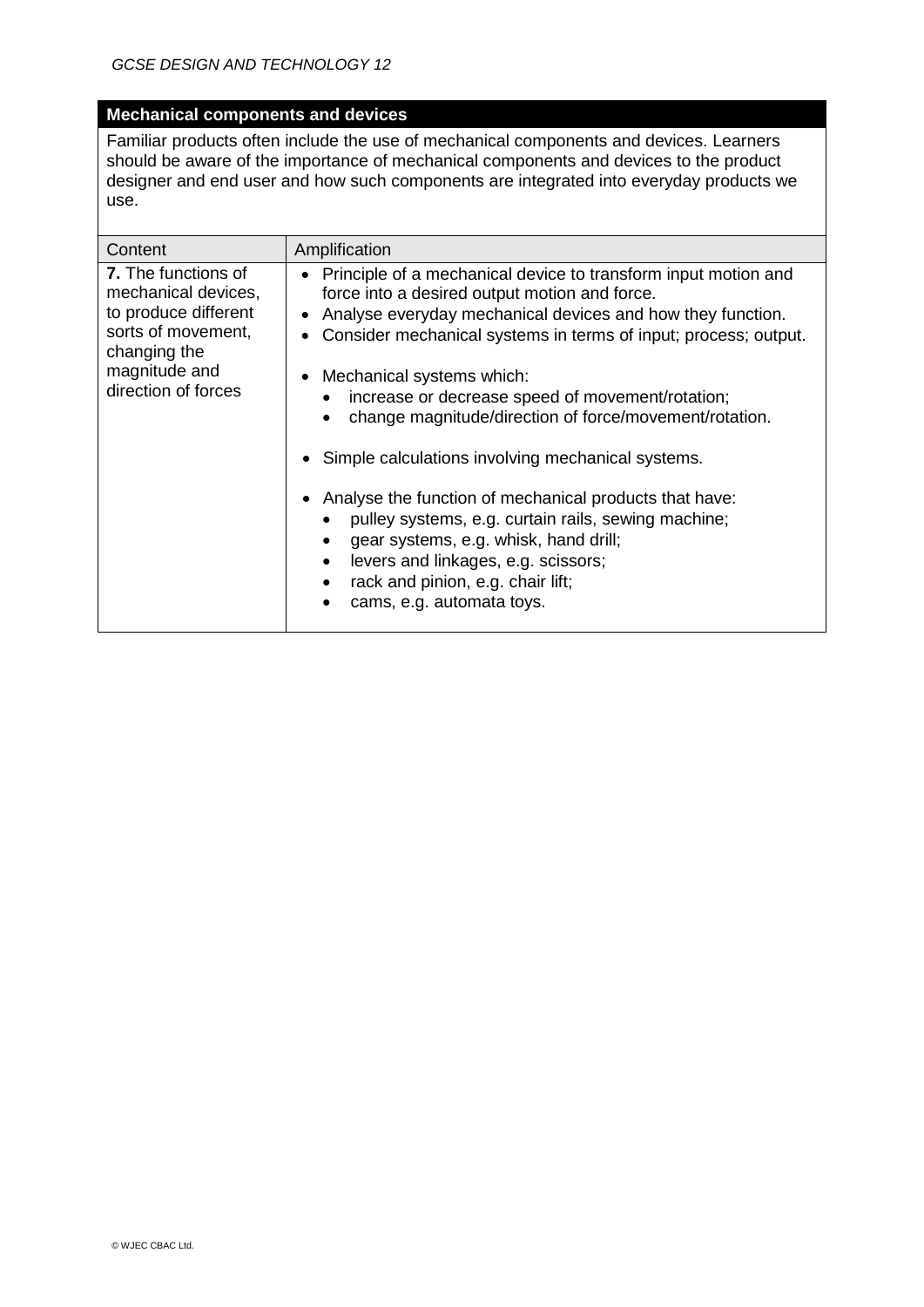| <b>Materials</b>                                                                                                                                                                    |                                                                                                                                                                                                                                                                                                                                                                                                                                                                                                                                                                                                                                                                                                                                                                                                                                                                                                                                                                                                                                                                                                      |  |  |
|-------------------------------------------------------------------------------------------------------------------------------------------------------------------------------------|------------------------------------------------------------------------------------------------------------------------------------------------------------------------------------------------------------------------------------------------------------------------------------------------------------------------------------------------------------------------------------------------------------------------------------------------------------------------------------------------------------------------------------------------------------------------------------------------------------------------------------------------------------------------------------------------------------------------------------------------------------------------------------------------------------------------------------------------------------------------------------------------------------------------------------------------------------------------------------------------------------------------------------------------------------------------------------------------------|--|--|
| Learners need to have a broad understanding of the categorisation and properties of a range<br>of materials. They should be aware of their source, use and application in products. |                                                                                                                                                                                                                                                                                                                                                                                                                                                                                                                                                                                                                                                                                                                                                                                                                                                                                                                                                                                                                                                                                                      |  |  |
| Content                                                                                                                                                                             | Amplification                                                                                                                                                                                                                                                                                                                                                                                                                                                                                                                                                                                                                                                                                                                                                                                                                                                                                                                                                                                                                                                                                        |  |  |
| 8. Papers and boards                                                                                                                                                                | The categorisation and properties of paper, cards, boards and<br>$\bullet$<br>composite materials. Properties to be considered in terms of<br>their strength, folding ability, surface finish and absorbency.<br>Papers, cards and boards can be laminated to improve<br>strength, finish and appearance.<br>The standard ISO sizes of paper.<br>The use of grammage i.e. grams per square metre (gsm) to<br>measure weight of paper.<br>The use of microns to measure thickness of card.<br>The use of recycled materials to manufacture papers and<br>boards.<br>The aesthetic and functional properties of common papers,<br>cards and boards: layout paper, tracing paper, copier paper,<br>recycled paper, corrugated board, cartridge paper, mounting<br>board and folding boxboard.                                                                                                                                                                                                                                                                                                           |  |  |
| 9. Natural and<br>manufactured timber                                                                                                                                               | The categorisation and properties of hardwoods and softwoods.<br>• Properties to be considered: strength, grain structure, surface<br>finish and absorbency.<br>Natural timber is harvested from deciduous (hardwoods) and<br>coniferous (softwood) trees.<br>Natural timber is available in the following forms: plank, board,<br>strip, square, and dowel.<br>Natural timber can be identified using a range of discriminators:<br>weight, colour, grain, texture, durability and ease of working.<br>Natural timber is protected using different finishes and these<br>finishes are sometimes used to improve aesthetic appeal.<br>Categorisation and properties of manufactured timbers.<br>Manufactured timbers are made from natural timbers and made<br>from particles/fibres or laminates.<br>Manufactured timbers are available in standard sizes and<br>forms: plywood, MDF (Medium Density Fibreboard), chipboard,<br>hardboard and veneered boards.<br>Manufactured timbers can be protected using finishes and<br>these finishes are sometimes used to improve the aesthetic<br>appeal. |  |  |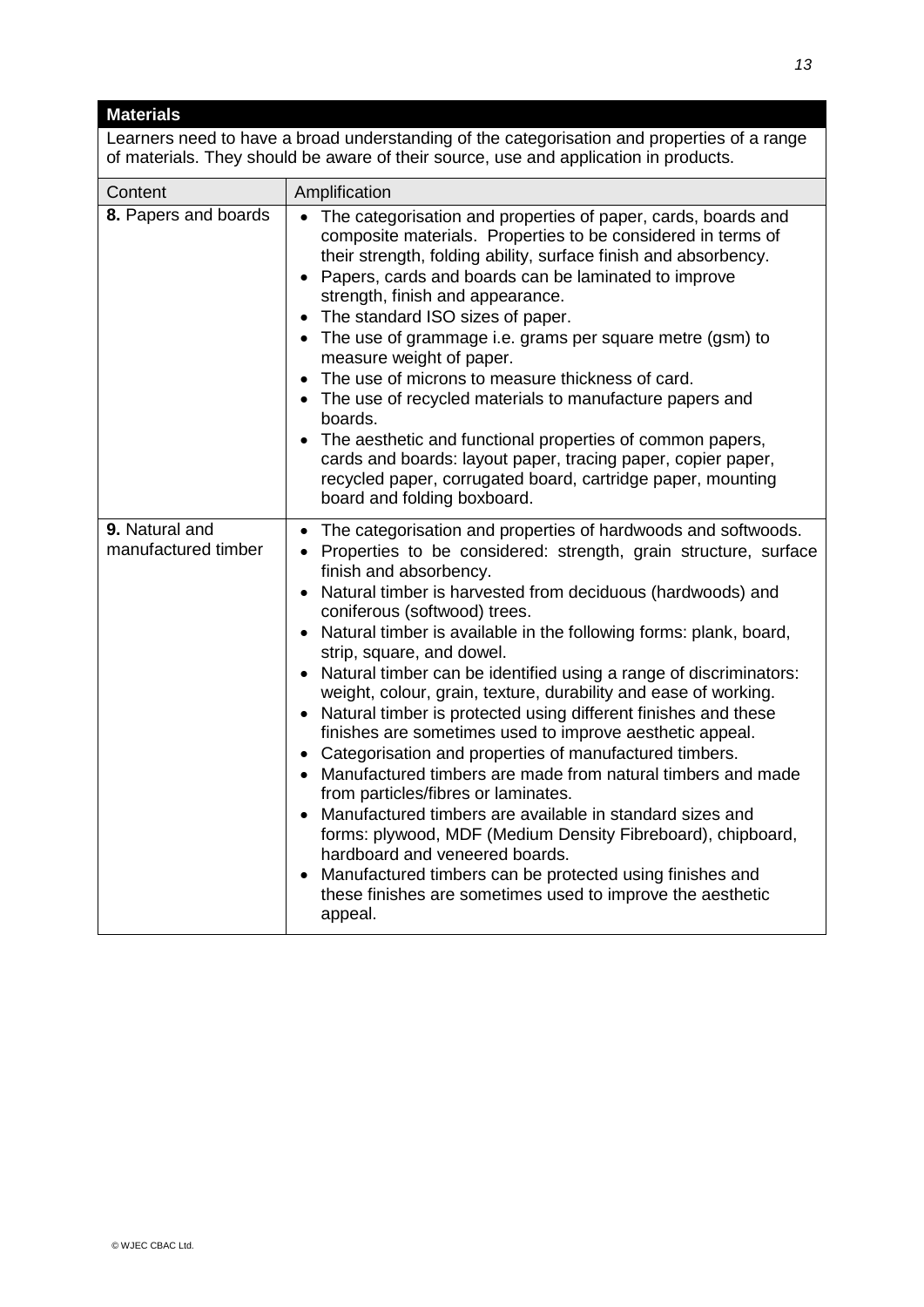| 10. Ferrous and non-<br>ferrous metals                                                                   | • Categorisation and working properties of ferrous metals, non-<br>ferrous metals and alloys.<br>Properties of metals: hardness, elasticity, conductivity,<br>toughness, ductility, tensile strength and malleability.<br>Metals are sold as sheet, bar, rod, tube and angle.<br>• Ferrous metals: cast iron, mild steel, medium carbon steel and<br>high carbon steel.<br>• Ferrous metals may require a protective finish and the finish is<br>sometimes used to improve the aesthetic appeal.<br>Non-ferrous metals: aluminium, copper, brass, bronze.<br>• Alloys of metals are a base metal mixed with other metals or<br>non-metals to change their properties or appearance.<br>Non-ferrous metals may require a protective finish and the<br>finish is sometimes used to improve the aesthetic appeal.           |
|----------------------------------------------------------------------------------------------------------|--------------------------------------------------------------------------------------------------------------------------------------------------------------------------------------------------------------------------------------------------------------------------------------------------------------------------------------------------------------------------------------------------------------------------------------------------------------------------------------------------------------------------------------------------------------------------------------------------------------------------------------------------------------------------------------------------------------------------------------------------------------------------------------------------------------------------|
| 11. Thermoforming<br>and thermosetting<br>polymers                                                       | Categorisation and physical properties of polymers.<br>Polymers can be made from both natural and synthetic<br>resources.<br>• Polymers are sold as sheet, film, bar, rod and tube.<br>The differences between a thermoforming (thermoplastic) and<br>thermosetting material.<br>Properties of polymers: weight, hardness, elasticity,<br>conductivity/insulation, toughness and strength.<br>The properties of thermoplastics: polythene, polystyrene,<br>polypropylene and PVC.<br>The properties of the thermosetting plastics: UF (urea<br>formaldehyde), MF (melamine formaldehyde), PR (polyester<br>resin) and ER (epoxy resin).                                                                                                                                                                                  |
| 12. Natural, synthetic,<br>blended and mixed<br>fibres, and woven,<br>non-woven and<br>knitted textiles. | • The categorisation and working properties of fibres and textiles.<br>The raw materials of textiles are classified according to their<br>source.<br>Natural polymers:<br>Animal polymers: wool/fleece - mohair, cashmere, angora,<br>$\bullet$<br>alpaca, camel (hair).<br>Insect polymers: silk.<br>Plant polymers: cotton, linen hemp, jute, rayon, viscose.<br>Manufactured polymers:<br>Synthetic: polyester, polypropylene, nylon, acrylic, elastane,<br>lycra, aramid fibres.<br>Microfibres - Tactel, Tencel (Lyocell).<br>The properties of textiles fibres: strength, elasticity, absorbency,<br>durability, insulation, flammability, water-repellence, anti-static<br>and resistance to acid, bleach and sunlight.<br>Blending and mixing fibres improves the properties and uses of<br>yarns and materials. |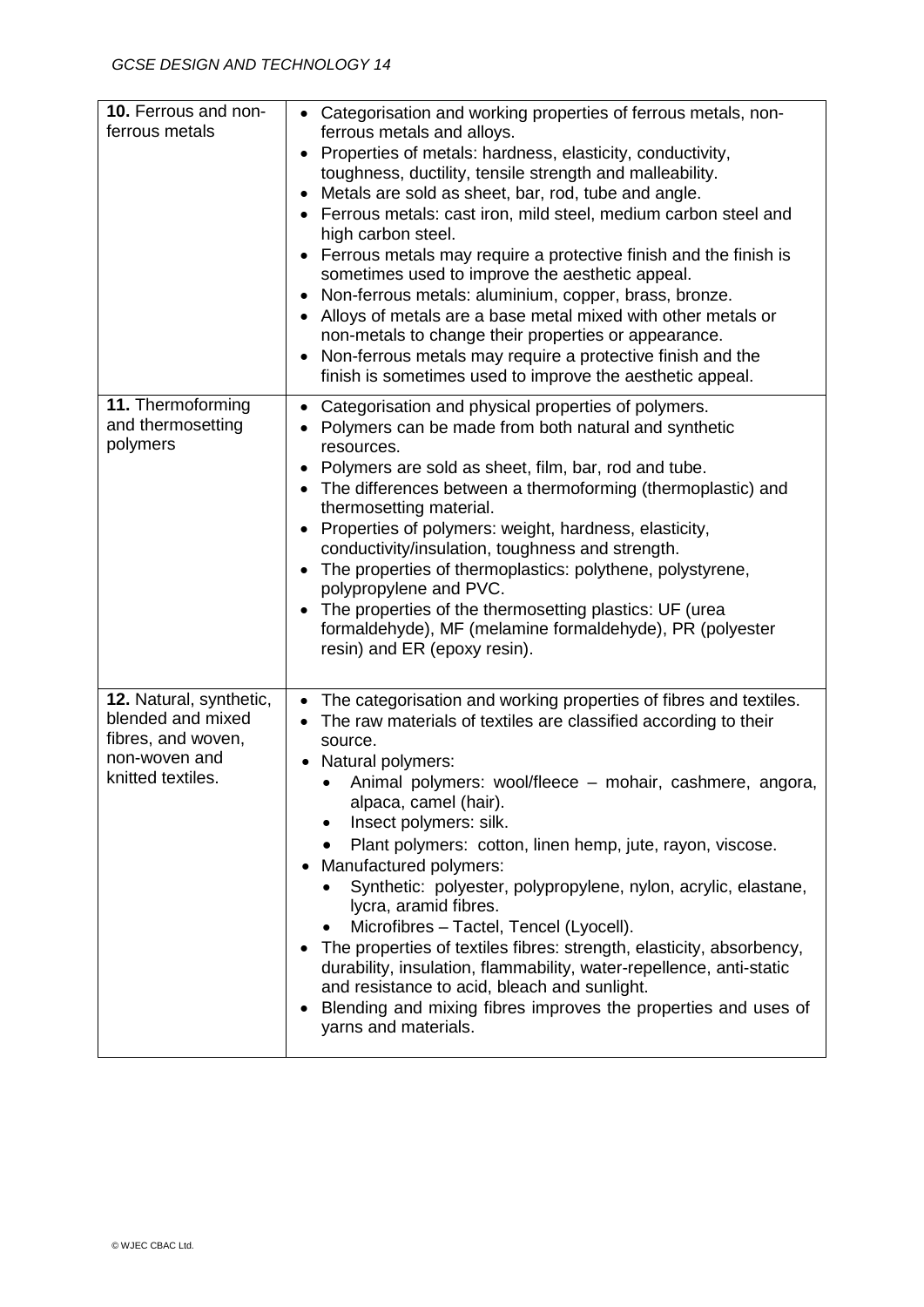### **Technical principles In-depth knowledge and understanding**

Learners are required to develop an in-depth knowledge and understanding in relation to **at least one** of the following:

- electronic systems, programmable components & mechanical devices.
- papers & boards.
- natural & manufactured timber.
- ferrous & non-ferrous metals.
- thermoforming & thermosetting polymers.
- natural, synthetic, blended and mixed fibres; woven, non-woven and knitted textiles.

#### **In-depth knowledge and understanding**

This section is for electronic systems, programmable components & mechanical devices.

|                                                                  | Content                                                                                                                                                                           | Amplification                                                                                                                                                                                                                                                                                                                                                                                                                                                                                                                                                                                                                                                                                                                                                                                                                                                                                                                                                                                                                                                                                                                                                                         |
|------------------------------------------------------------------|-----------------------------------------------------------------------------------------------------------------------------------------------------------------------------------|---------------------------------------------------------------------------------------------------------------------------------------------------------------------------------------------------------------------------------------------------------------------------------------------------------------------------------------------------------------------------------------------------------------------------------------------------------------------------------------------------------------------------------------------------------------------------------------------------------------------------------------------------------------------------------------------------------------------------------------------------------------------------------------------------------------------------------------------------------------------------------------------------------------------------------------------------------------------------------------------------------------------------------------------------------------------------------------------------------------------------------------------------------------------------------------|
| Electronic systems, programmable components & mechanical devices | 1. The sources,<br>origins, physical and<br>working properties of<br>the material categories<br>or the components and<br>systems, and their<br>ecological and social<br>footprint | Components and how they can be combined to from a<br>system or sub-system.<br>Functions of electronic and programmable devices /<br>systems<br>Voltage, Resistance and Current and their relationship<br>in an electronic circuit.<br>Ohm's Law: V=I <sup>*</sup> R.<br>$\bullet$<br>Function of resistors and their colour code system.<br>$\bullet$<br>Electronic circuits / systems in terms of input, process<br>and output blocks.<br>Use of a relay.<br><b>Input Devices</b><br>SPST, SPDT, DPDT, push to make, push to break,<br>reed, and tilt switches.<br>Sensors for light, heat and moisture, the LDR and the<br>thermistor in a potential divider.<br><b>Process Components</b><br>The transistor to control a switching or sensing circuit;<br>as a switch, amplifier, transducer driver.<br>ICs to control monostable time delays.<br>٠<br>ICs to control astable pulse generators, multi-<br>$\bullet$<br>vibrators, comparators and amplifiers.<br>Controlling a time delay and pulse frequency.<br>$\bullet$<br>The capacitor and its role in timing circuits.<br>$\bullet$<br>The function of a thyristor or silicon controlled rectifier<br>as a latching device. |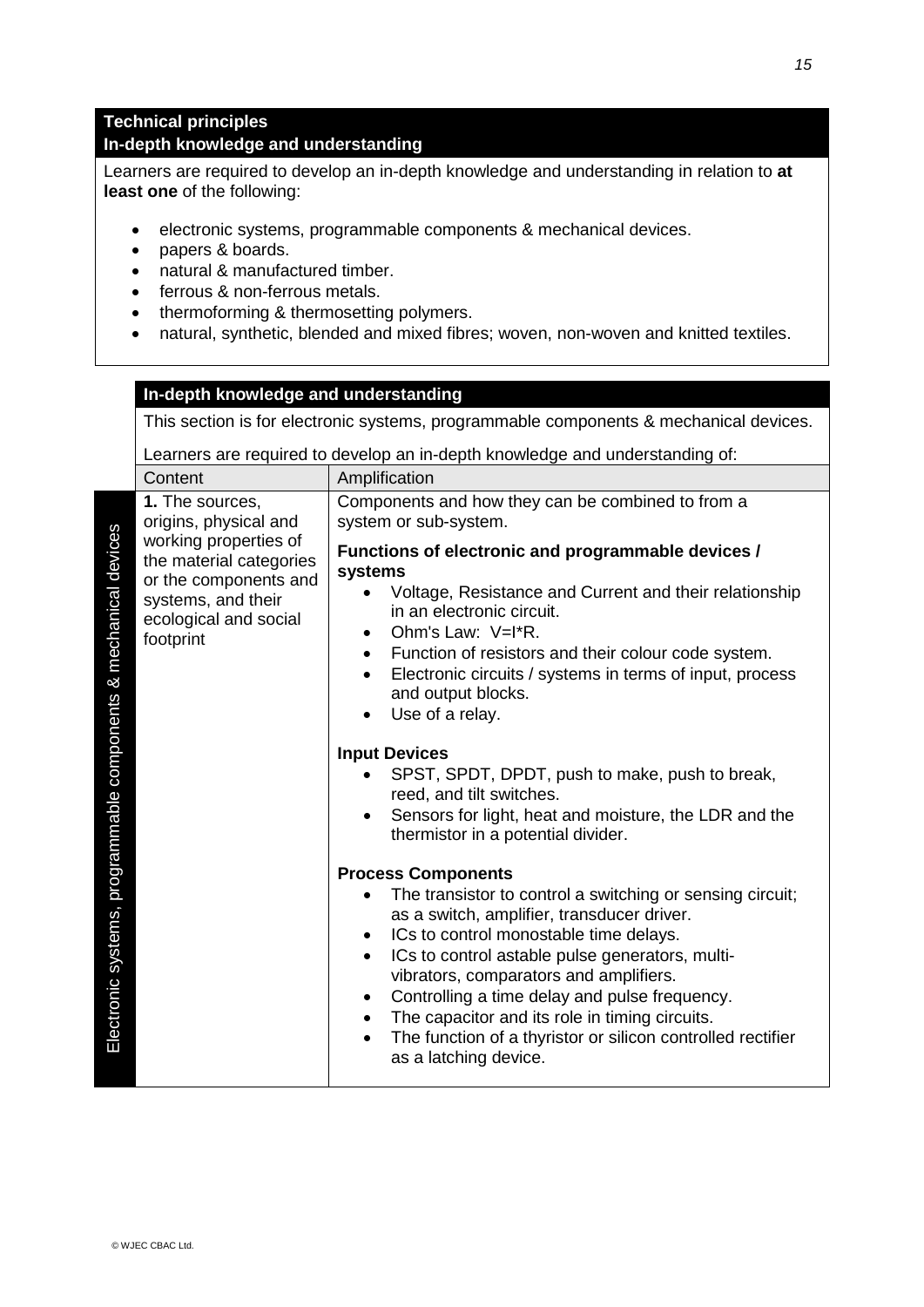| stems, programmable components & mechanical devices<br>Electronic sy | 1. The sources, origins,<br>physical and working<br>properties of the<br>material categories or<br>the components and<br>systems, and their<br>ecological and social<br>footprint (cont.)                                | Operational amplifiers and gain.<br>Programmable micro controllers to control a variety of<br>input and output devices.<br>The function of AND, OR, EOR, NOT, and NAND logic<br>gates.<br>Combining logic gates to form control systems.<br><b>Output Components</b><br>Lamps, LEDs, buzzers, piezo sounders,<br>loudspeakers, sirens, motors and solenoids.<br><b>Functions of mechanical devices / systems</b><br>Simple and compound pulley and belt systems.<br>Calculate velocity ratio.<br>٠<br>RV of driver*dia of driver= RV of driven*dia of driven.<br>Simple and compound gear systems.<br>٠<br>Calculate velocity ratio.<br>$\bullet$<br>RV of driver*teeth on driver= RV of driven*teeth on<br>driven.<br>Worm drive systems.<br>Bevel gear systems.<br><b>Levers</b><br>Classification.<br>Calculation of mechanical advantage.<br>Calculate forces acting in simple lever systems using<br>the principle of moments.<br><b>Others</b><br>Rack and Pinion.<br>Pawl and Ratchet.<br>Crank and Slider.<br>Cams.<br><b>Ecological and social footprint</b><br>Changing society's view on waste, encourage<br>recycling.<br>Living in a greener world.<br>Life-cycle analysis of a material or product.<br>Sustainable design, e.g. with reference to rapidly<br>updated products such as mobile phones. |
|----------------------------------------------------------------------|--------------------------------------------------------------------------------------------------------------------------------------------------------------------------------------------------------------------------|--------------------------------------------------------------------------------------------------------------------------------------------------------------------------------------------------------------------------------------------------------------------------------------------------------------------------------------------------------------------------------------------------------------------------------------------------------------------------------------------------------------------------------------------------------------------------------------------------------------------------------------------------------------------------------------------------------------------------------------------------------------------------------------------------------------------------------------------------------------------------------------------------------------------------------------------------------------------------------------------------------------------------------------------------------------------------------------------------------------------------------------------------------------------------------------------------------------------------------------------------------------------------------------------------------------------|
|                                                                      | 2. The way in which the<br>selection of materials<br>or components is<br>influenced by a range<br>of factors, such as<br>functional, aesthetic,<br>environmental,<br>availability, cost, social,<br>cultural and ethical | Components and their functional benefits or limitations.<br>$\bullet$<br>Miniaturisation to reduce the size of control systems, or<br>$\bullet$<br>the number of components for functional or cost reasons.<br>Cultural, social, ethical and environmental responsibilities<br>$\bullet$<br>of designers and manufacturers with respect to:<br>material/component selection should not be harmful to<br>people or the environment; working conditions;<br>recyclability and waste.                                                                                                                                                                                                                                                                                                                                                                                                                                                                                                                                                                                                                                                                                                                                                                                                                                 |
|                                                                      | © WJEC CBAC Ltd.                                                                                                                                                                                                         |                                                                                                                                                                                                                                                                                                                                                                                                                                                                                                                                                                                                                                                                                                                                                                                                                                                                                                                                                                                                                                                                                                                                                                                                                                                                                                                    |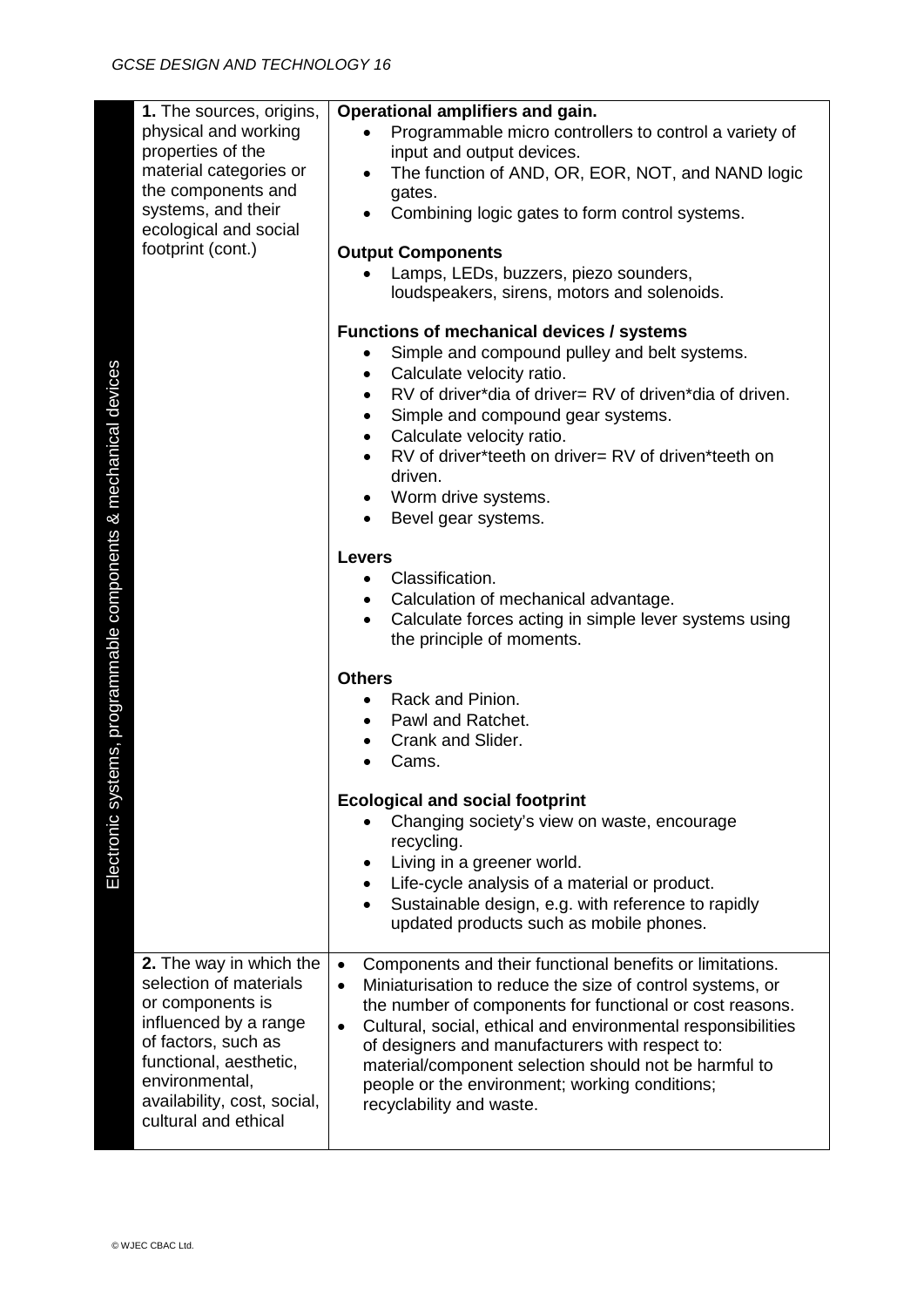|                                                                     | 3. The impact of forces<br>and stresses on<br>materials and objects<br>and the ways in which<br>materials can be<br>reinforced and<br>stiffened                                                                                                                                                                                                                                                                              | How mechanical components are strengthened to withstand<br>$\bullet$<br>forces.<br>Casing and protecting electronic components.<br>$\bullet$                                                                                                                                                                                                                                                                                                                                                                                                                                                                                                                                                                                                                                                                                                                                                                                                                                  |
|---------------------------------------------------------------------|------------------------------------------------------------------------------------------------------------------------------------------------------------------------------------------------------------------------------------------------------------------------------------------------------------------------------------------------------------------------------------------------------------------------------|-------------------------------------------------------------------------------------------------------------------------------------------------------------------------------------------------------------------------------------------------------------------------------------------------------------------------------------------------------------------------------------------------------------------------------------------------------------------------------------------------------------------------------------------------------------------------------------------------------------------------------------------------------------------------------------------------------------------------------------------------------------------------------------------------------------------------------------------------------------------------------------------------------------------------------------------------------------------------------|
|                                                                     | 4. Stock forms, types<br>and sizes in order to<br>calculate and<br>determine the quantity<br>of materials or<br>components required                                                                                                                                                                                                                                                                                          | Standard stock electronic components sizes.<br>$\bullet$<br>Dual In Line (DIL) standard for electronic ICs.<br>$\bullet$<br>Stock materials for the manufacture of products.<br>$\bullet$<br>Calculate cost of materials and components for products.<br>$\bullet$                                                                                                                                                                                                                                                                                                                                                                                                                                                                                                                                                                                                                                                                                                            |
|                                                                     | 5. Alternative<br>processes that can be<br>used to manufacture<br>products to different<br>scales of production                                                                                                                                                                                                                                                                                                              | Mass production.<br>$\bullet$<br>Just in time manufacturing.<br>$\bullet$<br>The use of CAD/CAM in production.<br>$\bullet$<br>Batch production.<br>$\bullet$<br>Jigs and devices to control repeat activities.<br>$\bullet$<br>One-off production.<br>$\bullet$                                                                                                                                                                                                                                                                                                                                                                                                                                                                                                                                                                                                                                                                                                              |
| systems, programmable components & mechanical devices<br>Electronic | 6. Specialist<br>techniques and<br>processes that can be<br>used to shape,<br>fabricate, construct<br>and assemble a high<br>quality prototype,<br>including techniques<br>such as wastage,<br>addition, deforming<br>and reforming, as<br>appropriate to the<br>materials and/or<br>components being<br>used<br>7. Appropriate surface<br>treatments and<br>finishes that can be<br>applied for functional<br>and aesthetic | <b>Wastage/Addition</b><br>Appropriate tools and equipment to mark out, hold,<br>cut, shape, drill and form materials.<br>The pillar drill to drill holes to various diameters.<br>٠<br>Jigs and formers to ensure accuracy.<br><b>Deforming/Reforming</b><br>Bending plastics.<br>$\bullet$<br>Hot/cold working of sheet metals, casting.<br>$\bullet$<br>Drilling and turning materials.<br>Vacuum forming, moulding.<br>Laser cutting.<br>3D printing.<br><b>Assembly and components</b><br>Components for a particular purpose: nuts, bolts,<br>washers, screws, rivets.<br>Joining components together, e.g. soldering<br>$\bullet$<br>components to circuit boards.<br>Joining materials - mechanical or chemical bond.<br>Joining like and unlike materials together.<br>Material joining - permanent and temporary.<br>Surface finishes applied to electronic devices for functional<br>$\bullet$<br>or aesthetic purposes.<br>Powder and plastics coating of metals. |
|                                                                     | purposes<br>© WJEC CBAC Ltd.                                                                                                                                                                                                                                                                                                                                                                                                 |                                                                                                                                                                                                                                                                                                                                                                                                                                                                                                                                                                                                                                                                                                                                                                                                                                                                                                                                                                               |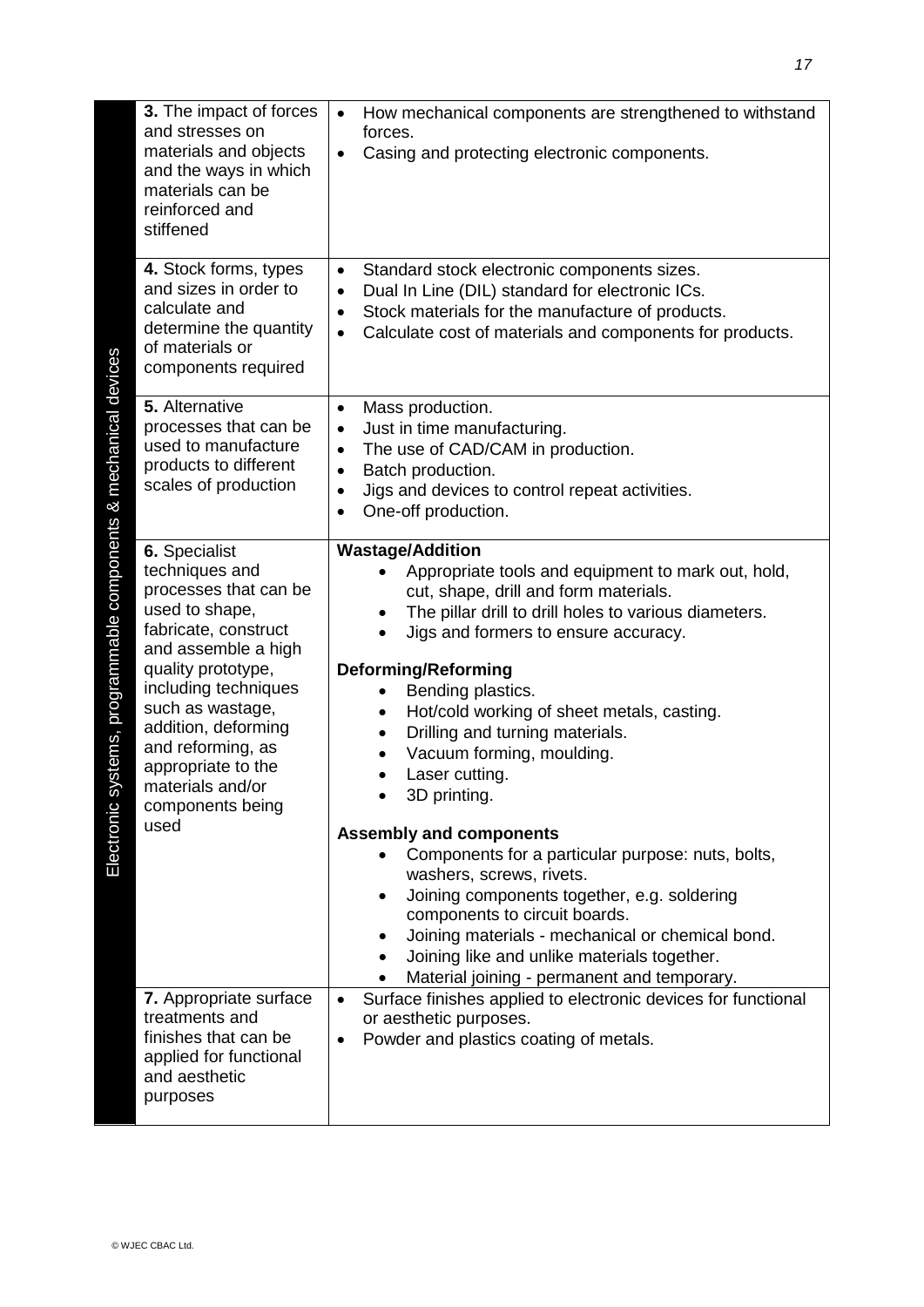|  | In-depth knowledge and understanding |
|--|--------------------------------------|
|  |                                      |

This section is for papers and boards.

|                   | Content                                                                                                                                                                                                                        | Amplification                                                                                                                                                                                                                                                                                                                                                                                                                                                                                                                                                                                                                                                                                                                                                                                                                                                                                      |  |
|-------------------|--------------------------------------------------------------------------------------------------------------------------------------------------------------------------------------------------------------------------------|----------------------------------------------------------------------------------------------------------------------------------------------------------------------------------------------------------------------------------------------------------------------------------------------------------------------------------------------------------------------------------------------------------------------------------------------------------------------------------------------------------------------------------------------------------------------------------------------------------------------------------------------------------------------------------------------------------------------------------------------------------------------------------------------------------------------------------------------------------------------------------------------------|--|
|                   | 1. The sources,<br>origins, physical and<br>working properties of<br>the material categories<br>or the components and<br>systems, and their<br>ecological and social<br>footprint                                              | How wood pulp is made.<br>$\bullet$<br>The differences between mechanical and chemical wood<br>$\bullet$<br>pulp.<br>Recycled paper.<br>$\bullet$<br>How paper is made by hand.<br>$\bullet$<br>Surface finishes of paper and card.<br>$\bullet$<br>Commercial manufacture of papers and boards.<br>$\bullet$<br>The physical and working properties of paper and board:<br>$\bullet$<br>texture, weight, thickness, strength, surface finish,<br>transparency, folding ability and absorbency.                                                                                                                                                                                                                                                                                                                                                                                                    |  |
|                   |                                                                                                                                                                                                                                | <b>Ecological and social footprint:</b><br>The impact on the environment.<br>Greenhouse gases.<br>$\bullet$<br>Changing society's view on waste, encourage recycling<br>of all materials.<br>Living in a greener world.<br>Packaging – is it always needed?<br>$\bullet$<br>Life-cycle analysis of a material or product.<br>$\bullet$<br>Sustainable design.                                                                                                                                                                                                                                                                                                                                                                                                                                                                                                                                      |  |
| Papers and boards | 2. The way in which<br>the selection of<br>materials or<br>components is<br>influenced by a range<br>of factors, such as<br>functional, aesthetic,<br>environmental,<br>availability, cost,<br>social, cultural and<br>ethical | Aesthetic and functional properties of cards and boards.<br>$\bullet$<br>Advantages and disadvantages of common paper, card and<br>$\bullet$<br>boards for commercial and everyday use:<br>layout paper, tracing paper, copier paper, recycled paper,<br>cartridge paper, mounting board, folding boxboard and<br>corrugated board.<br>The reasons for use of paper, card and boards in everyday<br>$\bullet$<br>products.<br>The aesthetic properties of paper, card and boards.<br>$\bullet$<br>Responsibilities of designers and manufacturers who design<br>$\bullet$<br>using paper card with respect to:<br>the environment;<br>working conditions in third world countries, low labour<br>costs and poverty;<br>exploitation of employees;<br>recyclability and waste;<br>$\bullet$<br>biodiversity and deforestation.<br>Estimating the true costs of a prototype or product.<br>$\bullet$ |  |
|                   | 3. The impact of forces<br>and stresses on<br>materials and objects<br>and the ways in which<br>materials can be<br>reinforced and<br>stiffened                                                                                | The behaviour of papers and board under forces or stress.<br>$\bullet$<br>Reinforcement of papers and boards by corrugating, folding,<br>$\bullet$<br>gluing.<br>Stiffening papers and boards by increasing thickness,<br>$\bullet$<br>adding ribs.<br>Structural integrity, stiffness and strength of papers and card<br>$\bullet$<br>boards by laminating and the design of the cross-section of<br>the board, e.g. corrugated card board has a fluted core<br>between two layers of card.<br>The strength of paper and boards in products will depend<br>$\bullet$<br>upon the design and the joining or fixing methods used.                                                                                                                                                                                                                                                                   |  |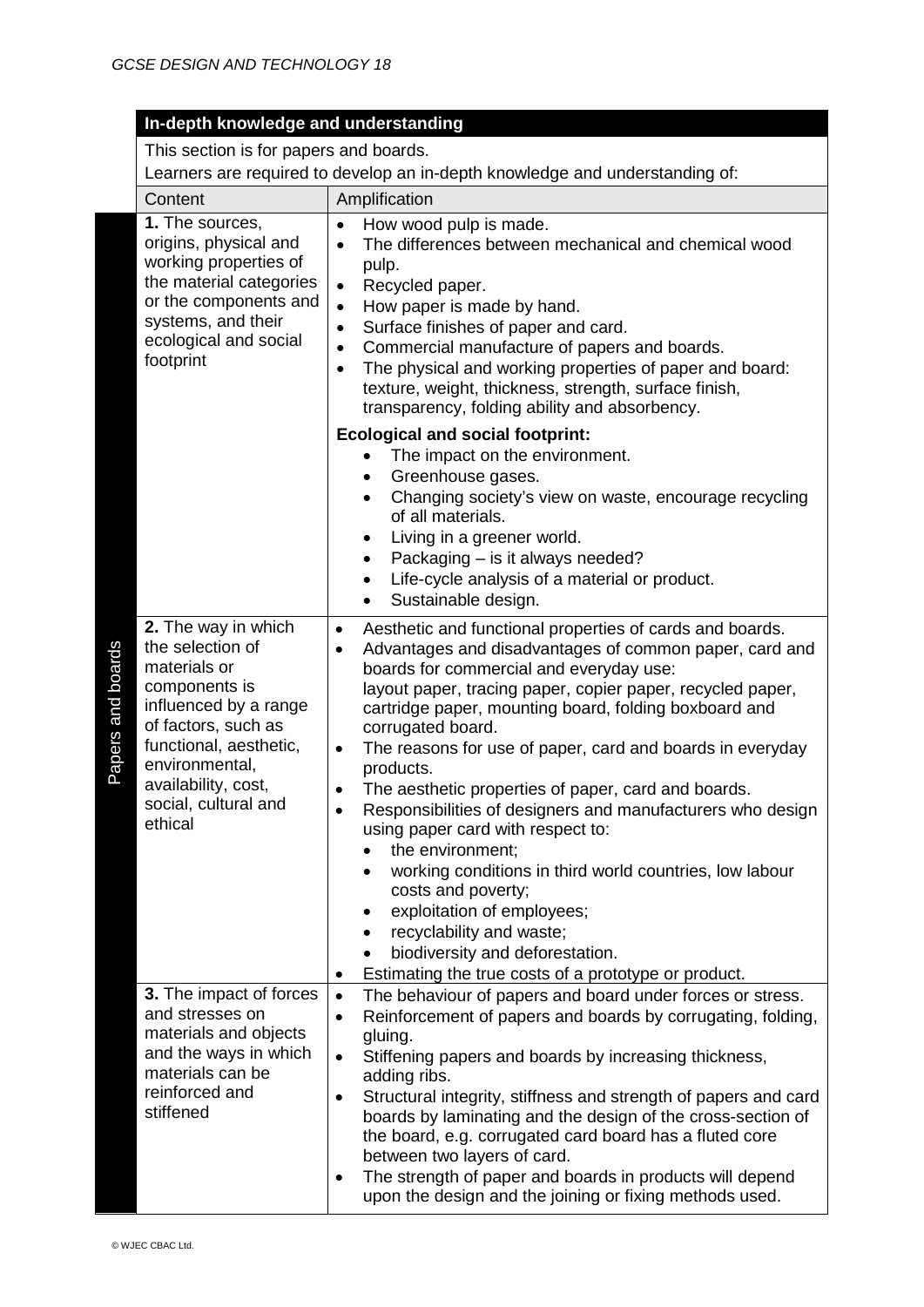|                   | 4. Stock forms, types<br>and sizes in order to<br>calculate and<br>determine the quantity<br>of materials or<br>components required | $\bullet$<br>$\bullet$<br>$\bullet$<br>$\bullet$                                                                  | Standard sizes of papers and boards. i.e. rolls, A5, A4, A3.<br>Paper is measured in grams per square metre.<br>Cardboard is available in different forms with different cores.<br>Costs and how to calculate the cost of materials for different<br>forms of products.                                                                                                                                                                                                                                                                                                                                                                                                                                                                                                                                                                                                                                                                                                                                                            |
|-------------------|-------------------------------------------------------------------------------------------------------------------------------------|-------------------------------------------------------------------------------------------------------------------|------------------------------------------------------------------------------------------------------------------------------------------------------------------------------------------------------------------------------------------------------------------------------------------------------------------------------------------------------------------------------------------------------------------------------------------------------------------------------------------------------------------------------------------------------------------------------------------------------------------------------------------------------------------------------------------------------------------------------------------------------------------------------------------------------------------------------------------------------------------------------------------------------------------------------------------------------------------------------------------------------------------------------------|
| Papers and boards | 5. Alternative<br>processes that can be<br>used to manufacture<br>products to different<br>scales of production                     | $\bullet$<br>$\bullet$<br>$\bullet$<br>$\bullet$<br>$\bullet$<br>$\bullet$<br>$\bullet$<br>$\bullet$<br>$\bullet$ | Advantages and disadvantages of producing single, one off<br>products.<br>The advantages and disadvantages of producing products<br>in limited quantities (batch production).<br>The need to produce a number of identical products.<br>Jigs and devices to control repeat activities.<br>The advantages and disadvantages of high volume,<br>continuous production.<br>Issues related to high volume production.<br>The importance of CAM in modern high volume production.<br>Pre-press, on-press and the finishing processes used by<br>commercial printers to produce products in batches or<br>mass/high volume.<br>Pre-press operations:<br>• Grids, registration marks, layout, imposition and colour<br>separation;<br>• On-press operations;<br>• Finishing Processes;<br>• Die cutting, spirit varnishing, and UV varnishing,<br>laminating, embossing, debossing, cropping, folding and<br>binding methods;<br>• Techniques used to produce books, magazines, leaflets,<br>flyers, packages and other printed products. |
|                   | © WJEC CBAC Ltd.                                                                                                                    |                                                                                                                   |                                                                                                                                                                                                                                                                                                                                                                                                                                                                                                                                                                                                                                                                                                                                                                                                                                                                                                                                                                                                                                    |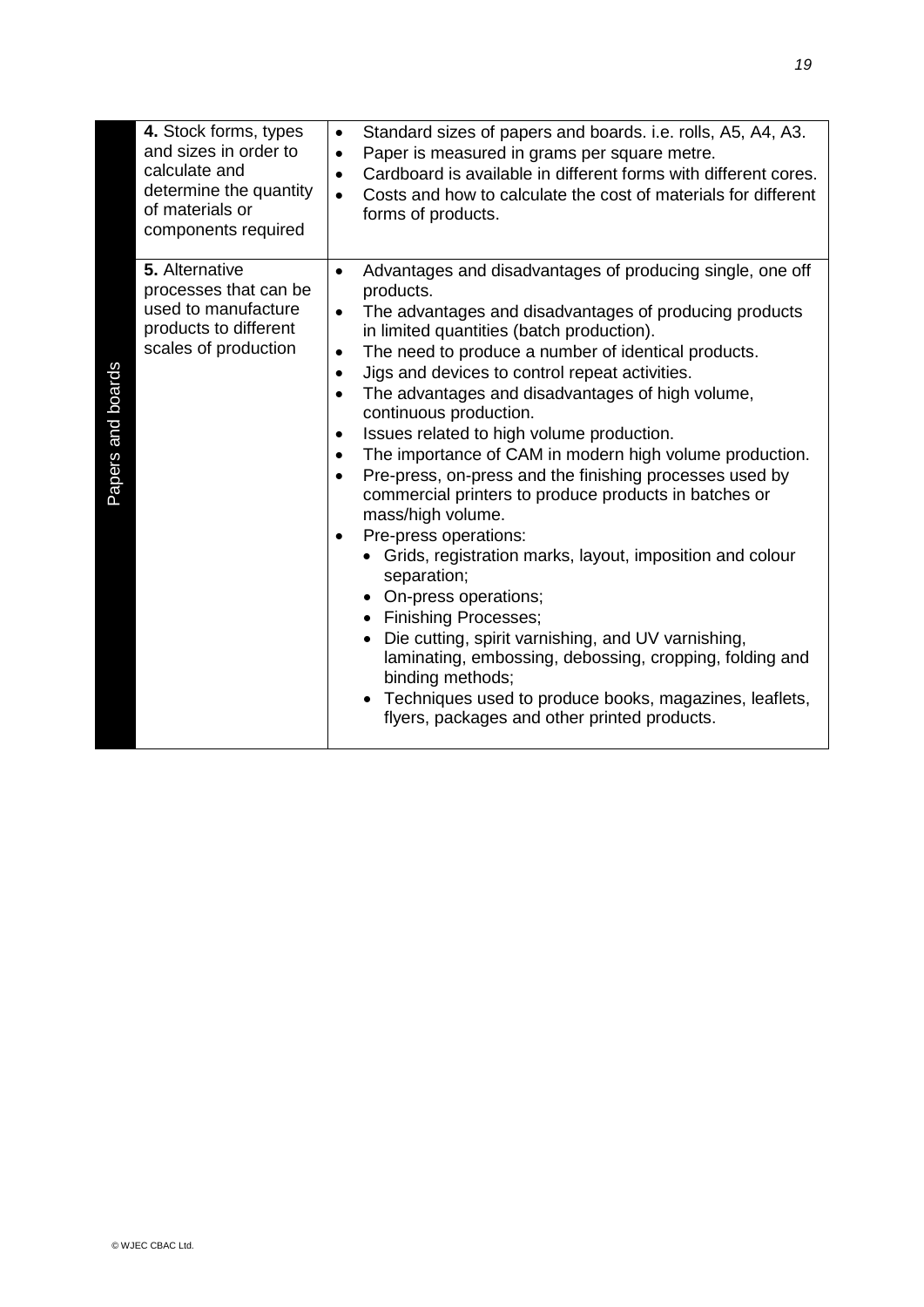| Papers and boards | 6. Specialist<br>techniques and<br>processes that can be<br>used to shape,<br>fabricate, construct<br>and assemble a high<br>quality prototype,<br>including techniques<br>such as wastage,<br>addition, deforming<br>and reforming, as<br>appropriate to the<br>materials and/or<br>components being<br>used | <b>Wastage/Addition</b><br>Tools and equipment to mark out, hold, cut, shape, drill,<br>form laminates of plastics, papers/boards.<br>Marking out materials using a range of workshop tools.<br>Jigs and formers to ensure accuracy as part of the<br>process of drilling, bending, cutting and forming.<br><b>Deforming/Reforming</b><br>Bending plastics.<br>$\bullet$<br>Vacuum forming.<br>Laser cutting.<br>٠<br>3D printing.<br>٠<br>Press forming / moulding.<br>$\bullet$<br>Blow moulding.<br>$\bullet$<br>CAM machines.<br>$\bullet$<br>3D Printers.<br>٠<br>Score and fold paper and card.<br>$\bullet$<br>Assembly and components.<br>$\bullet$<br>Components for a particular purpose.<br>٠<br>Material joining - permanent and temporary. |
|-------------------|---------------------------------------------------------------------------------------------------------------------------------------------------------------------------------------------------------------------------------------------------------------------------------------------------------------|---------------------------------------------------------------------------------------------------------------------------------------------------------------------------------------------------------------------------------------------------------------------------------------------------------------------------------------------------------------------------------------------------------------------------------------------------------------------------------------------------------------------------------------------------------------------------------------------------------------------------------------------------------------------------------------------------------------------------------------------------------|
|                   | 7. Appropriate surface<br>treatments and finishes<br>that can be applied for<br>functional and<br>aesthetic purposes                                                                                                                                                                                          | The application of a variety of finishing materials.<br>$\bullet$<br>Die cutting, spirit varnishing, U.V. varnishing, laminating,<br>$\bullet$<br>embossing, debossing, cropping, folding and binding<br>methods.<br>The use and importance of product labelling and symbolic<br>$\bullet$<br>images that convey messages.                                                                                                                                                                                                                                                                                                                                                                                                                              |
|                   |                                                                                                                                                                                                                                                                                                               |                                                                                                                                                                                                                                                                                                                                                                                                                                                                                                                                                                                                                                                                                                                                                         |
|                   | © WJEC CBAC Ltd.                                                                                                                                                                                                                                                                                              |                                                                                                                                                                                                                                                                                                                                                                                                                                                                                                                                                                                                                                                                                                                                                         |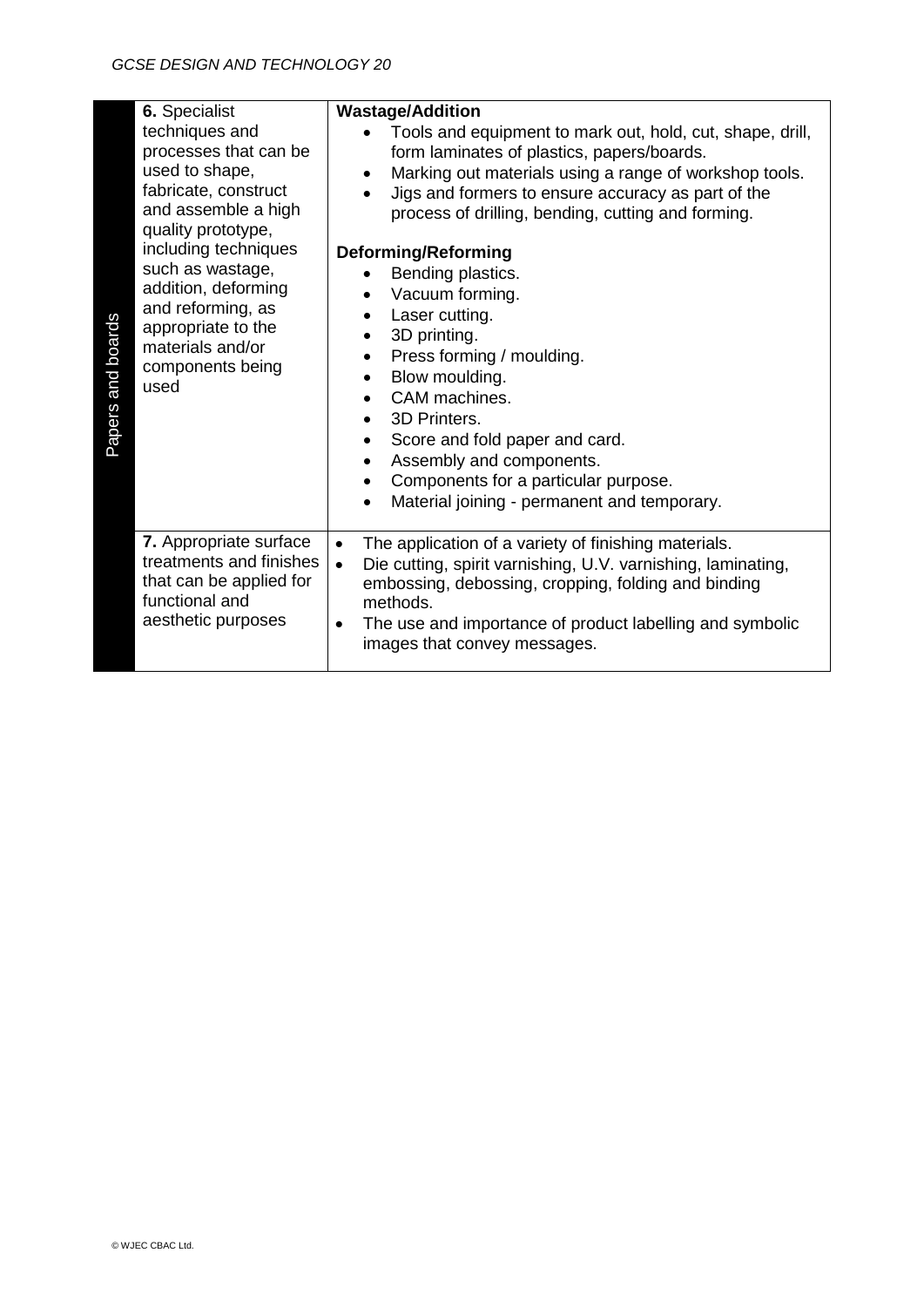This section is for natural and manufactured timber.

| Amplification<br>Content        |                                                                                                                                                                                                                                |                                                                                                                                                                                                                                                                                                                                                                                                                                                                                                                                                                                                                                                                                                                                                                                                                                                                                                                                                 |
|---------------------------------|--------------------------------------------------------------------------------------------------------------------------------------------------------------------------------------------------------------------------------|-------------------------------------------------------------------------------------------------------------------------------------------------------------------------------------------------------------------------------------------------------------------------------------------------------------------------------------------------------------------------------------------------------------------------------------------------------------------------------------------------------------------------------------------------------------------------------------------------------------------------------------------------------------------------------------------------------------------------------------------------------------------------------------------------------------------------------------------------------------------------------------------------------------------------------------------------|
| Natural and manufactured timber | 1. The sources,<br>origins, physical and<br>working properties of<br>the material categories<br>or the components and<br>systems, and their<br>ecological and social<br>footprint                                              | The physical and working properties of hardwoods,<br>$\bullet$<br>softwoods and man-made boards: toughness, flexibility,<br>grain structure, strength, absorbency, surface finish, colour<br>and hardness.<br>Natural solid timber - strengths and weaknesses<br>$\bullet$<br>Defects: shrinkage, splits, shakes, knots, fungial attack.<br>$\bullet$<br>Hardwoods: beech, oak, mahogany, balsa and jelutong.<br>$\bullet$<br>Softwoods: scots pine, western red cedar and parana pine.<br>$\bullet$<br>Strengths, weaknesses of the following manufactured<br>$\bullet$<br>boards:<br>• plywood, MDF - medium density fibreboard, chipboard<br>and hardboard.<br>The impact on the environment of deforestation.<br>٠<br>Ecological and social footprint.<br>$\bullet$<br>Changing society's view on waste, encourage recycling.<br>٠<br>Living in a greener world.<br>$\bullet$<br>Life-cycle analysis of a material or product.<br>$\bullet$ |
|                                 | 2. The way in which<br>the selection of<br>materials or<br>components is<br>influenced by a range<br>of factors, such as<br>functional, aesthetic,<br>environmental,<br>availability, cost,<br>social, cultural and<br>ethical | Aesthetic properties of natural and manufactured timbers.<br>$\bullet$<br>Functional properties of natural and manufactured<br>$\bullet$<br>timbers.<br>Responsibilities of designers and manufacturers who<br>design using timber with respect to:<br>the environment;<br>$\bullet$<br>working conditions in third world countries, low labour<br>$\bullet$<br>costs and poverty;<br>exploitation of employees;<br>recyclability and waste.<br>Biodiversity and deforestation.<br>٠<br>Estimating the true costs of a prototype or product.<br>$\bullet$<br>Comparison costs of hardwoods, softwoods and<br>$\bullet$<br>manufactured board.                                                                                                                                                                                                                                                                                                   |
|                                 | 3. The impact of forces<br>and stresses on<br>materials and objects<br>and the ways in which<br>materials can be<br>reinforced and<br>stiffened                                                                                | The behaviour of natural and manufactured timber under<br>$\bullet$<br>forces or under stress.<br>The stiffness and a strength of natural timber will depend<br>$\bullet$<br>upon the wood, the cross sectional area and the depth of<br>the section.<br>Reinforcement of natural timber by laminating.<br>٠<br>The strength of plywood will depend upon the number of<br>$\bullet$<br>layers and the wood grain being at right angles.<br>The strength of a timber product will depend upon how<br>٠<br>the product is jointed or what fixing method is used.                                                                                                                                                                                                                                                                                                                                                                                  |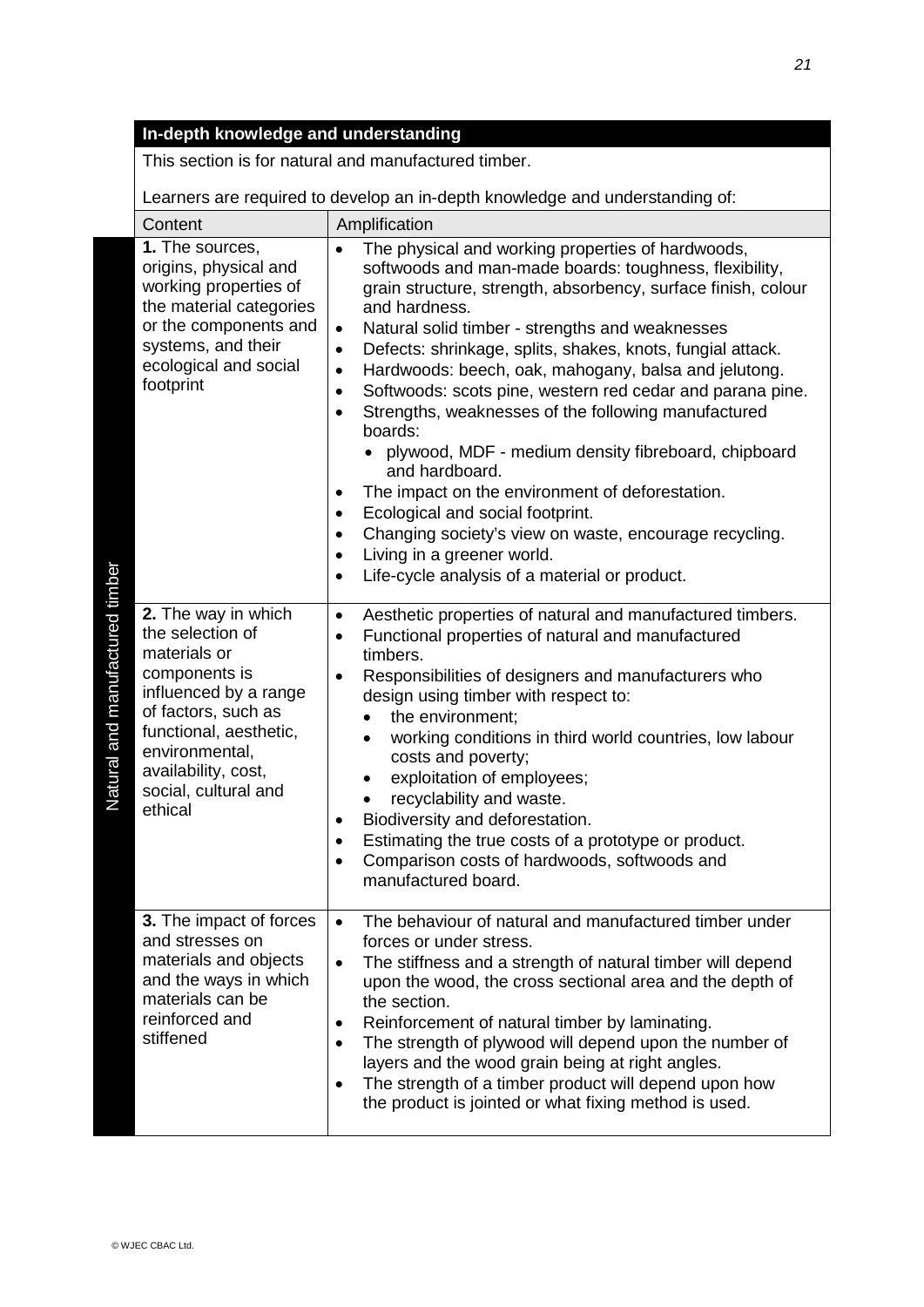| 4. Stock forms, types<br>and sizes in order to<br>calculate and<br>determine the quantity<br>of materials or<br>components required                                                                                                                                                                                                              | Natural timber is available in different sectional forms,<br>various standard sizes and can have a different finish<br>(sawn or planed).<br>Manufactured boards are commonly available in sheet form<br>$\bullet$<br>and in standard sizes and various thicknesses.<br>Calculate the costs involved in the design of products:<br>$\bullet$<br>fixtures, fittings, finishes required and the material cost.                                                                                                                                                                                                                                                                                                                                                                                                                                                                                                                                                                |
|--------------------------------------------------------------------------------------------------------------------------------------------------------------------------------------------------------------------------------------------------------------------------------------------------------------------------------------------------|----------------------------------------------------------------------------------------------------------------------------------------------------------------------------------------------------------------------------------------------------------------------------------------------------------------------------------------------------------------------------------------------------------------------------------------------------------------------------------------------------------------------------------------------------------------------------------------------------------------------------------------------------------------------------------------------------------------------------------------------------------------------------------------------------------------------------------------------------------------------------------------------------------------------------------------------------------------------------|
| 5. Alternative<br>processes that can be<br>used to manufacture<br>products to different<br>scales of production                                                                                                                                                                                                                                  | Advantages and disadvantages of producing single, one off<br>$\bullet$<br>products.<br>The advantages and disadvantages of producing products<br>$\bullet$<br>in limited quantities (batch production).<br>The need to produce a number of identical products.<br>$\bullet$<br>Jigs and devices to control repeat activities.<br>$\bullet$<br>The advantages and disadvantages of high volume,<br>$\bullet$<br>continuous production.<br>Issues related to high volume production.<br>$\bullet$<br>The importance of CAM in modern high volume production.<br>$\bullet$                                                                                                                                                                                                                                                                                                                                                                                                    |
| Natural and manufactured timber<br>6. Specialist<br>techniques and<br>processes that can be<br>used to shape,<br>fabricate, construct<br>and assemble a high<br>quality prototype,<br>including techniques<br>such as wastage,<br>addition, deforming<br>and reforming, as<br>appropriate to the<br>materials and/or<br>components being<br>used | <b>Wastage/Addition</b><br>Tools and equipment to mark out, hold, cut, shape,<br>drill and form laminates of natural timbers and<br>manufactured boards.<br>The pillar drill to drill holes to various diameters.<br>Jigs and formers to ensure accuracy as part of the<br>process of drilling, bending, cutting wood materials.<br><b>Deforming/Reforming</b><br>Material joining can be permanent or temporary.<br>The principles of producing wood products using the<br>following processes: jointing, veneering, laminating<br>and steam bending.<br>Classification of wood joints as frame or box<br>construction.<br>Frame: mitre, dowel, mortise and tenon, halving and<br>bridle joint.<br>Box/carcass: butt, lap, housing, dovetail and comb<br>joint.<br>Adhesives: PVA (wood to wood), contact adhesive and<br>epoxy resin (wood to other materials).<br>Temporary: screw (countersunk and round head) and<br>knock down fittings.<br>Lasers.<br>CAM machines. |
| 7. Appropriate surface<br>treatments and finishes<br>that can be applied for<br>functional and<br>aesthetic purposes                                                                                                                                                                                                                             | Surface treatments of natural timber and manufactured<br>$\bullet$<br>boards to prolong life of a product: sealants and primers.<br>Finishes for aesthetic or functional reasons: varnish, wood<br>$\bullet$<br>stains, oils, polishes and preservative paints.                                                                                                                                                                                                                                                                                                                                                                                                                                                                                                                                                                                                                                                                                                            |
| @ WJEC CBAC Ltd.                                                                                                                                                                                                                                                                                                                                 |                                                                                                                                                                                                                                                                                                                                                                                                                                                                                                                                                                                                                                                                                                                                                                                                                                                                                                                                                                            |

 $\sim$   $+$   $\sim$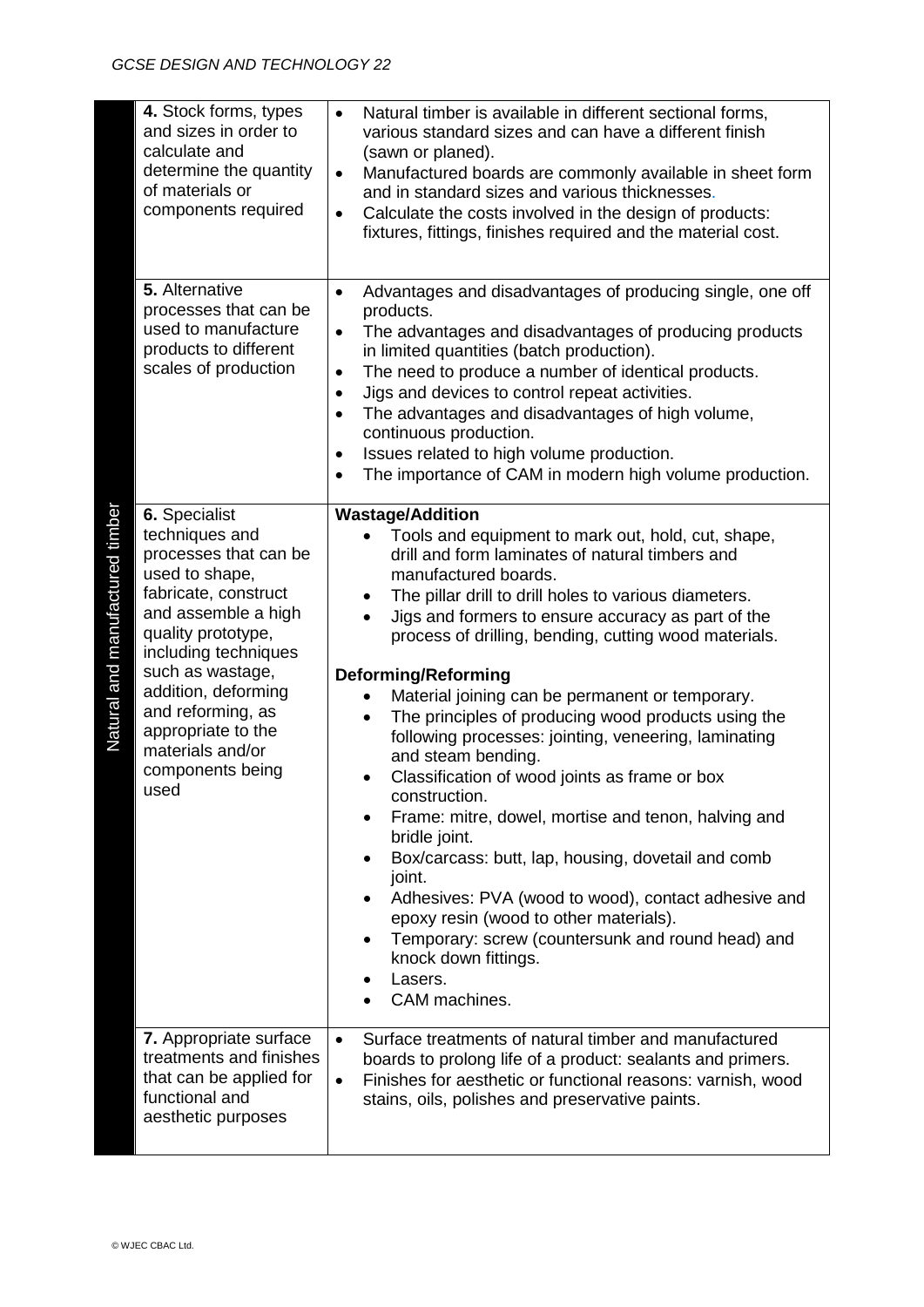This section is for ferrous and non-ferrous metals.

|                                | Content                                                                                                                                                                                                                     | Amplification                                                                                                                                                                                                                                                                                                                                                                                                                                                                                                                                                                                                                                                                 |
|--------------------------------|-----------------------------------------------------------------------------------------------------------------------------------------------------------------------------------------------------------------------------|-------------------------------------------------------------------------------------------------------------------------------------------------------------------------------------------------------------------------------------------------------------------------------------------------------------------------------------------------------------------------------------------------------------------------------------------------------------------------------------------------------------------------------------------------------------------------------------------------------------------------------------------------------------------------------|
|                                | 1. The sources, origins,<br>physical and working<br>properties of the<br>material categories or<br>the components and<br>systems, and their<br>ecological and social<br>footprint                                           | Classification as ferrous metals, non-ferrous metals and<br>$\bullet$<br>alloys.<br>Metals are soured from ores and are a natural resource.<br><b>Ferrous Metals</b><br>Strengths and weaknesses.<br>Cast iron, mild steel, medium carbon steel and high<br>carbon steel.<br>Stainless steel, high-speed steel and high-tensile steel.<br>Physical properties of metals: melting point, thermal and<br>electrical conductivity.<br>Mechanical properties of metals: tensile strength,<br>toughness, plasticity, malleability and hardness.<br>Heat treatment of ferrous metals: annealing, hardening,<br>tempering and case hardening.                                        |
| Ferrous and non-ferrous metals |                                                                                                                                                                                                                             | <b>Non-Ferrous Metals</b><br>Strengths and weaknesses.<br>Aluminium, duralumin, copper, brass, bronze, pewter<br>and silver.<br>Heat treatment of non-ferrous metals: annealing and<br>hardening<br>Physical properties of metals: melting point, thermal and<br>electrical conductivity.<br>Mechanical properties of metals: tensile strength,<br>$\bullet$<br>toughness, plasticity, malleability and hardness.<br><b>Ecological and social footprint:</b><br>The impact on our environment of mining for ores.<br>Greenhouse gases during the production of metals.<br>Changing society's view on waste, encouraging recycling<br>of metals.<br>Living in a greener world. |
|                                |                                                                                                                                                                                                                             | Life-cycle analysis of a material or product.                                                                                                                                                                                                                                                                                                                                                                                                                                                                                                                                                                                                                                 |
|                                | 2. The way in which<br>the selection of<br>materials or<br>components is<br>influenced by a range<br>of factors, such as<br>functional, aesthetic,<br>environmental,<br>availability, cost, social,<br>cultural and ethical | Aesthetic and functional properties of the following:<br>$\bullet$<br>aluminium, duralumin, copper, brass, bronze, pewter,<br>silver, cast iron, mild steel and medium carbon steel.<br>Responsibilities of designers and manufacturers who design<br>$\bullet$<br>using metals with respect to:<br>the environment;<br>working conditions in third world countries, low labour<br>costs and poverty;<br>exploitation of employees;<br>recyclability and waste.<br>Biodiversity.<br>Estimating the true costs of a prototype or product.<br>$\bullet$                                                                                                                         |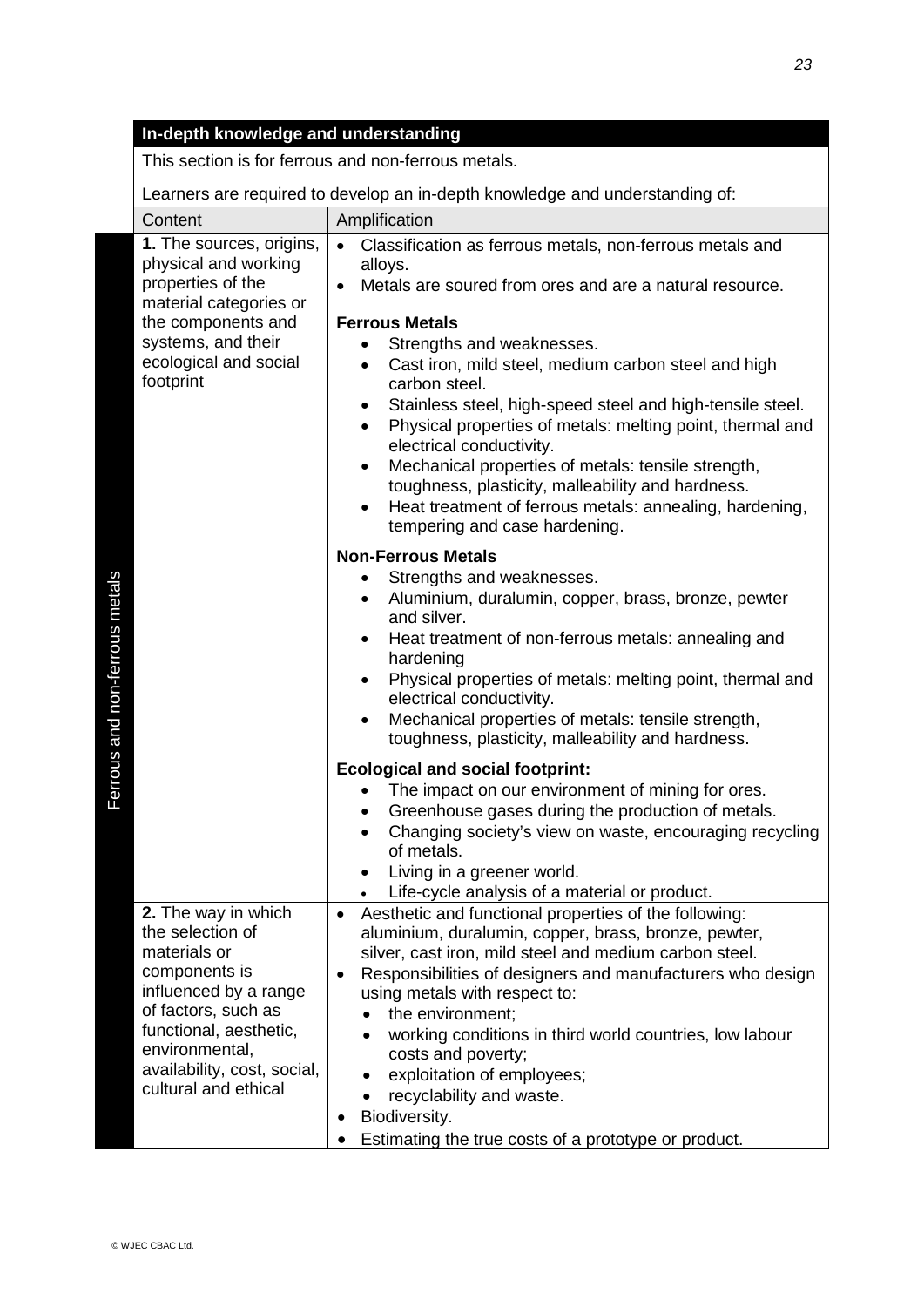|                                | 3. The impact of forces<br>and stresses on<br>materials and objects<br>and the ways in which<br>materials can be<br>reinforced and<br>stiffened | area and the depth of the section.                                                                 | The ability of a metal to withstand forces will depend upon<br>the type of metal and the natural ability of the metal to be<br>hardened or tempered by the action of heat.<br>The stiffness and strength of metals will depend upon the<br>metal's natural properties, stock form, cross sectional                                                                                                                                                                     |
|--------------------------------|-------------------------------------------------------------------------------------------------------------------------------------------------|----------------------------------------------------------------------------------------------------|------------------------------------------------------------------------------------------------------------------------------------------------------------------------------------------------------------------------------------------------------------------------------------------------------------------------------------------------------------------------------------------------------------------------------------------------------------------------|
| Ferrous and non-ferrous metals | 4. Stock forms, types<br>and sizes in order to<br>calculate and<br>determine the quantity<br>of materials or<br>components required             | tube, square tube, angle and channel.<br>and are available in stock lengths.<br>forms of products. | Metals are available in a number of common forms:<br>(round) rod, square rod, hexagonal rod, strip, sheet, round<br>Sizes of metals are normally related to their cross section<br>Costs and how to calculate the cost of metals for different                                                                                                                                                                                                                         |
|                                | 5. Alternative<br>processes that can be<br>used to manufacture<br>products to different<br>scales of production                                 | production.<br>in limited quantity (batch production).<br>continuous production.<br>production.    | Manufacturing systems: one off, batch and high volume<br>Manufacturing systems, the advantages and<br>disadvantages of producing single, one off products.<br>The advantages and disadvantages of producing products<br>Jigs and devices to control repeat activities.<br>The advantages and disadvantages of high volume,<br>Issues related to high volume production.<br>Commercial production line and its features.<br>The importance of CAM in modern high volume |
|                                |                                                                                                                                                 |                                                                                                    |                                                                                                                                                                                                                                                                                                                                                                                                                                                                        |
|                                | © WJEC CBAC Ltd.                                                                                                                                |                                                                                                    |                                                                                                                                                                                                                                                                                                                                                                                                                                                                        |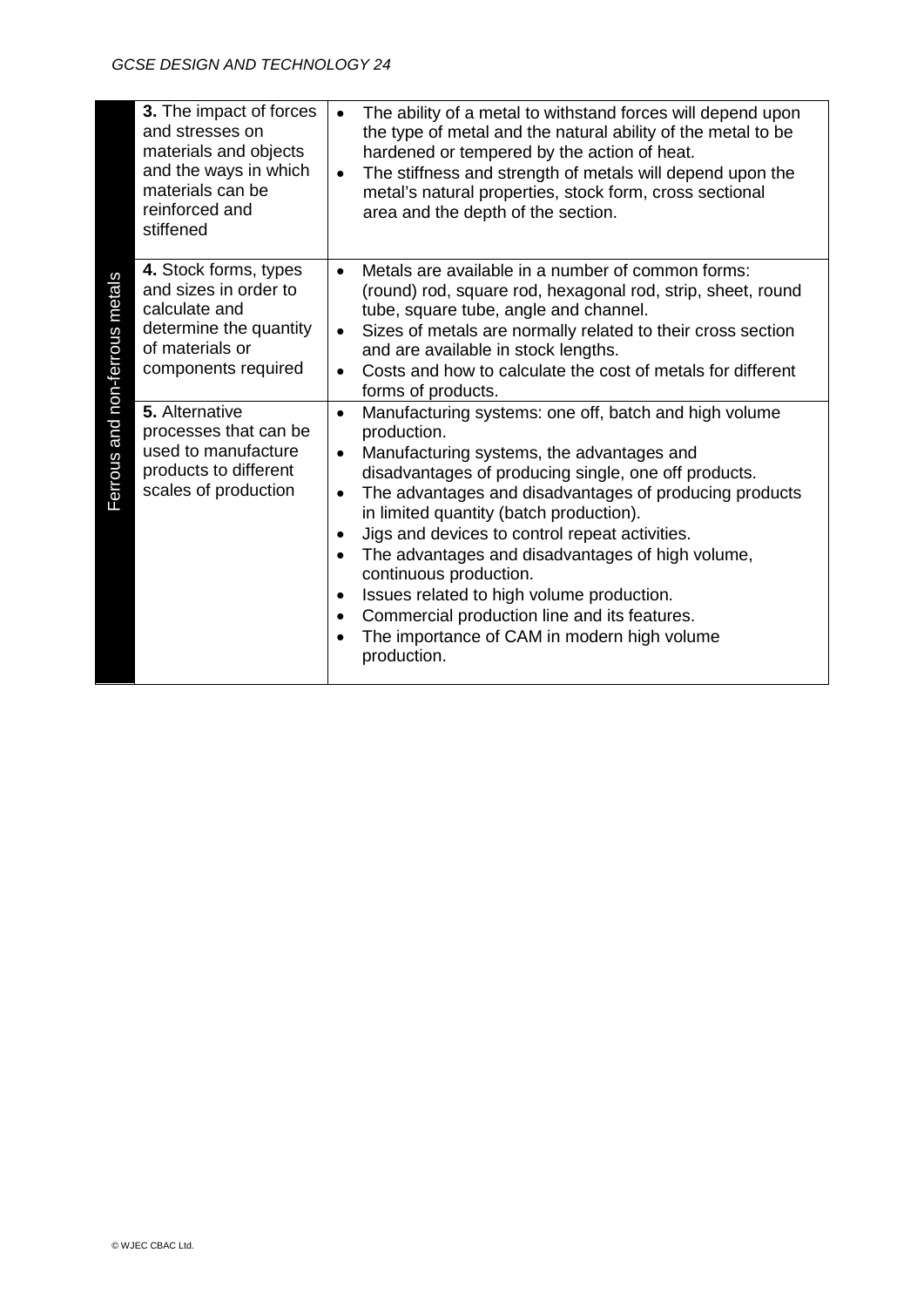| 6. Specialist                                                                                                                                                                                                                                                                                                                  | <b>Wastage/Addition</b>                                                                                                                                                                                                                                                                                                                                                                                                                                                                                                                                                                                                                                                                                                                                                                                                                                                                                                      |
|--------------------------------------------------------------------------------------------------------------------------------------------------------------------------------------------------------------------------------------------------------------------------------------------------------------------------------|------------------------------------------------------------------------------------------------------------------------------------------------------------------------------------------------------------------------------------------------------------------------------------------------------------------------------------------------------------------------------------------------------------------------------------------------------------------------------------------------------------------------------------------------------------------------------------------------------------------------------------------------------------------------------------------------------------------------------------------------------------------------------------------------------------------------------------------------------------------------------------------------------------------------------|
| techniques and<br>processes that can be<br>used to shape,<br>fabricate, construct<br>and assemble a high<br>quality prototype,<br>including techniques<br>such as wastage,<br>Ferrous and non-ferrous metals<br>addition, deforming<br>and reforming, as<br>appropriate to the<br>materials and/or<br>components being<br>used | Cutting metals to the required shape or contour.<br>Tools and equipment to mark out, hold, cut, shape, drill<br>$\bullet$<br>and form metals.<br>The pillar drill to drill holes to various diameters.<br>$\bullet$<br>Jigs and formers to ensure accuracy as part of the<br>$\bullet$<br>process of drilling.<br>Pilot, clearance, tapping, countersunk and counterbored<br>$\bullet$<br>holes.<br><b>Deforming/Reforming</b><br>Metal joining can be permanent or temporary, by welding,<br>soldering and the use of nuts, bolts, washers, screws,<br>rivets, hinges, catches.<br>Lathe to turn materials.<br>$\bullet$<br>Milling machine to create a slot or face edge.<br>$\bullet$<br>The main stages in the following joining processes:<br>$\bullet$<br>Permanent: riveting, welding, brazing, silver soldering<br>and use of epoxy resins.<br>Temporary: screws, nuts, bolts.<br>Lasers.<br>٠<br>CAM machines.<br>٠ |
| 7. Appropriate surface<br>treatments and finishes<br>that can be applied for<br>functional and<br>aesthetic purposes                                                                                                                                                                                                           | Metal surface treatments finishing processes: plastic<br>$\bullet$<br>coating, enamelling, oil finishing black steel, paint and<br>primer.                                                                                                                                                                                                                                                                                                                                                                                                                                                                                                                                                                                                                                                                                                                                                                                   |
|                                                                                                                                                                                                                                                                                                                                |                                                                                                                                                                                                                                                                                                                                                                                                                                                                                                                                                                                                                                                                                                                                                                                                                                                                                                                              |
| © WJEC CBAC Ltd.                                                                                                                                                                                                                                                                                                               |                                                                                                                                                                                                                                                                                                                                                                                                                                                                                                                                                                                                                                                                                                                                                                                                                                                                                                                              |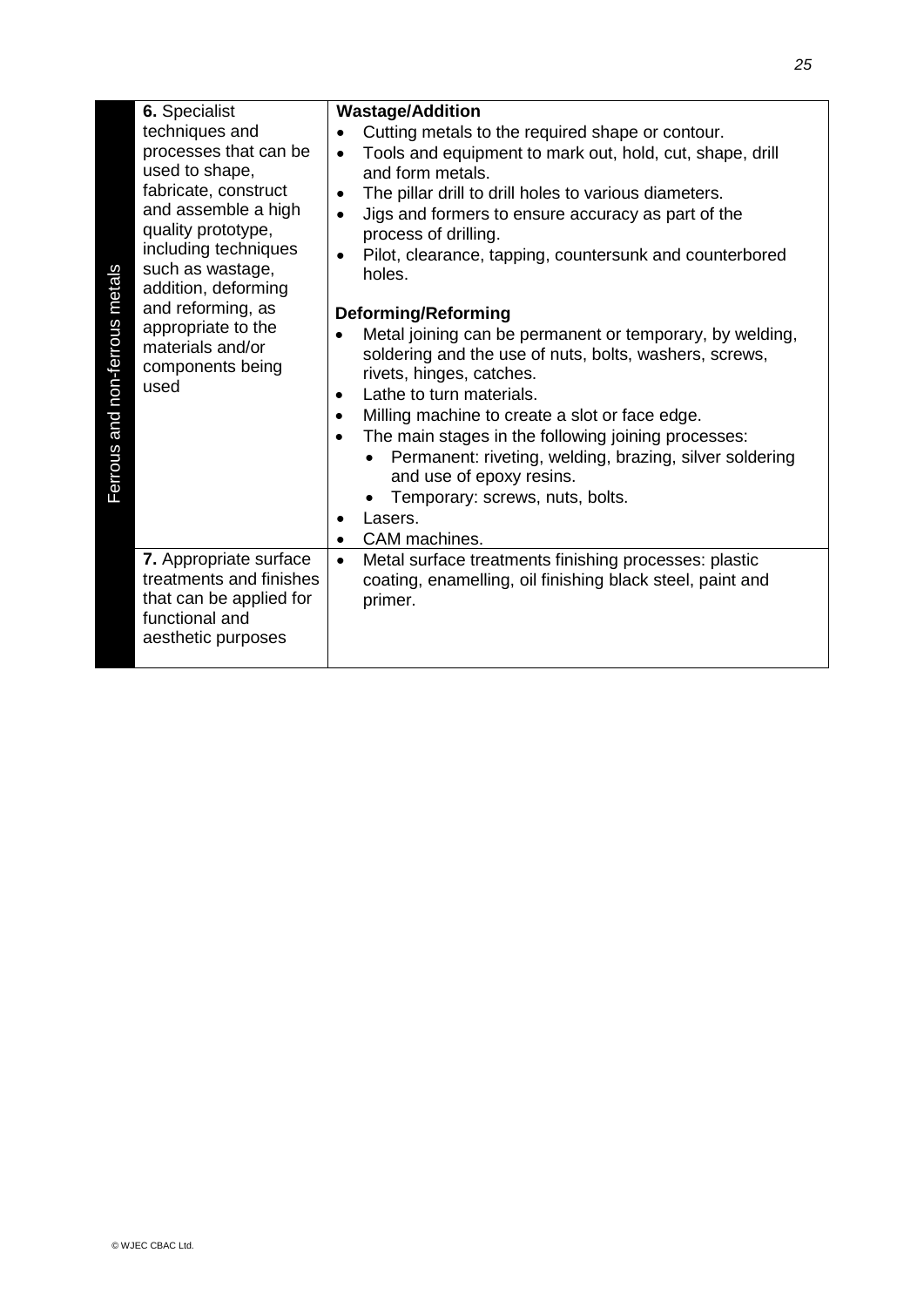This section is for thermosetting and thermoforming plastics.

| Content                                                                                                                                                                                                                        | Amplification                                                                                                                                                                                                                                                                                                                                                                                                                                                                                                                                                                                                                                                                                                                                                                                                                                                                                                                                                                                                                                                                                                                         |  |
|--------------------------------------------------------------------------------------------------------------------------------------------------------------------------------------------------------------------------------|---------------------------------------------------------------------------------------------------------------------------------------------------------------------------------------------------------------------------------------------------------------------------------------------------------------------------------------------------------------------------------------------------------------------------------------------------------------------------------------------------------------------------------------------------------------------------------------------------------------------------------------------------------------------------------------------------------------------------------------------------------------------------------------------------------------------------------------------------------------------------------------------------------------------------------------------------------------------------------------------------------------------------------------------------------------------------------------------------------------------------------------|--|
| 1. The sources,<br>origins, physical and<br>working properties of<br>the material categories<br>or the components and<br>systems, and their<br>ecological and social<br>footprint                                              | Natural and synthetic plastic.<br>$\bullet$<br>Polymers and the polymerisation process.<br>$\bullet$<br>Common thermoplastics, their strengths, weaknesses and<br>$\bullet$<br>working properties: acrylic, polythene, PVC,<br>polypropylene, polycarbonate, styrofoam, expanded<br>polystyrene and nylon.<br>Common thermosetting plastics, their strengths,<br>$\bullet$<br>weaknesses and working properties: urea formaldehyde,<br>melamine and epoxy resins.<br>Physical properties of plastics: thermal conductivity and<br>$\bullet$<br>electrical conductivity/insulation.<br>Mechanical properties of plastics: tensile strength,<br>$\bullet$<br>toughness, plasticity, malleability and hardness.<br>Ecological and social footprint:<br>The impact on our environment of oil exploration and<br>$\bullet$<br>extraction.<br>Greenhouse gases during the extraction and production<br>$\bullet$<br>of polymer plastics.<br>Changing society's view on waste, encourage recycling of<br>$\bullet$<br>all plastics.<br>Living in a greener world.<br>$\bullet$<br>Life-cycle analysis of a material or product.<br>$\bullet$ |  |
| 2. The way in which<br>the selection of<br>materials or<br>components is<br>influenced by a range<br>of factors, such as<br>functional, aesthetic,<br>environmental,<br>availability, cost,<br>social, cultural and<br>ethical | Aesthetic and functional properties and the advantages<br>$\bullet$<br>and disadvantages plastics in everyday products.<br>Responsibilities of designers and manufacturers who design<br>$\bullet$<br>using plastics with respect to:<br>the environment;<br>$\bullet$<br>working conditions in third world countries, low labour<br>$\bullet$<br>costs and poverty;<br>exploitation of employees;<br>$\bullet$<br>recyclability and waste.<br>$\bullet$<br>biodiversity.<br>$\bullet$<br>Estimating the true costs of a prototype or product.<br>٠<br>New polymers are being developed often for specific<br>purposes: biodegradability and compostability.                                                                                                                                                                                                                                                                                                                                                                                                                                                                          |  |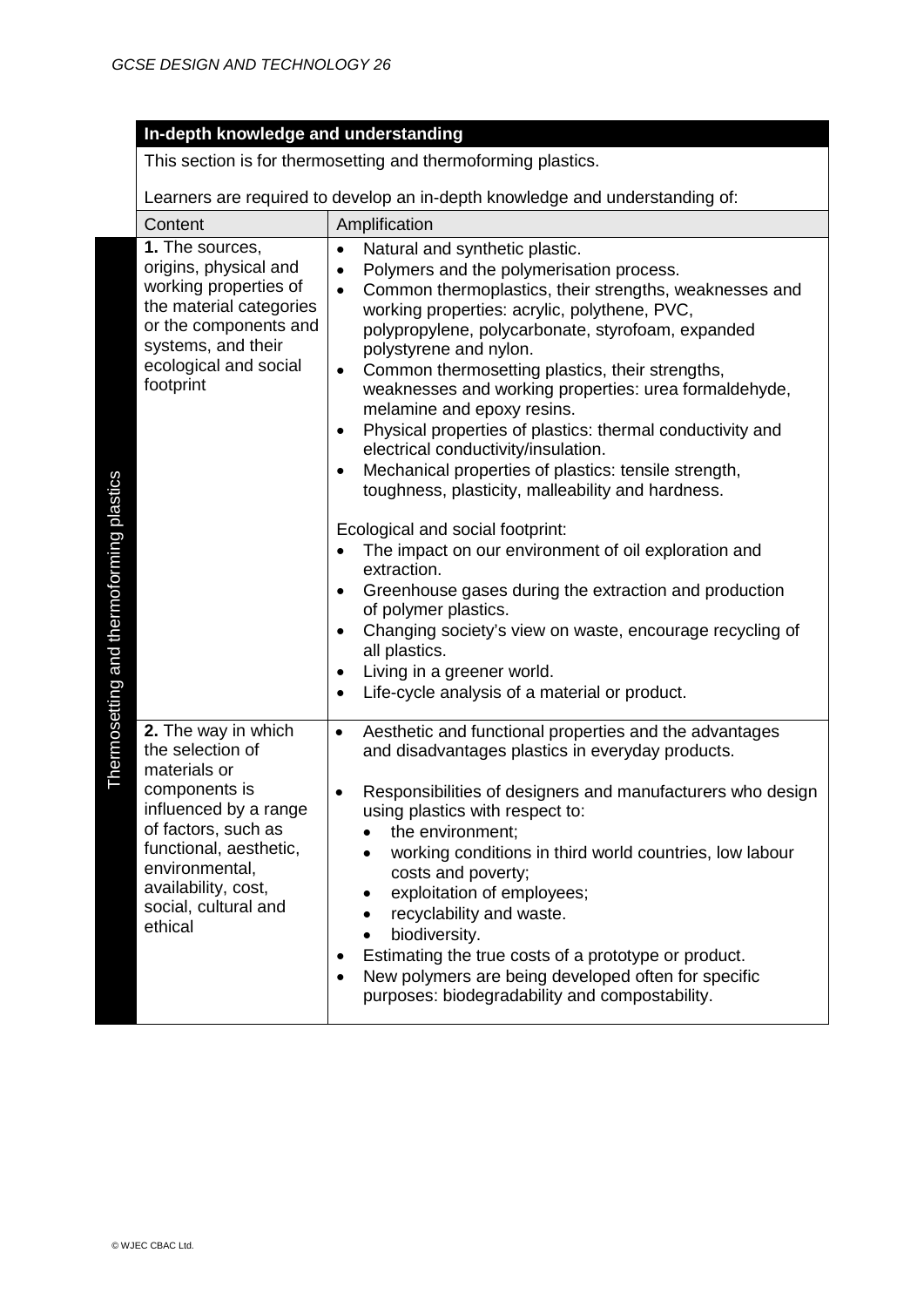| and stresses on<br>materials can be<br>reinforced and<br>stiffened                                                                 | 3. The impact of forces<br>$\bullet$<br>materials and objects<br>$\bullet$<br>and the ways in which<br>$\bullet$<br>$\bullet$ | The behaviour of thermoforming and thermosetting<br>plastics under forces or stress.<br>The stiffness and a strength of thermoforming and<br>thermosetting plastic polymers depends upon the type of<br>plastic, the cross sectional area and the depth of the<br>section.<br>Thermoforming and thermosetting plastic polymers can<br>be strengthened by laminating.<br>Different forms of fibres can affect the strength of<br>thermosetting plastics and act as reinforcement.                                                                                                                                                                                                          |
|------------------------------------------------------------------------------------------------------------------------------------|-------------------------------------------------------------------------------------------------------------------------------|-------------------------------------------------------------------------------------------------------------------------------------------------------------------------------------------------------------------------------------------------------------------------------------------------------------------------------------------------------------------------------------------------------------------------------------------------------------------------------------------------------------------------------------------------------------------------------------------------------------------------------------------------------------------------------------------|
| 4. Stock forms, types<br>and sizes in order to<br>calculate and<br>of materials or<br>components required                          | $\bullet$<br>$\bullet$<br>determine the quantity<br>$\bullet$                                                                 | Polymers are available in expanded forms:<br>open cell - foams; closed cell - expanded plastics.<br>Plastic polymers are available in a wide range of forms:<br>powders, granules, pellets, liquids, films, sheets and<br>extruded shapes.<br>Calculate material costs for products.                                                                                                                                                                                                                                                                                                                                                                                                      |
| Thermosetting and thermoforming plastics<br>5. Alternative<br>used to manufacture<br>products to different<br>scales of production | $\bullet$<br>processes that can be<br>$\bullet$<br>$\bullet$<br>$\bullet$<br>$\bullet$<br>$\bullet$<br>$\bullet$              | Advantages and disadvantages of producing single, one off<br>products.<br>The advantages and disadvantages of producing products<br>in limited quantities (batch production).<br>The need to produce a number of identical products.<br>Jigs and devices to control repeat activities.<br>The advantages and disadvantages of high volume,<br>continuous production.<br>The importance of CAM in modern high volume production.<br>A range of products suitable for high volume, continuous<br>production.<br>The principles of producing plastic products and<br>components using the following processes: blow<br>moulding, vacuum forming, press moulding and<br>compression moulding. |
|                                                                                                                                    |                                                                                                                               |                                                                                                                                                                                                                                                                                                                                                                                                                                                                                                                                                                                                                                                                                           |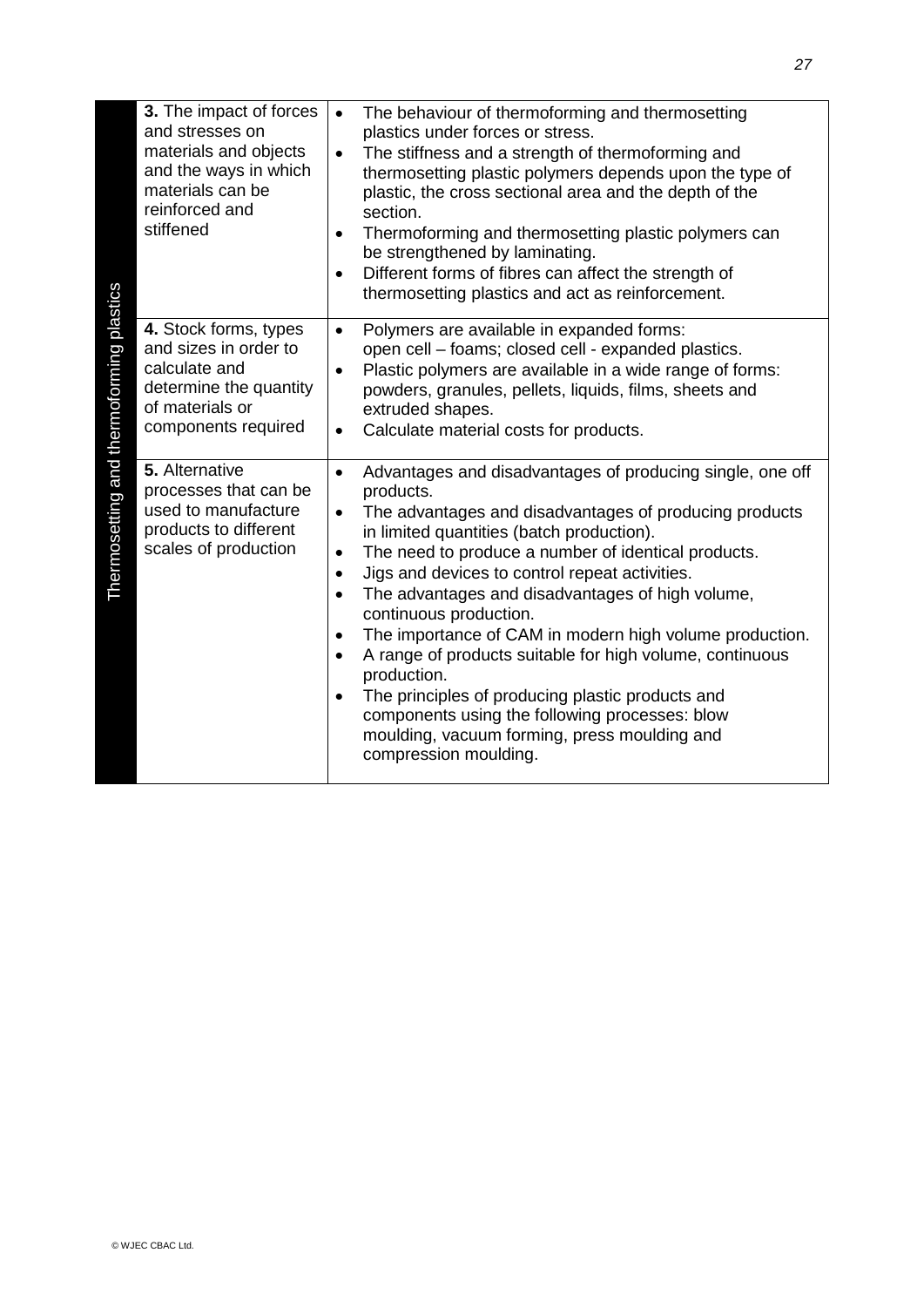| 6. Specialist<br>techniques and<br>processes that can be<br>used to shape,<br>fabricate, construct<br>and assemble a high<br>quality prototype,<br>including techniques<br>Thermosetting and thermoforming plastics<br>such as wastage,<br>addition, deforming<br>and reforming, as<br>appropriate to the<br>materials and/or<br>components being<br>used | ٠                      | <b>Wastage/Addition</b><br>Cutting thermosetting and thermoforming plastics to the<br>required shape or contour.<br>Tools and equipment to mark out, hold, cut, shape, drill,<br>and form plastics<br>The pillar drill to drill holes to various diameters.<br>Jigs and formers to ensure accuracy as part of the<br>process of drilling.<br>Pilot, clearance, tapping, countersunk and counterbored<br>holes.<br><b>Deforming/Reforming</b><br>Plastics joining can be permanent or temporary, by<br>plastic welding and the use of nuts, bolts, washers,<br>screws, rivets, hinges, catches.<br>Lathe to turn materials.<br>Milling machine to create a slot or face edge.<br>Lasers.<br>CAM machines.<br>Blow moulding.<br>Vacuum forming.<br>Press moulding. |
|-----------------------------------------------------------------------------------------------------------------------------------------------------------------------------------------------------------------------------------------------------------------------------------------------------------------------------------------------------------|------------------------|------------------------------------------------------------------------------------------------------------------------------------------------------------------------------------------------------------------------------------------------------------------------------------------------------------------------------------------------------------------------------------------------------------------------------------------------------------------------------------------------------------------------------------------------------------------------------------------------------------------------------------------------------------------------------------------------------------------------------------------------------------------|
| 7. Appropriate surface<br>treatments and<br>finishes that can be<br>applied for functional<br>and aesthetic<br>purposes                                                                                                                                                                                                                                   | $\bullet$<br>$\bullet$ | Self-finishing nature of many thermosetting and<br>thermoforming plastics.<br>Textured finishes of plastics.                                                                                                                                                                                                                                                                                                                                                                                                                                                                                                                                                                                                                                                     |
|                                                                                                                                                                                                                                                                                                                                                           |                        |                                                                                                                                                                                                                                                                                                                                                                                                                                                                                                                                                                                                                                                                                                                                                                  |
| © WJEC CBAC Ltd.                                                                                                                                                                                                                                                                                                                                          |                        |                                                                                                                                                                                                                                                                                                                                                                                                                                                                                                                                                                                                                                                                                                                                                                  |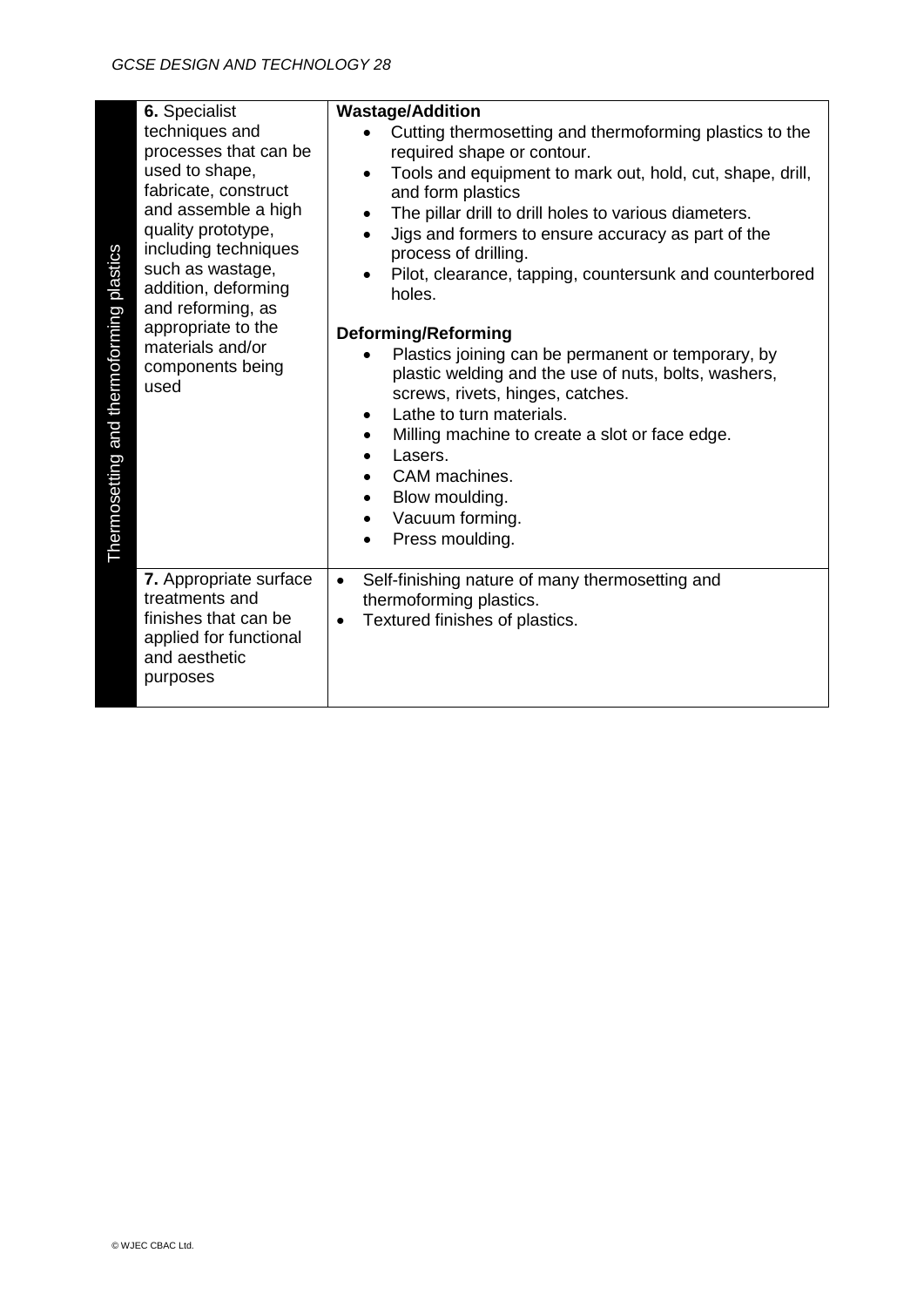This section is for natural, synthetic, blended and mixed fibres, and woven, non-woven and knitted textiles.

|                                                                                                  | Content                                                                                                                                                                           | Amplification                                                                                                                                                                                                                                                                                                                                                                                                                                                                                                                                                                                                                                                                                                                                                                                                                                                                                                                                                                                                                                                                                                                                                                                                                                                                                                                                                                                                                                                                                                                                                                                                                                                                                                                                                                                                                                                                            |
|--------------------------------------------------------------------------------------------------|-----------------------------------------------------------------------------------------------------------------------------------------------------------------------------------|------------------------------------------------------------------------------------------------------------------------------------------------------------------------------------------------------------------------------------------------------------------------------------------------------------------------------------------------------------------------------------------------------------------------------------------------------------------------------------------------------------------------------------------------------------------------------------------------------------------------------------------------------------------------------------------------------------------------------------------------------------------------------------------------------------------------------------------------------------------------------------------------------------------------------------------------------------------------------------------------------------------------------------------------------------------------------------------------------------------------------------------------------------------------------------------------------------------------------------------------------------------------------------------------------------------------------------------------------------------------------------------------------------------------------------------------------------------------------------------------------------------------------------------------------------------------------------------------------------------------------------------------------------------------------------------------------------------------------------------------------------------------------------------------------------------------------------------------------------------------------------------|
| ואמנטומו, Synuncus, מופותעה מוני ווווגפט ווטופט, מווט שטיפון, ווטודישטיפוו מווט ומוונפט נפגנוופט | 1. The sources,<br>origins, physical and<br>working properties of<br>the material categories<br>or the components and<br>systems, and their<br>ecological and social<br>footprint | Construction methods, and how their advantages and<br>$\bullet$<br>disadvantages affect end use.<br>Weaving: plain, twill, satin, herringbone, pile.<br>$\bullet$<br>Knitting: weft knit and a warp knit.<br>$\bullet$<br>Bonding: sticking with adhesives; heating thermoplastic<br>$\bullet$<br>fibres; stitching a web of fibres.<br>Laminating.<br>$\bullet$<br>Felting.<br>$\bullet$<br>Fibres are the raw material of textiles and they can be<br>$\bullet$<br>classified according to their source.<br>The nature of staple and continuous filaments; textured<br>$\bullet$<br>yarns; novelty yarn (chenille) and these determine fabric<br>weight, flexibility, handle and end use.<br>The properties of the main natural and manufactured<br>$\bullet$<br>fibres/fabrics: strength, elasticity, absorbency, durability,<br>insulation, flammability, water repellence, anti-static and<br>resistance to acid, bleach, sunlight.<br>Blending and mixing fibres to improve the properties and<br>$\bullet$<br>uses of yarns and materials.<br>Blends: polyester and cotton, silk and viscose, hemp and<br>$\bullet$<br>cotton or silk.<br>Mixture: cotton and wool, lycra with wool cotton or nylon.<br>$\bullet$<br>Bonding breathable waterproof membranes to outer fabrics<br>$\bullet$<br>for all-weather wear (Gore-Tex, Permatex).<br>Bonding foam to knitted or woven fabrics.<br>$\bullet$<br>Bonding plastic to loosely woven cotton to simulate leather.<br>$\bullet$<br>Quilting – polyester wadding between an outer and lining<br>$\bullet$<br>material.<br><b>Ecological and social footprint:</b><br>The impact on our environment e.g. pollution from the<br>processing of textiles, in parts of the world.<br>Changing society's view on waste, encourage recycling.<br>Living in a greener world.<br>Life-cycle analysis of a material or product.<br>$\bullet$ |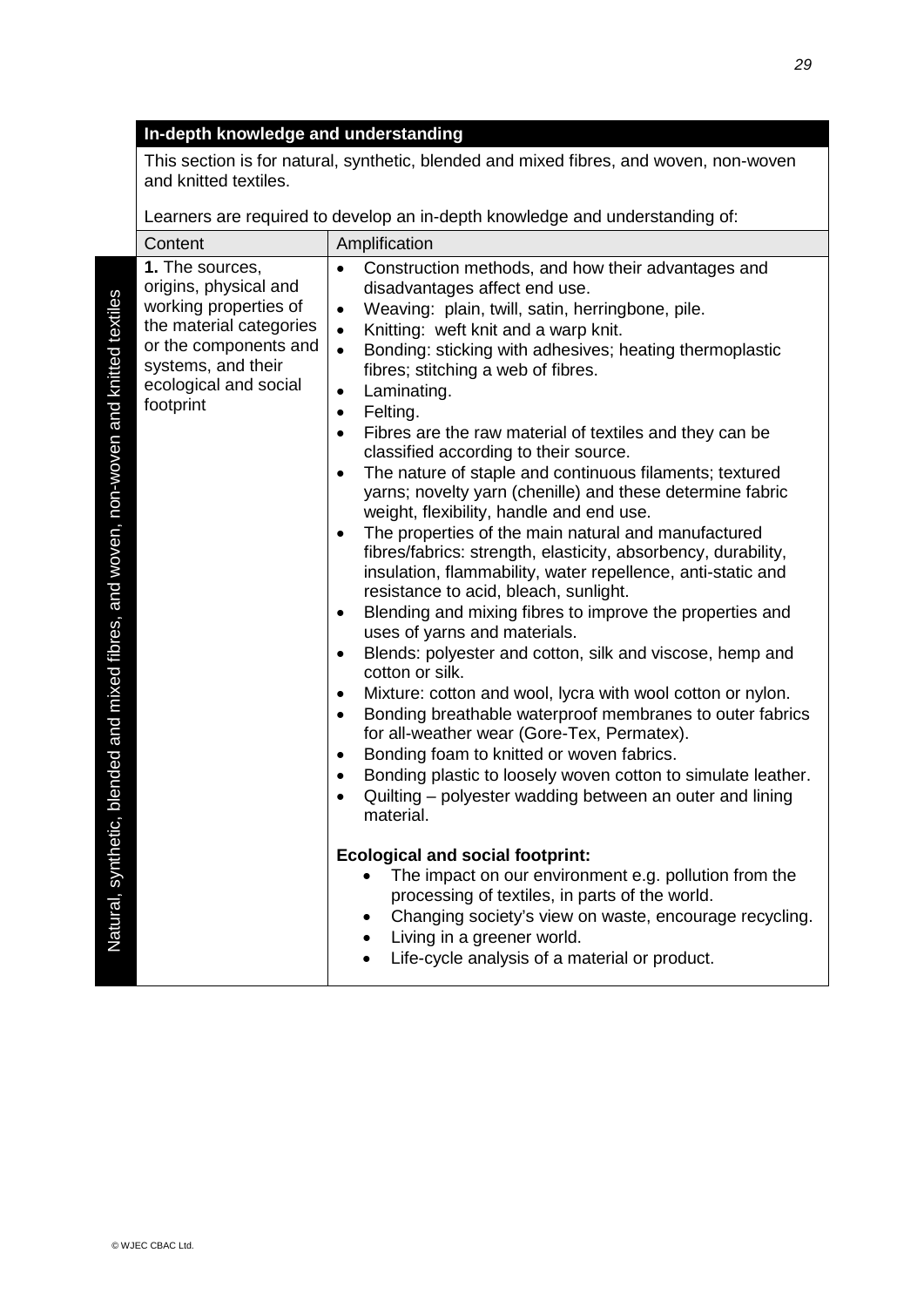| ended and mixed fibres, and woven, non-woven and knitted textiles | 2. The way in which<br>the selection of<br>materials or<br>components is<br>influenced by a range<br>of factors, such as<br>functional, aesthetic,<br>environmental,<br>availability, cost,<br>social, cultural and<br>ethical | A variety of finishing processes and why they are<br>$\bullet$<br>important for aesthetic and functional reasons.<br>Different methods of enhancing the appearance,<br>$\bullet$<br>prolonging and protecting life.<br>To enhance aesthetic quality:<br>$\bullet$<br>Colouring, surface decoration, embossing, glazing,<br>moiré effect, stiffening, increasing lustre (calendering,<br>mercerising), brushing, stain resistance (Scotchguard,<br>Teflon).<br>To enhance fabric life:<br>Flame retardant, moth proofing.<br>To improve functionality:<br>Shower proofing using PVA or PVC or wax; crease<br>resistance using resin; waterproofing using silicones;<br>shrink resistance using chlorine treatment; anti-static<br>finish, coating with PVC, neoprene, silicone rubber,<br>polyurethane; use of barrier membranes laminated to<br>an outer or inner shell to make them breathable yet<br>waterproof; windproof materials made by very close<br>weave construction.<br>Responsibilities of designers and manufacturers who design<br>using textiles with respect to:<br>the environment;<br>working conditions in third world countries, low labour<br>costs and poverty;<br>exploitation of employees;<br>٠<br>recyclability and waste;<br>biodiversity. |
|-------------------------------------------------------------------|--------------------------------------------------------------------------------------------------------------------------------------------------------------------------------------------------------------------------------|------------------------------------------------------------------------------------------------------------------------------------------------------------------------------------------------------------------------------------------------------------------------------------------------------------------------------------------------------------------------------------------------------------------------------------------------------------------------------------------------------------------------------------------------------------------------------------------------------------------------------------------------------------------------------------------------------------------------------------------------------------------------------------------------------------------------------------------------------------------------------------------------------------------------------------------------------------------------------------------------------------------------------------------------------------------------------------------------------------------------------------------------------------------------------------------------------------------------------------------------------------------------|
| $\overline{\circ}$<br>Natural, synthetic,                         | 3. The impact of forces<br>and stresses on<br>materials and objects<br>and the ways in which<br>materials can be<br>reinforced and<br>stiffened                                                                                | Textile materials and components behave differently when<br>$\bullet$<br>subjected to force or stress e.g. a loaded rucksack, tents,<br>uses in geotextiles, active sportswear, workwear, in normal<br>daily wear.<br>The strength, durability and elasticity of textile materials will<br>$\bullet$<br>depend upon the fibre source and the construction method<br>for the material or components.<br>Textile materials can be strengthened by laminating,<br>$\bullet$<br>bonding and quilting to improve functionality.<br>The strength of textile products will depend upon the<br>$\bullet$<br>combination of joining or fixing methods used.                                                                                                                                                                                                                                                                                                                                                                                                                                                                                                                                                                                                                     |
|                                                                   | 4. Stock forms, types<br>and sizes in order to<br>calculate and<br>determine the quantity<br>of materials or<br>components required                                                                                            | Textile materials come in standard widths 90cm, 115cm,<br>$\bullet$<br>150cm, 200cm, 240cm.<br>Estimate material quantities and costs based on best use<br>$\bullet$<br>of materials.<br>Calculate costs and quantities for components.<br>$\bullet$                                                                                                                                                                                                                                                                                                                                                                                                                                                                                                                                                                                                                                                                                                                                                                                                                                                                                                                                                                                                                   |
|                                                                   | © WJEC CBAC Ltd.                                                                                                                                                                                                               |                                                                                                                                                                                                                                                                                                                                                                                                                                                                                                                                                                                                                                                                                                                                                                                                                                                                                                                                                                                                                                                                                                                                                                                                                                                                        |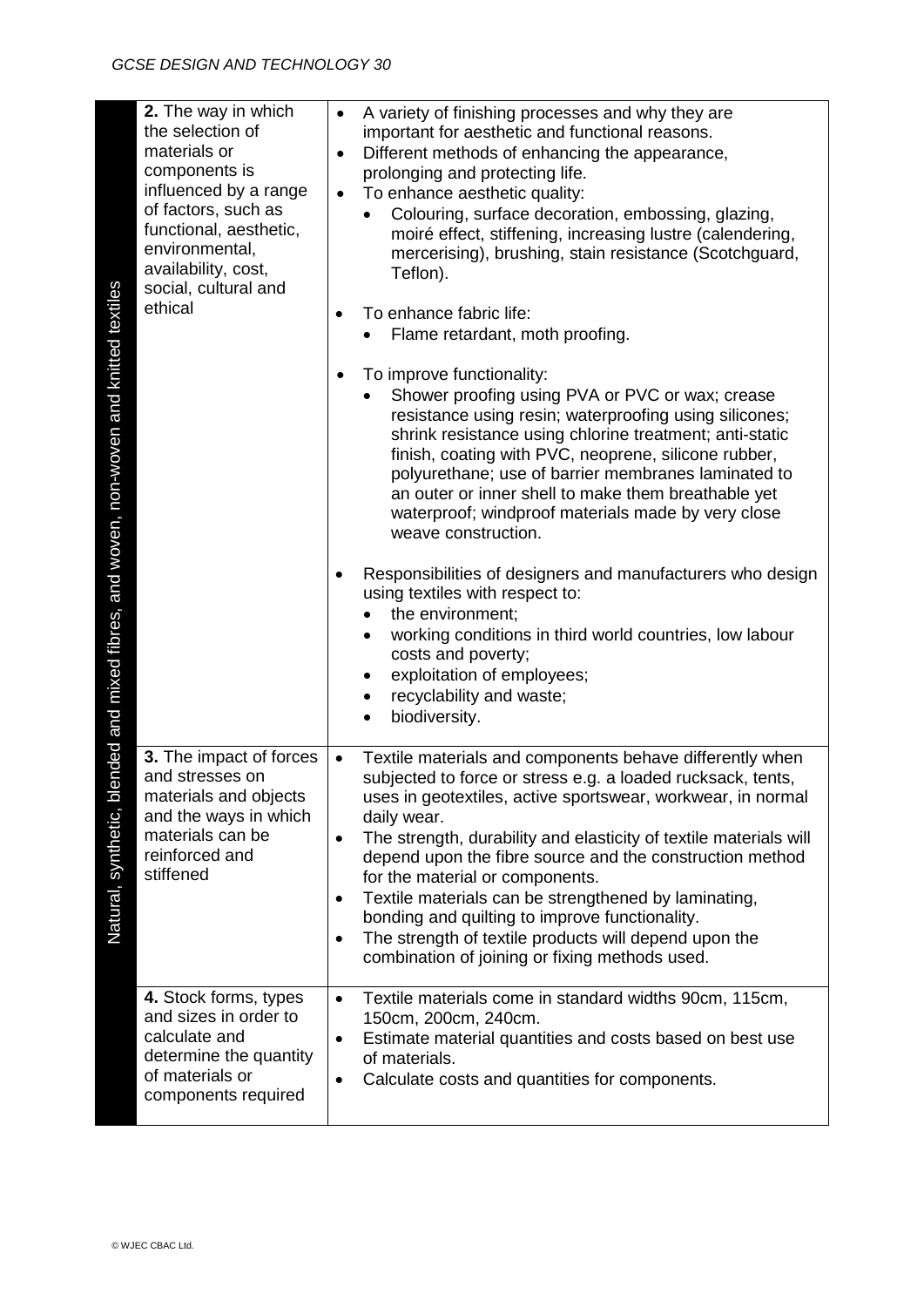| 5. Alternative<br>processes that can be<br>used to manufacture<br>products to different<br>scales of production                                                                                                                                                                                                                                                                                                 | Products can be manufactured in quantity.<br>$\bullet$<br>Different methods of manufacture: job production<br>(custom-made or one-off); batch production; mass<br>production and when each is appropriately used.<br>The scale of production depends on the quantity of<br>products required.<br>How manufacturing systems are organised: line<br>production; progressive bundle system; cell<br>production.                                                                                                                                                                                                                                                                                                                                                                                                                                                                                                                                                                                                                                                                                                                                                                                                                                                                                                                                                                                                                                                                                                                                                                                                                                                                                                                                                                                                                                                                                     |
|-----------------------------------------------------------------------------------------------------------------------------------------------------------------------------------------------------------------------------------------------------------------------------------------------------------------------------------------------------------------------------------------------------------------|--------------------------------------------------------------------------------------------------------------------------------------------------------------------------------------------------------------------------------------------------------------------------------------------------------------------------------------------------------------------------------------------------------------------------------------------------------------------------------------------------------------------------------------------------------------------------------------------------------------------------------------------------------------------------------------------------------------------------------------------------------------------------------------------------------------------------------------------------------------------------------------------------------------------------------------------------------------------------------------------------------------------------------------------------------------------------------------------------------------------------------------------------------------------------------------------------------------------------------------------------------------------------------------------------------------------------------------------------------------------------------------------------------------------------------------------------------------------------------------------------------------------------------------------------------------------------------------------------------------------------------------------------------------------------------------------------------------------------------------------------------------------------------------------------------------------------------------------------------------------------------------------------|
| 6. Specialist<br>and mixed fibres, and woven, non-woven and knitted textiles<br>techniques and<br>processes that can be<br>used to shape,<br>fabricate, construct<br>and assemble a high<br>quality prototype,<br>including techniques<br>such as wastage,<br>addition, deforming<br>and reforming, as<br>appropriate to the<br>materials and/or<br>components being<br>used<br>nded<br>Natural, synthetic, ble | The correct materials, hand tools and equipment for a<br>$\bullet$<br>range of practical tasks such as template production;<br>stencil preparation; cutting out and assembly.<br>Change accessories when appropriate for special<br>$\bullet$<br>processes e.g. using a zipper foot for piping.<br>Industrial manufacturing processes, e.g. stitch, trim and<br>$\bullet$<br>neaten seams with the over locker.<br>CAD/CAM equipment for cutting templates accurately and<br>$\bullet$<br>continuously.<br>Pattern language and markers for lay plans.<br>$\bullet$<br>Visual checks for pattern drop/match.<br>$\bullet$<br>The importance of accuracy and working to a tolerance -<br>$\bullet$<br>correct use of seam tolerances in joining/trimming.<br>Correct use of thread-colour, type, shade, stitch length.<br>$\bullet$<br>The appropriate choice of construction and decorative<br>$\bullet$<br>processes for fabric type and product end use.<br>The basic procedures for lay planning and use of pattern<br>language.<br>Lengthwise / crosswise folds, cutting on the cross or bias,<br>notches, grain lines, balance marks, tuck/pleat lines, dart<br>markings, positions for pockets, buttons / holes, centre<br>front / back lines, seam tolerance.<br>Different methods of transferring important marks onto<br>$\bullet$<br>material prior to product manufacture.<br>Tailor's chalk.<br>Hot notch marking in industry.<br>$\bullet$<br>Different types of cutting tools and equipment used<br>$\bullet$<br>industry and know why they are used;<br>Cutting tools:<br>$\bullet$<br>straight knives, round or band knives, automated die<br>cutters for products of constant shapes, computer<br>controlled cutting machines and laser cutters.<br>Other equipment used for: lay planning and estimating<br>material quantities, fabric spreading to include several<br>plies. |
| 7. Appropriate surface<br>treatments and<br>finishes that can be<br>applied for functional<br>and aesthetic<br>purposes                                                                                                                                                                                                                                                                                         | Dyeing: piece, dip, random, tie and dye, batik.<br>$\bullet$<br>Printing: silk screen, roller, discharge, block, burn out;<br>$\bullet$<br>stencilling; marbling; air brushing.<br>Painting: felt tip, dimensional, fabric paint, silk paints.<br>$\bullet$<br>Transfers: image-maker, ink-jet transfer (CAM).<br>$\bullet$<br>Embroidery: hand embroidery, machine embroidery,<br>٠<br>CAM.<br>Appliqué; beadwork.<br>$\bullet$                                                                                                                                                                                                                                                                                                                                                                                                                                                                                                                                                                                                                                                                                                                                                                                                                                                                                                                                                                                                                                                                                                                                                                                                                                                                                                                                                                                                                                                                 |
| © WJEC CBAC Ltd.                                                                                                                                                                                                                                                                                                                                                                                                |                                                                                                                                                                                                                                                                                                                                                                                                                                                                                                                                                                                                                                                                                                                                                                                                                                                                                                                                                                                                                                                                                                                                                                                                                                                                                                                                                                                                                                                                                                                                                                                                                                                                                                                                                                                                                                                                                                  |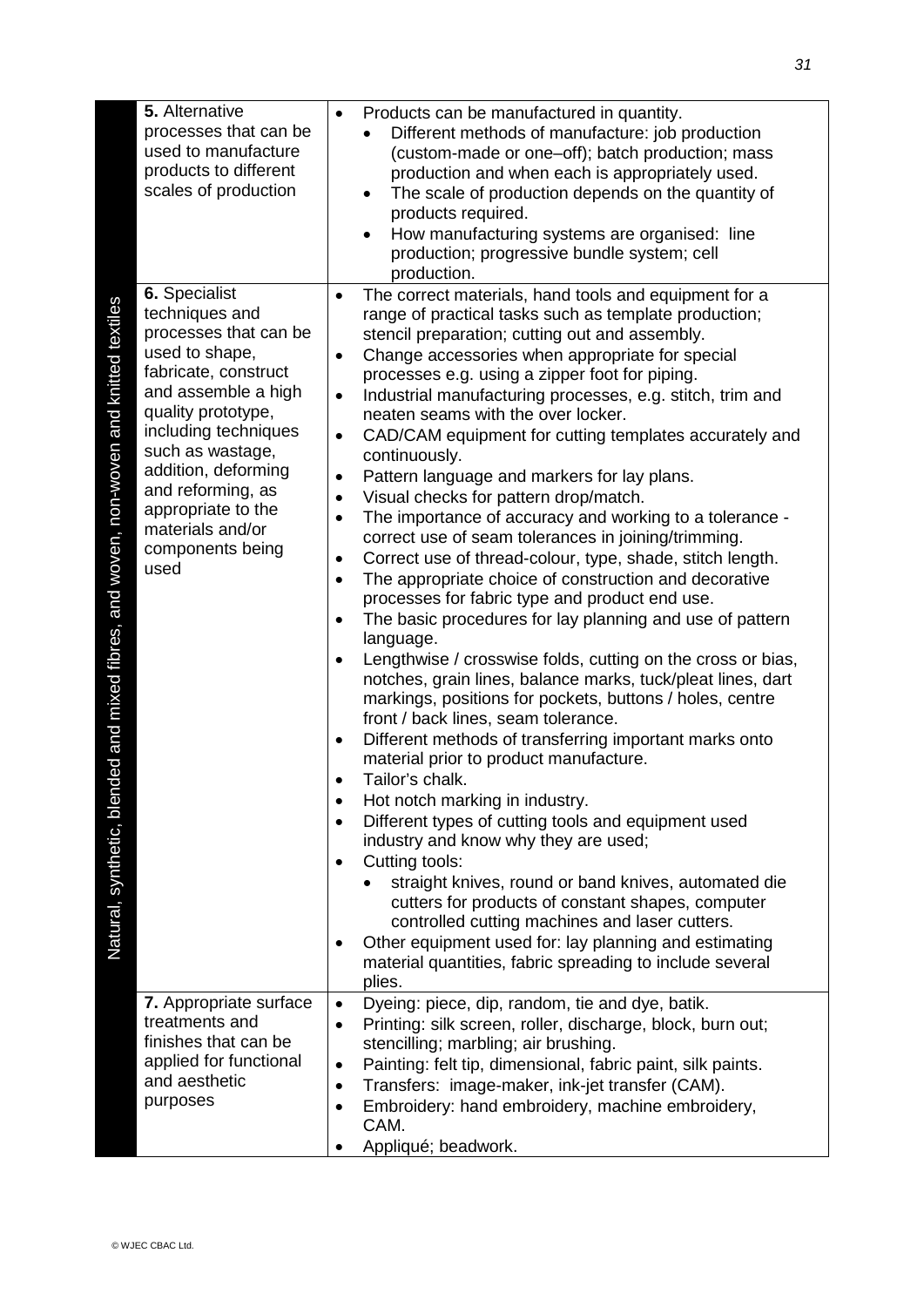### 2.2 Designing and making principles

### Designing and making principles

Develop and apply core knowledge, understanding and skills

This section is designed to develop learners' knowledge, understanding and skills when designing and making prototypes. It describes the activities learners are required to undertake as part of the sustained design and make activity which forms the non-exam assessment (NEA) in this qualification.

Additionally, whilst not being required within the written examination to undertake design and make activity, or evaluate their own prototypes from the NEA, learners' knowledge and understanding of these designing and making principles will be assessed in Component 1 'Design and Technology in the 21<sup>st</sup> Century'.

| Content                                                                                                                                                                                                   | Amplification                                                                                                                                                                                                                                                                                                                                                                                                                                                                                                                                                                                                                              |  |  |  |
|-----------------------------------------------------------------------------------------------------------------------------------------------------------------------------------------------------------|--------------------------------------------------------------------------------------------------------------------------------------------------------------------------------------------------------------------------------------------------------------------------------------------------------------------------------------------------------------------------------------------------------------------------------------------------------------------------------------------------------------------------------------------------------------------------------------------------------------------------------------------|--|--|--|
| 1. Understand that all design<br>and technological practice<br>takes place within contexts<br>which inform outcomes.                                                                                      | Contexts are a starting point to inform possible<br>$\bullet$<br>outcomes, situations to create design briefs.                                                                                                                                                                                                                                                                                                                                                                                                                                                                                                                             |  |  |  |
| 2. Identify and understand<br>client and user needs<br>through the collection of<br>primary and secondary data.                                                                                           | Identify the needs and wants of the end user.<br>$\bullet$<br>Suggest possible design problems from the contexts.<br>$\bullet$<br>Explore and investigate existing products, situations<br>$\bullet$<br>before deciding upon whether there is a real need for a<br>product.<br>Explore and investigate existing products, situations to<br>$\bullet$<br>inform possible specification points for designing.<br>Primary research data: collecting data and using this to<br>$\bullet$<br>explore and aid further work.<br>Secondary research data: collecting existing data and<br>$\bullet$<br>using this to explore and aid further work. |  |  |  |
| 3. Demonstrate an ability to<br>write a design brief and<br>specifications from their own<br>and others' considerations of<br>human needs, wants and<br>interests.                                        | Write design briefs for specific needs, wants or<br>$\bullet$<br>interests.<br>Write specifications that are derived from their own<br>investigations, the needs and wants of clients.                                                                                                                                                                                                                                                                                                                                                                                                                                                     |  |  |  |
| 4. Investigate factors, such<br>as environmental, social and<br>economic challenges, in<br>order to identify<br>opportunities and constraints<br>that influence the processes<br>of designing and making. | Designing should not take place in isolation but there<br>$\bullet$<br>are wider needs to be considered:<br>ergonomics<br>$\bullet$<br>anthropometrics<br>$\bullet$<br>environmental<br>social<br>$\bullet$<br>economic<br>$\bullet$                                                                                                                                                                                                                                                                                                                                                                                                       |  |  |  |
| 5. Explore and develop their<br>ideas, testing, critically<br>analysing and evaluating<br>their work in order to inform<br>and refine their design<br>decisions thus achieving<br>improved outcomes.      | The importance of testing and evaluating ideas.<br>$\bullet$<br>Continuously reviewing and critically analysing work as<br>$\bullet$<br>it develops to improve the final design outcome.<br>Refine and modify design ideas based upon learners'<br>$\bullet$<br>own decisions and those of others.                                                                                                                                                                                                                                                                                                                                         |  |  |  |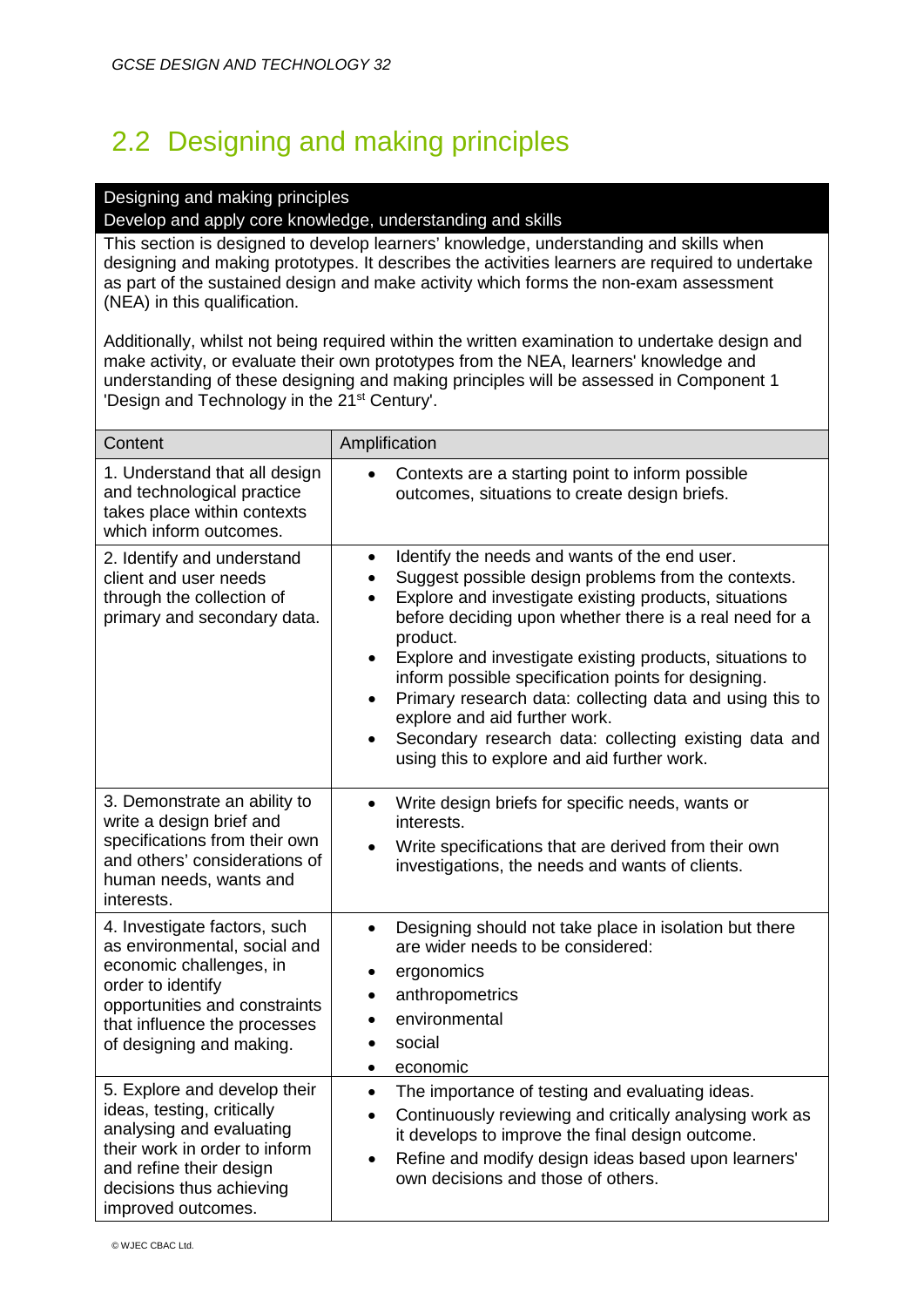| 6. Investigate and analyse<br>the work of past and present<br>professionals and<br>companies in the area of<br>design and technology in<br>order to help inform their<br>own ideas.                                                                                                                                                                                                                       | Investigate and analyse the work of past and present<br>designers and companies:<br>Airbus<br>$\circ$<br>Apple<br>O<br>James Dyson<br>O<br><b>Philippe Starck</b><br>$\circ$<br><b>Matthew Williamson</b><br>$\circ$<br>Where appropriate, review and link the work of past and<br>present designers and companies to inform, refine and<br>modify their design ideas.             |
|-----------------------------------------------------------------------------------------------------------------------------------------------------------------------------------------------------------------------------------------------------------------------------------------------------------------------------------------------------------------------------------------------------------|------------------------------------------------------------------------------------------------------------------------------------------------------------------------------------------------------------------------------------------------------------------------------------------------------------------------------------------------------------------------------------|
| 7. Use different design<br>strategies, such as<br>collaboration, user-centred<br>design and systems thinking,<br>to generate initial ideas and<br>avoid design fixation.                                                                                                                                                                                                                                  | Use of design strategies such as:<br>$\bullet$<br>Collaboration - Discover, Define, Develop,<br>Deliver.<br>User-centred design - Contexts, Requirements,<br>Design solutions, Evaluate, Iteration.<br>Systems thinking.                                                                                                                                                           |
| 8. Develop, communicate,<br>record and justify design<br>ideas, applying suitable<br>techniques, for example:<br>formal and informal 2D and<br>3D drawing; system and<br>schematic diagrams;<br>annotated sketches;<br>exploded diagrams; models;<br>presentations; written notes;<br>working drawings;<br>schedules; audio and visual<br>recordings; mathematical<br>modelling; computer-based<br>tools. | Formal and informal 2D and 3D drawing.<br>System and schematic diagrams.<br>Annotated sketches.<br>$\bullet$<br>Exploded diagrams.<br>٠<br>Models.<br>Presentations.<br>Written notes.<br>$\bullet$<br>Flow diagrams<br>$\bullet$<br>Working drawings.<br>$\bullet$<br>Schedules.<br>Audio and visual recordings.<br>$\bullet$<br>Mathematical modelling.<br>Computer-based tools. |
| 9. Design and develop at<br>least one prototype that<br>responds to needs and/or<br>wants and is fit for purpose,<br>demonstrating functionality,<br>aesthetics, marketability and<br>consideration of innovation.                                                                                                                                                                                        | Design and develop a prototype which :<br>Responds to needs and/or wants<br>Is fit for purpose,<br>Demonstrates functionality,                                                                                                                                                                                                                                                     |
| 10. Make informed and<br>reasoned decisions, respond<br>to feedback about their own<br>prototypes (and existing<br>products and systems) to<br>identify the potential for<br>further development and<br>suggest how modifications<br>could be made.                                                                                                                                                       | Respond thoughtfully and make informed judgements<br>٠<br>when evaluating their own prototype.<br>Act on the views of others.<br>Make suggestions for improvements of their own<br>$\bullet$<br>prototype and how these modifications could be made.<br>Respond to feedback from others or clients and suggest<br>improvements/modifications of their prototype.                   |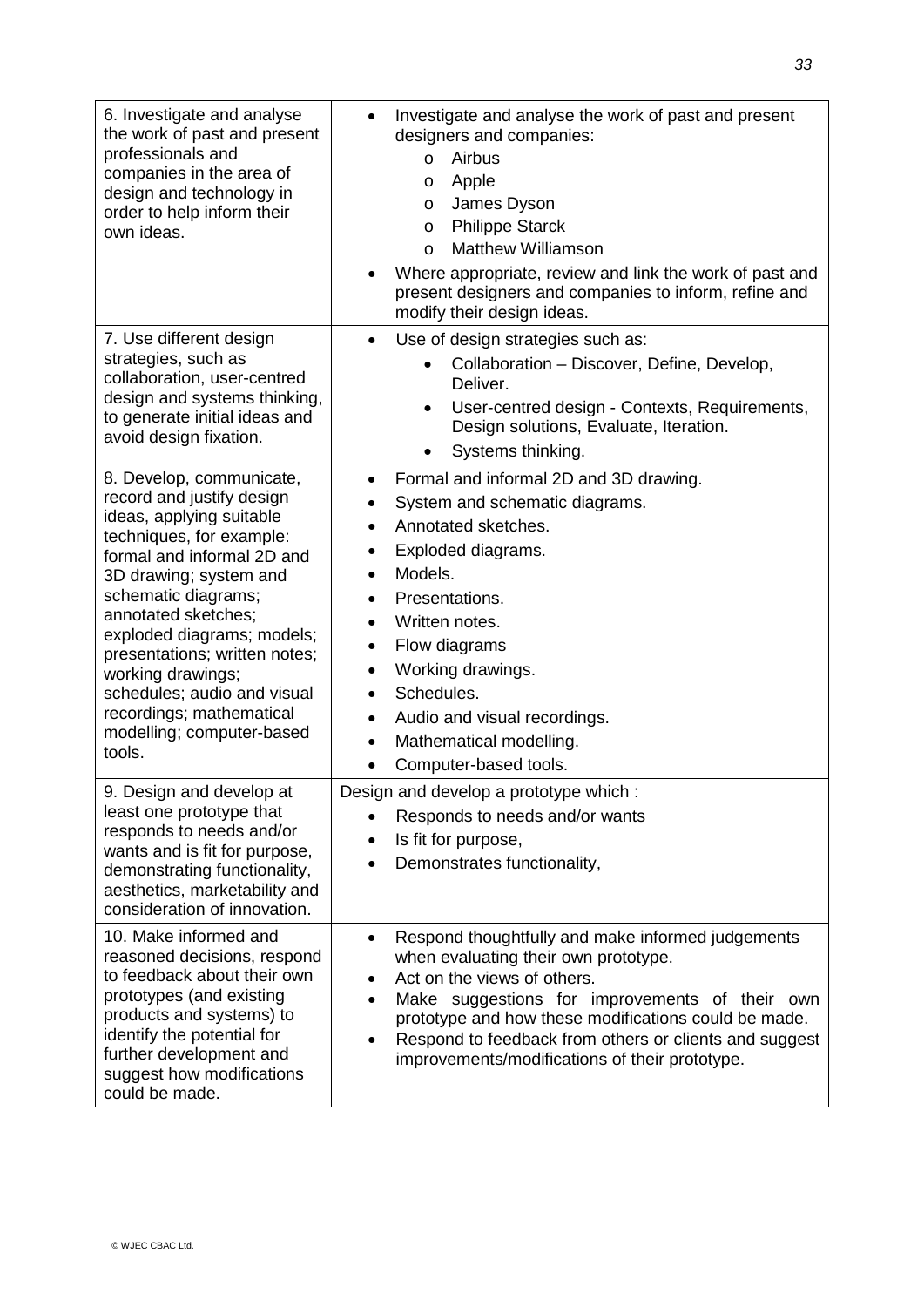### **Designing and making principles**

#### **Develop and apply in-depth knowledge, understanding and skills**

Learners are required to develop and apply in-depth knowledge, understanding and skills in relation to at least one of the following:

- electronic systems, programmable components & mechanical devices
- papers & boards
- natural & manufactured timber
- ferrous & non-ferrous metals
- thermoforming & thermosetting polymers
- natural, synthetic, blended and mixed fibres; woven, non-woven and knitted textiles.

As for the core knowledge, understanding and skills described above, this section describes activities learners are required to undertake as part of the sustained design and make activity which forms the non-exam assessment (NEA) in this qualification. Learners are required to cover all of the content in these five areas, to ensure they are able to apply a broad knowledge and understanding of design and technology principles within the examined component.

| Content                                                                                                                                                                                                                                                                              | Amplification                                                                                                                                                                                                                                                                                                                                                                                              |  |  |  |
|--------------------------------------------------------------------------------------------------------------------------------------------------------------------------------------------------------------------------------------------------------------------------------------|------------------------------------------------------------------------------------------------------------------------------------------------------------------------------------------------------------------------------------------------------------------------------------------------------------------------------------------------------------------------------------------------------------|--|--|--|
| 1. Selecting and working with<br>appropriate materials and<br>components in order to<br>produce a prototype.                                                                                                                                                                         | Select and work with appropriate materials or components<br>$\bullet$<br>that will realise their chosen prototype.                                                                                                                                                                                                                                                                                         |  |  |  |
| 2. Using appropriate and<br>accurate marking out methods<br>including: measuring and use<br>of reference points, lines and<br>surfaces; use templates, jigs<br>and/or patterns; work within<br>tolerances; understand<br>efficient cutting and how to<br>minimise waste.             | When<br>mark<br>making<br>prototypes,<br>and<br>$\bullet$<br>measure<br>out<br>accurately<br>Consider how to minimise waste and make allowances for<br>$\bullet$<br>effective cutting methods.<br>Marking methods:<br>$\bullet$<br>Measuring and use of reference points.<br>$\bullet$<br>Lines and surfaces.<br>$\bullet$<br>Use templates, jigs and/or patterns.<br>$\bullet$<br>Work within tolerances. |  |  |  |
| 3. Using specialist tools and<br>equipment, appropriate to the<br>materials or components used<br>(including hand tools,<br>machinery, digital design and<br>manufacture), to create a<br>specific outcome.                                                                          | When making prototypes learners should:<br>$\bullet$<br>select and use specialist techniques, hand tools<br>$\bullet$<br>and machinery appropriate to the material being<br>shaped or worked;<br>adhere to relevant Health and Safety regulations<br>$\bullet$<br>will need to applied appropriate to the environment<br>they are working in.                                                              |  |  |  |
| 4. Using specialist techniques<br>and processes to shape,<br>fabricate, construct and<br>assemble a high quality<br>prototype, including<br>techniques such as wastage,<br>addition, deforming and<br>reforming, as appropriate to<br>the materials and/or<br>components being used. | When making prototypes learners should use specialist<br>techniques to:<br>Shape<br>Fabricate<br>Construct<br>Assemble<br>Include techniques such as wastage, addition, deforming<br>$\bullet$<br>and reforming, as appropriate to the materials and/or<br>components being used.                                                                                                                          |  |  |  |
| 5. Using appropriate surface<br>treatments and finishes for<br>functional and aesthetic<br>purposes.                                                                                                                                                                                 | Be aware and use appropriate surface finishing for<br>$\bullet$<br>different materials<br>The importance of finishing techniques to protect and<br>enhance the aesthetics qualities of the material/s.                                                                                                                                                                                                     |  |  |  |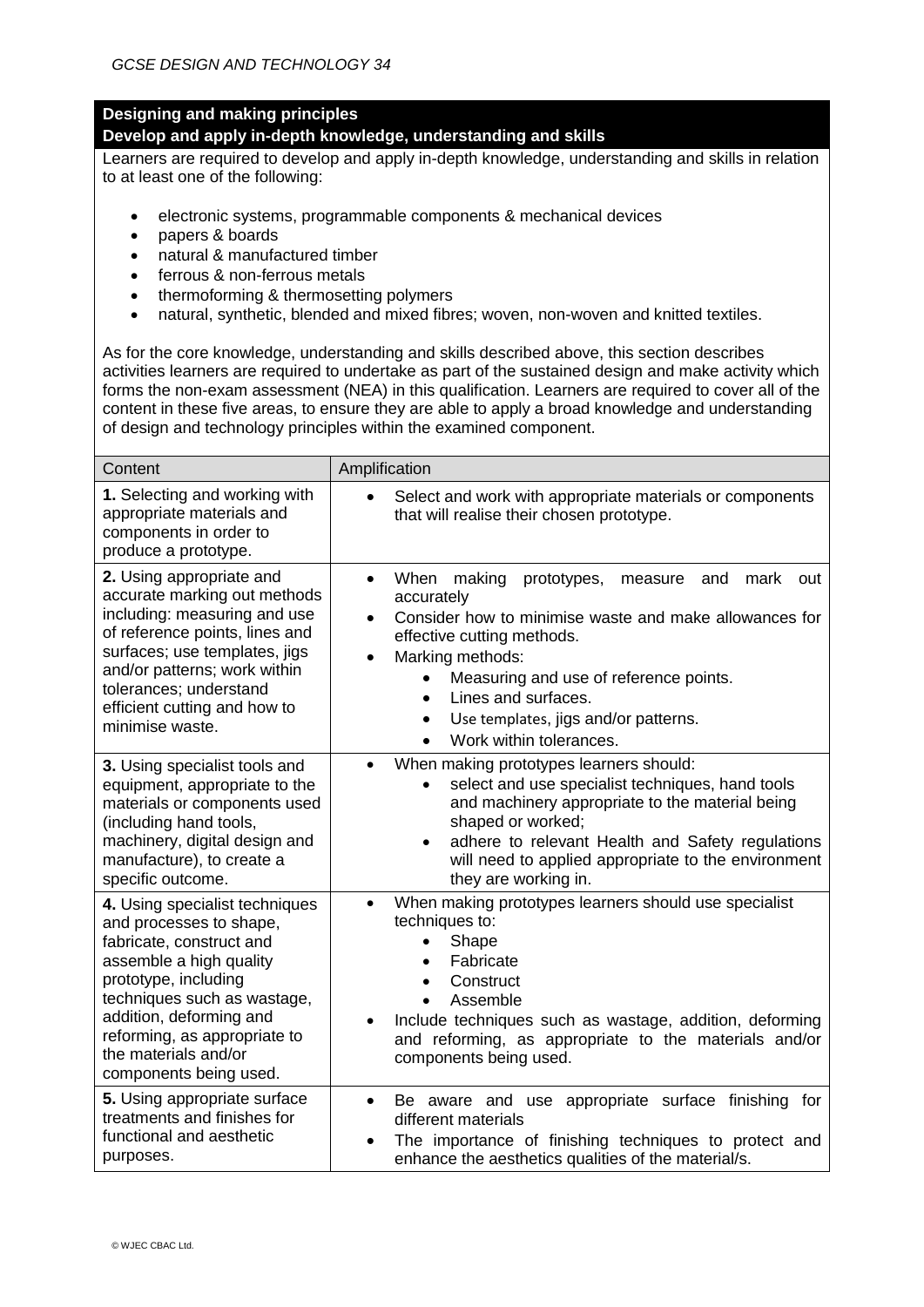# 3 ASSESSMENT

### 3.1 Assessment objectives and weightings

Below are the assessment objectives for this specification. Learners must demonstrate their ability to:

### **AO1**

Identify, investigate and outline design possibilities to address needs and wants

### **AO2**

Design and make prototypes that are fit for purpose

### **AO3**

Analyse and evaluate:

- design decision and outcomes including for prototypes made by themselves and others
- wider issues in design and technology

#### **AO4**

Demonstrate and apply knowledge and understanding of:

- technical principles
- designing and making principles

The table below shows the weighting of each assessment objective for each component and for the qualification as a whole.

|                          | AO1                      | AO <sub>2</sub> | AO <sub>3</sub> | AO4 | <b>Total</b> |
|--------------------------|--------------------------|-----------------|-----------------|-----|--------------|
| <b>Component 1</b>       | $\overline{\phantom{0}}$ | -               | 10%             | 40% | 50%          |
| <b>Component 2</b>       | 10%                      | 30%             | 10%             |     | 50%          |
| <b>Overall weighting</b> | 10%                      | 30%             | 20%             | 40% | 100%         |

The table shows that AO3 is split between the two components. Component 1 assesses learners' ability to analyse and evaluate wider issues in design technology. Component 2 assesses learners' ability to analyse and evaluate design decisions and outcomes including for prototypes made by themselves and others.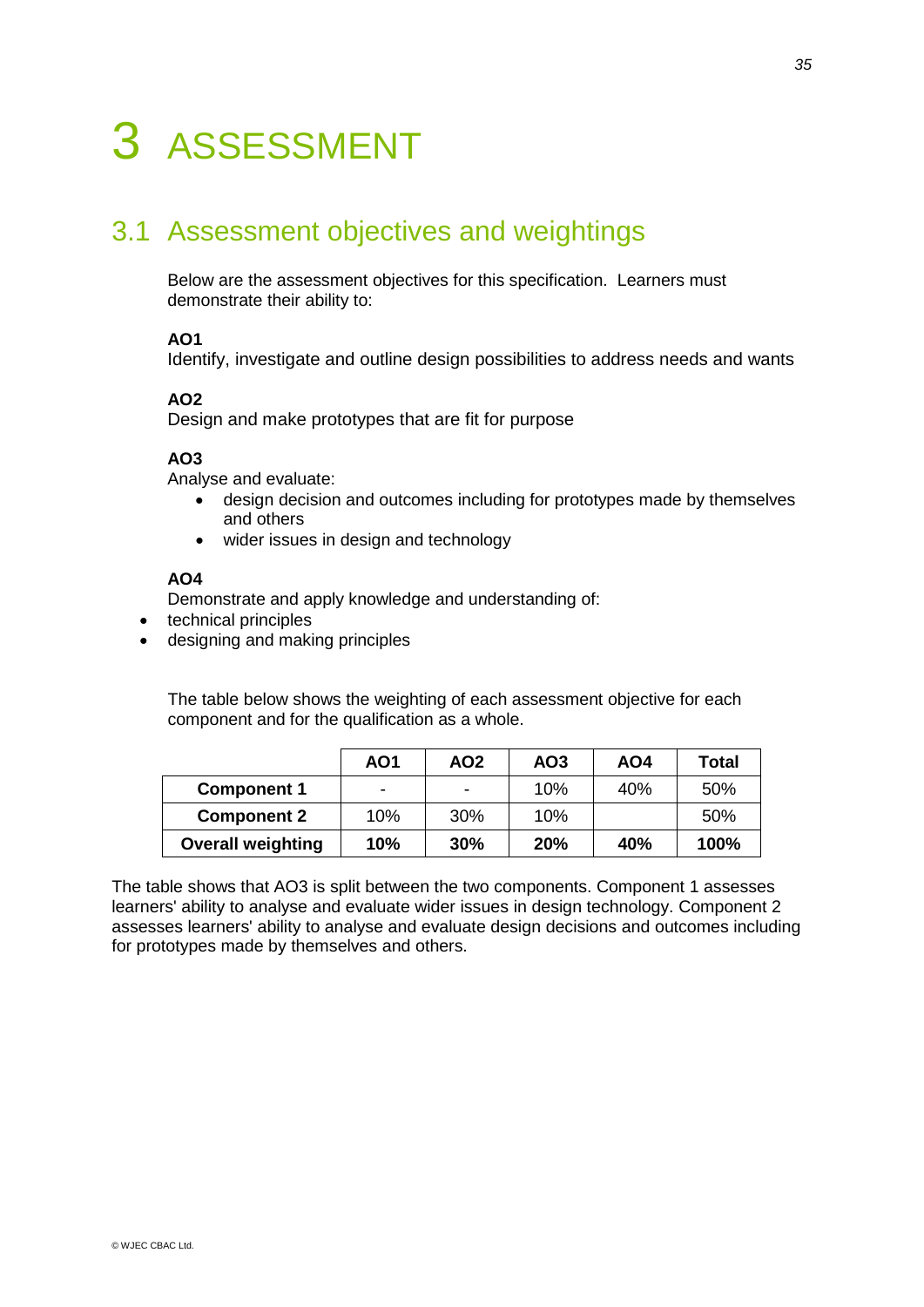### 3.2 Arrangements for non-exam assessment

The contextual challenge requires learners to demonstrate, at GCSE level, their knowledge and understanding of the following core designing and making principles, in the context of a sustained design and make activity. As detailed in Section 2.2, learners are required to:

- work within a context which will inform the outcome
- identify and understand client and user needs
- write a design brief and specifications
- identify opportunities and constraints that influence the processes of designing and making
- explore, develop, test, critically analyse and evaluate ideas
- investigate and analyse the work of others
- use different design strategies to generate initial ideas
- develop, communicate, record and justify design ideas
- design and develop at least one prototype\* that is fit for purpose
- make informed and reasoned decisions to identify the potential for further development

In addition, when designing and making in relation to at least one material or component/ system(s) learners are required to:

- select and work with appropriate materials and components to produce a prototype
- use appropriate and accurate marking out methods; work within tolerances; understand efficient cutting and minimise waste
- use specialist tools and equipment, appropriate to the materials or components used, to create a specific outcome
- use specialist techniques and processes to shape, fabricate, construct and assemble a high quality prototype, as appropriate to the materials and/or components being used
- use appropriate surface treatments and finishes
- *\* In the context of this component, 'prototype' is used to describe all working solutions including products, models and systems.*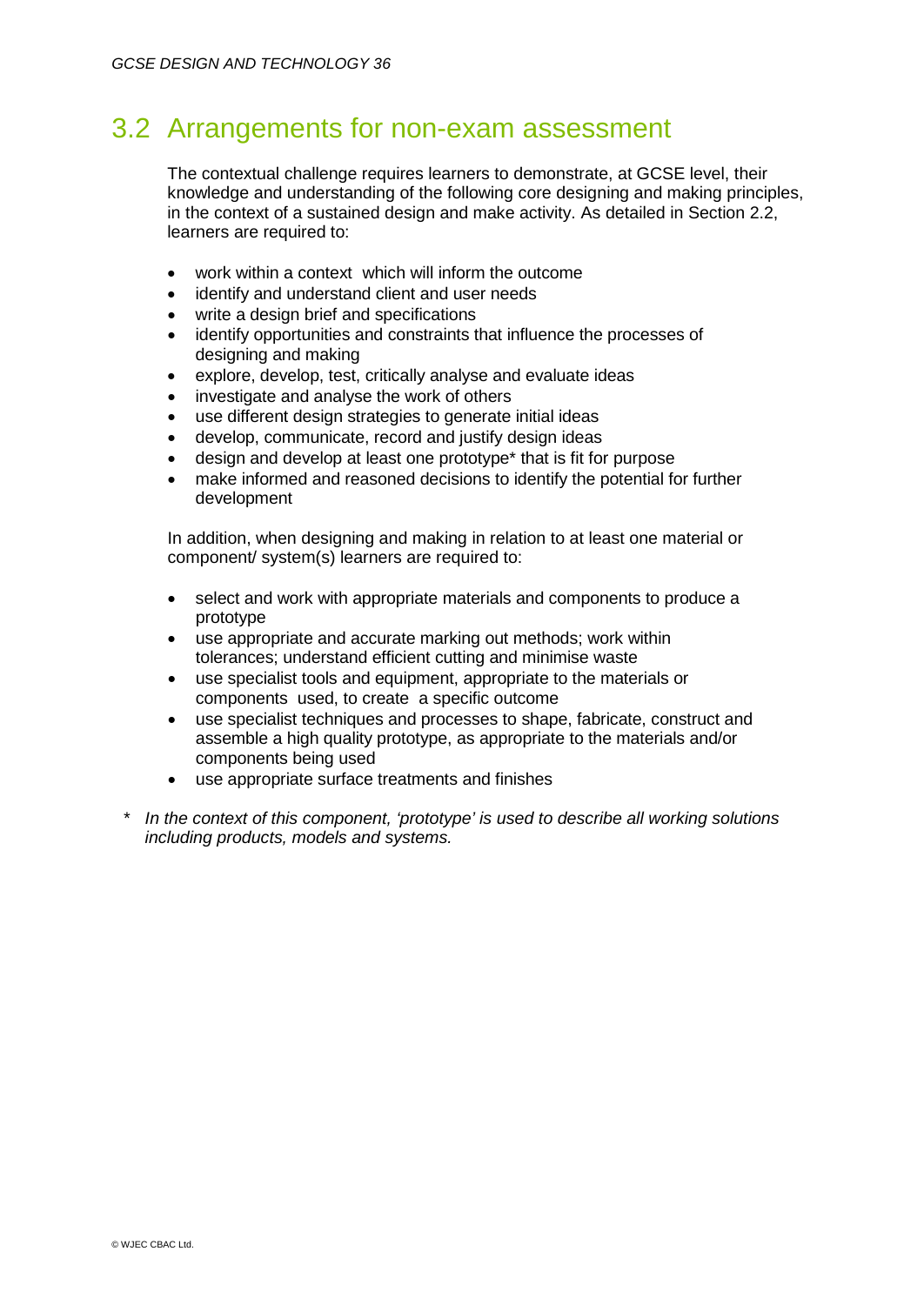### **Assessment criteria for the contextual challenge**

The assessment criteria for learners' contextual challenge (a sustained design and make task) are summarised in the table below and shown in detail in Appendix A.

|                                                                  | <b>Assessment Criteria</b>                          |       | <b>Marks</b>    | <b>Assessment</b><br>objective |
|------------------------------------------------------------------|-----------------------------------------------------|-------|-----------------|--------------------------------|
| (a)                                                              | Identifying and investigating design possibilities. |       | 10              | AO 1                           |
| (b)<br>Developing a design brief and specification.              |                                                     | 10    |                 |                                |
| (c)<br>Generating and developing design ideas.                   |                                                     | 30    | AO 2            |                                |
| (d)<br>Manufacturing a prototype.                                |                                                     | 30    |                 |                                |
| (e)<br>Analysing and evaluating design decisions and prototypes. |                                                     | 20    | AO <sub>3</sub> |                                |
|                                                                  |                                                     | Total | 100             |                                |

The design and make task is worth 50 per cent of the total marks available for this GCSE design and technology qualification. The design and make task is assessed by the centre and moderated by WJEC.

#### **Contextual challenge titles**

WJEC will publish the details of contextual challenges for GCSE Design and Technology on the WJEC secure website on 01 June in the calendar year preceding the year in which the qualification is to be awarded.

Learners will choose **one** contextual challenge from a range of **three** possible contextual challenges. The contextual challenges will be reviewed by WJEC every year.

Learners are required to complete **one** sustained design and make task, based on the contextual challenge they have chosen. Approximately 35 hours should be devoted to this task. As the design folio is iterative the learners should manage their time appropriately. In completing the design and make task, the learner will be required to produce the following evidence:

- a design brief developed in response to one of the contextual challenges set by WJEC
- a final prototype (or prototypes) based on that design brief, and
- additional evidence as necessary, including a design folio, to enable the assessment of the learner's attainment in each of the categories (a) to (e) in the table above.

#### **Supervision**

The design and make task must be appropriately supervised to ensure that assessors are able to confidently authenticate each learner's work.

The design and make task should be carried out in the normal design and technology classroom/workshop environment. Learners are allowed supervised access to resources that may include information gathered outside assessment time, but their portfolios must be compiled within the school or college environment so that assessors can confidently authenticate the work.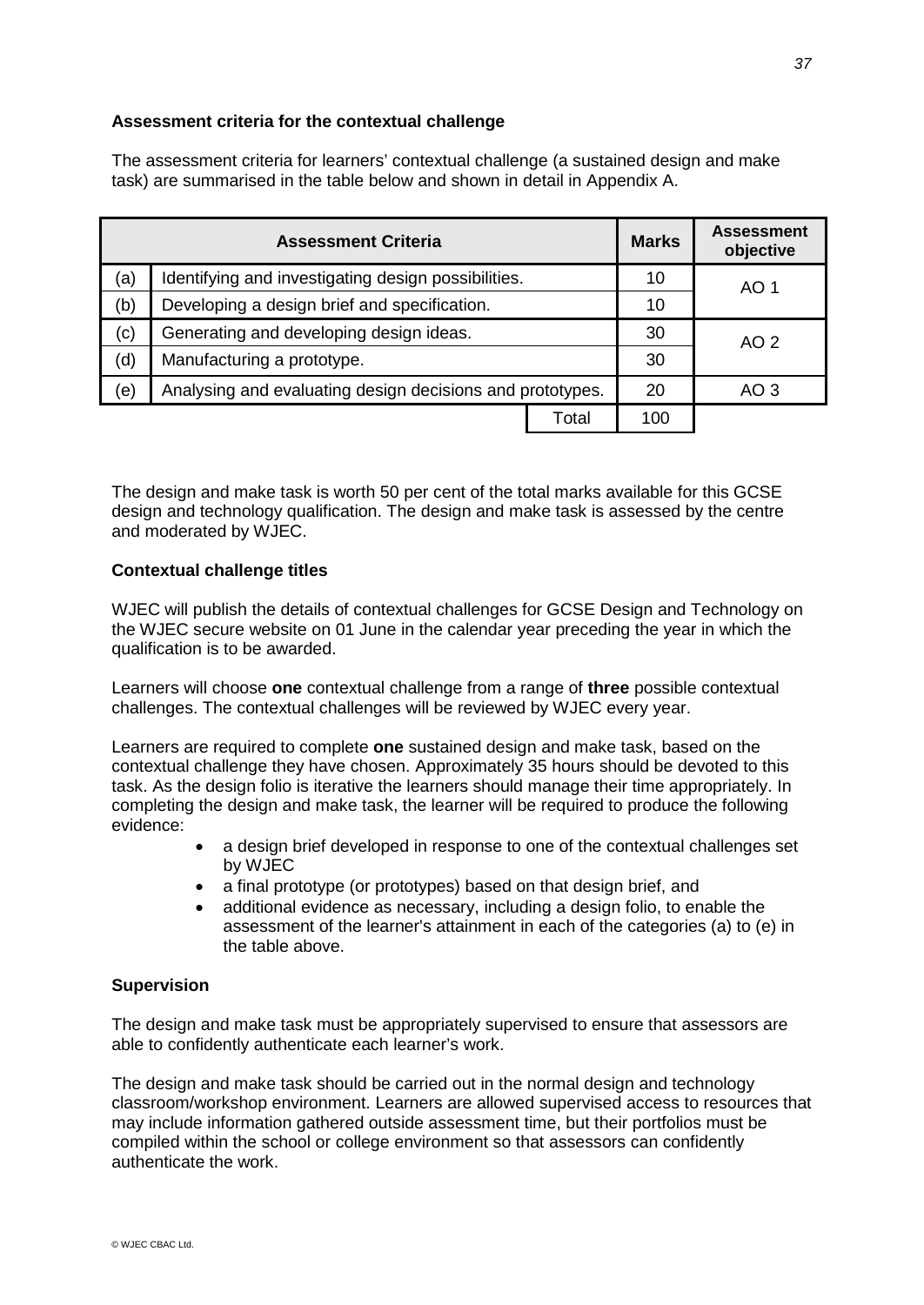Each learner must produce their final prototype or prototypes (though not necessarily their portfolio) under *'immediate guidance or supervision'.* This means the prototype(s) have to be produced either:

- (i) with the simultaneous physical presence of the learner and the supervisor, or <br>(ii) remotely by means of simultaneous electronic communication.
- remotely by means of simultaneous electronic communication.

In most cases supervision will be of the form described in (i), but in some circumstances, for example if the learner is carrying out a specialist process away from the centre, (ii) may be more appropriate.

The supervising teacher may give candidates limited guidance during the design and make task in order to clarify what is to be done and to ensure that safe working practices are followed.

Limited guidance refers to giving general advice to:

- support the learner only:
- ensure that the learner knows the requirements of the design and make task i.e. design folio of evidence, models, times etc.;
- ensure that the learner's choice of task has the potential to address the requirements of the marking criteria;
- enable the learner to feel comfortable in using the iterative process within the design and make task;
- ensure that all work being completed during the iterative journey is that of the learner. Where design work has been taken outside of the school environment, the teacher must monitor to validate that the work being produced is solely that of the learner;
- ensure safe storage and security of all work, to ensure plagiarism does not take place;
- advise on any health and safety issues.

Within limited guidance **teachers are not allowed to:**

- give the learner detailed advice and take the lead through the design and make process;
- specify the situation/task or brief,
- correct or modify the work of a learner;
- give specific direction to the learner to achieve higher marks;
- mark work and then return the work to the learner to improve;
- return the work to the learner once it has been submitted for marking and final marking has taken place ready for submitting to the board.

Where a teacher has had to give detailed guidance advice and support to the learner this **must be declared in writing by the centre** and marking of the work should be adjusted to reflect this support. No credit should be given for work or decisions that learners have not made by themselves.

It is the responsibility of the centre to ensure the authenticity of all work presented for assessment. All learners are required to sign an authentication statement endorsing the originality of their work presented for assessment, and assessors must countersign that they have taken all reasonable steps to validate this. Authentication documentation must be completed by all learners, not just those selected for moderation.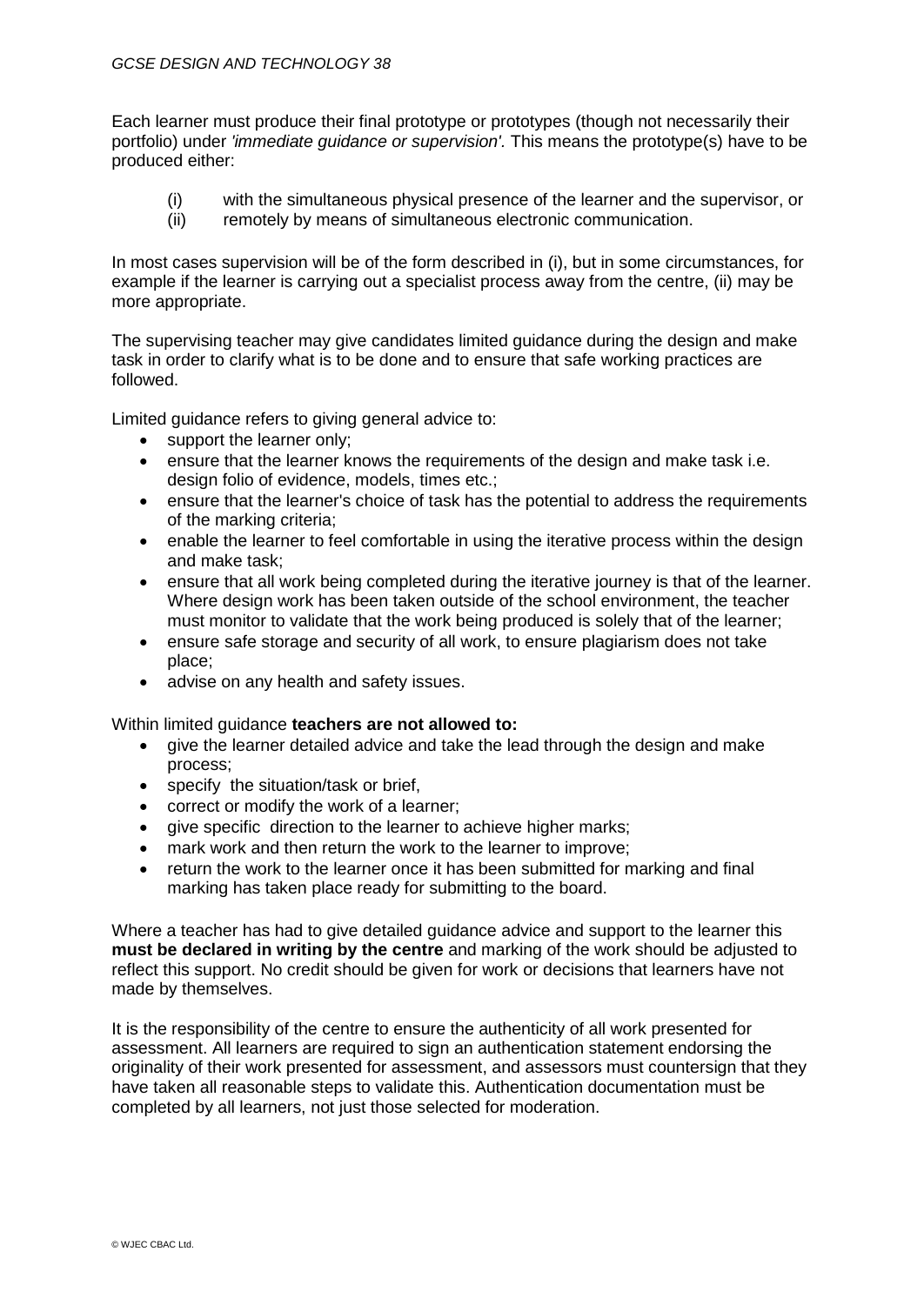All assessors who have marked learners' work must sign the declaration of authentication to confirm that the work is solely that of the learner concerned and has been conducted under the required conditions. Centres must ensure that the authentication documents are completed for each learner and made available to the moderator.

Instructions for non-exam assessments are provided by JCQ. These inform the operational practices required during non-exam assessment sessions. The head of the school or college is responsible for making sure that supervision and authentication is conducted in line with JCQ instructions and those laid out in this specification.

#### **Assessment of the design and make task**

The design and make task is assessed using the criteria shown in Appendix A.

The marks awarded will arise by matching the learner's performance in the design and make task to each of the five sets of criteria (targeting AO1, AO2 and AO3) and then deciding upon the extent to which the learner has demonstrated those criteria in their work.

Beginning at the lowest band, the assessor should consider the learner's work and establish whether it matches the descriptor for that band. If the descriptor at the lowest band is satisfied, the assessor should move up to the next band and repeat this process for each band until the descriptor accurately reflects the work.

If the work covers different aspects of different bands within the assessment criteria, a 'best fit' approach should be adopted to decide on the band and then careful analysis of the learner's work should be made to decide on the mark within the band. For example, if the work is judged to be mainly in band 2, but with a limited amount of band 3 content addressed, the work would be placed in band 2, but the mark awarded would be close to the top of band 2 as a result of the band 3 content.

Application of a 'best fit' approach is holistic and assessors should view the band as a whole when considering learners' work. It is not simply a case of adding up the number of bullet points within a band that the learner meets and awarding marks within the band on that basis. This is because the descriptors linked to each bullet point do not necessarily represent an equal amount of work or demand.

The assessment criteria are presented as a series of four bands, describing achievement from the lowest level worthy of a mark, to that which is worthy of full marks for the relevant set of criteria. In addition to applying the best-fit approach described above, assessors need to take into account the complexity of the candidate's design and make task and the method of manufacture.

It is important that learners are not discouraged from attempting challenging tasks and producing innovative solutions. Candidates should be appropriately rewarded for their achievements, however complex/simple their task. So a candidate who has attempted a complex task and has not been entirely successful could achieve a high overall mark for the NEA, when the complexity of the task is taken into account.

Assessors need to consider the quality achieved in the context of the demands of the prototype. Also, the means of manufacture needs to be taken into account: a component produced by 3D-printing, for example, may have an excellent finish, but will have been straightforward to achieve.

Outcomes do not need to be perfect to achieve full marks, but should reflect the standard expected at GCSE.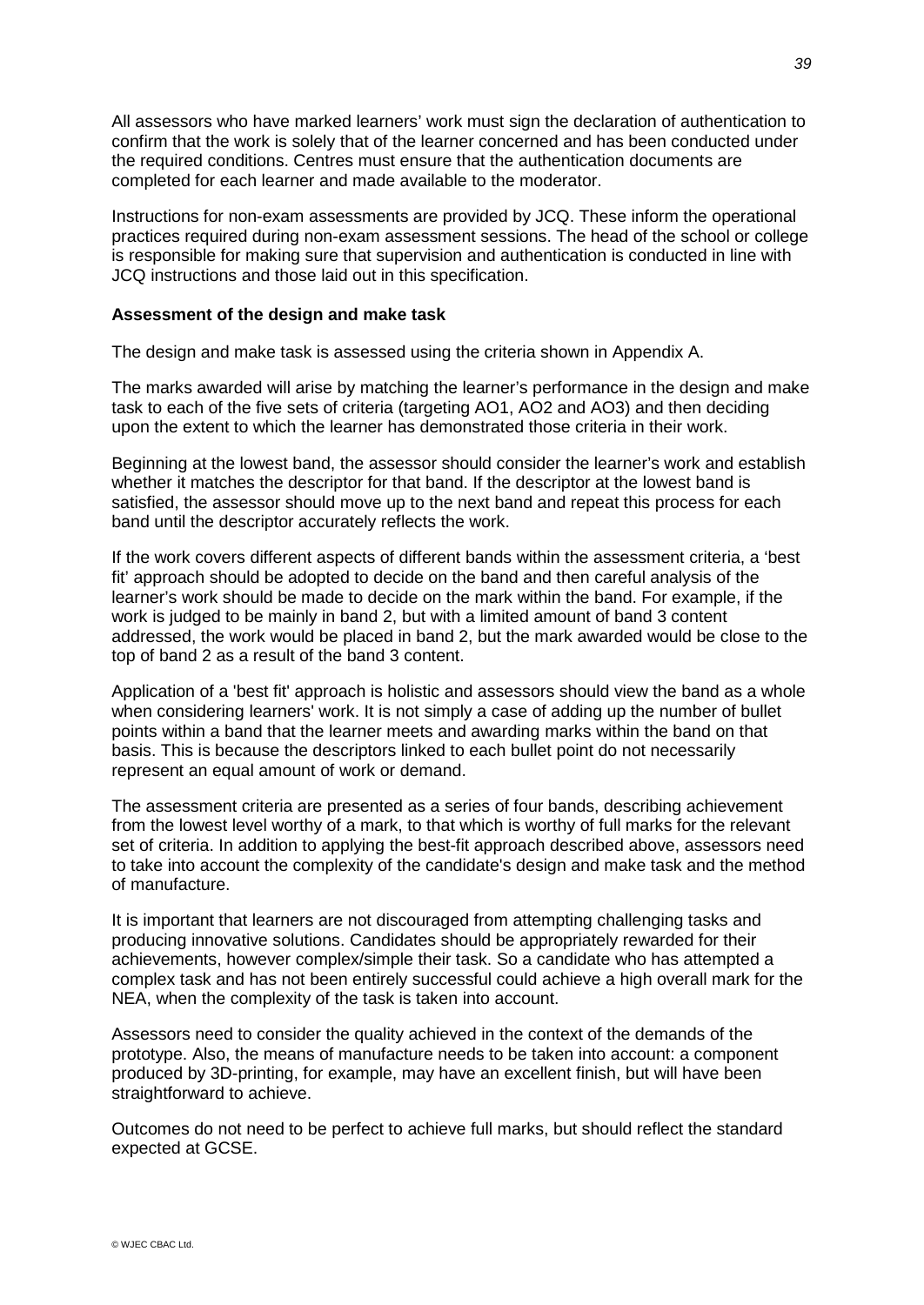#### **Internal moderation/standardisation**

Where there is more than one assessor in a centre, the assessment of learners' design and make tasks must be standardised internally. This is to ensure that the final assessment accurately reflects a single agreed standard for all GCSE design and technology candidates entered for assessment by the centre.

Internal standardisation should involve all assessors independently marking sample pieces of work to identify any differences in marking standards. Such differences should be discussed collectively to arrive at an agreed common standard for the centre. Standardising material will be issued by WJEC to assist with this process.

#### **Submission of marks**

Centres are required to submit marks for the design and make task online at the beginning of May of the year in which the qualification is to be awarded. When marks have been submitted to WJEC, the online system will apply the sample formula based on the overall rank order for the entry and immediately identify the sample of learners whose work is selected for moderation.

Once learners' design and make tasks have been assessed by the centre and the marks have been submitted to WJEC, learners must not have access to their work for further development and the work must not be removed from the centre.

#### **Moderation**

A moderator appointed by WJEC will visit the centre during May in the year in which the qualification is awarded.

Moderators will provide detailed feedback to centres through a written report which will be made available on the day results are issued. Adjustments will be made when it is deemed that the centre's internal assessment does not conform to agreed common standards established by WJEC. If centres have concerns about the outcomes of moderation, they may access a range of post-results services as outlined on the WJEC website.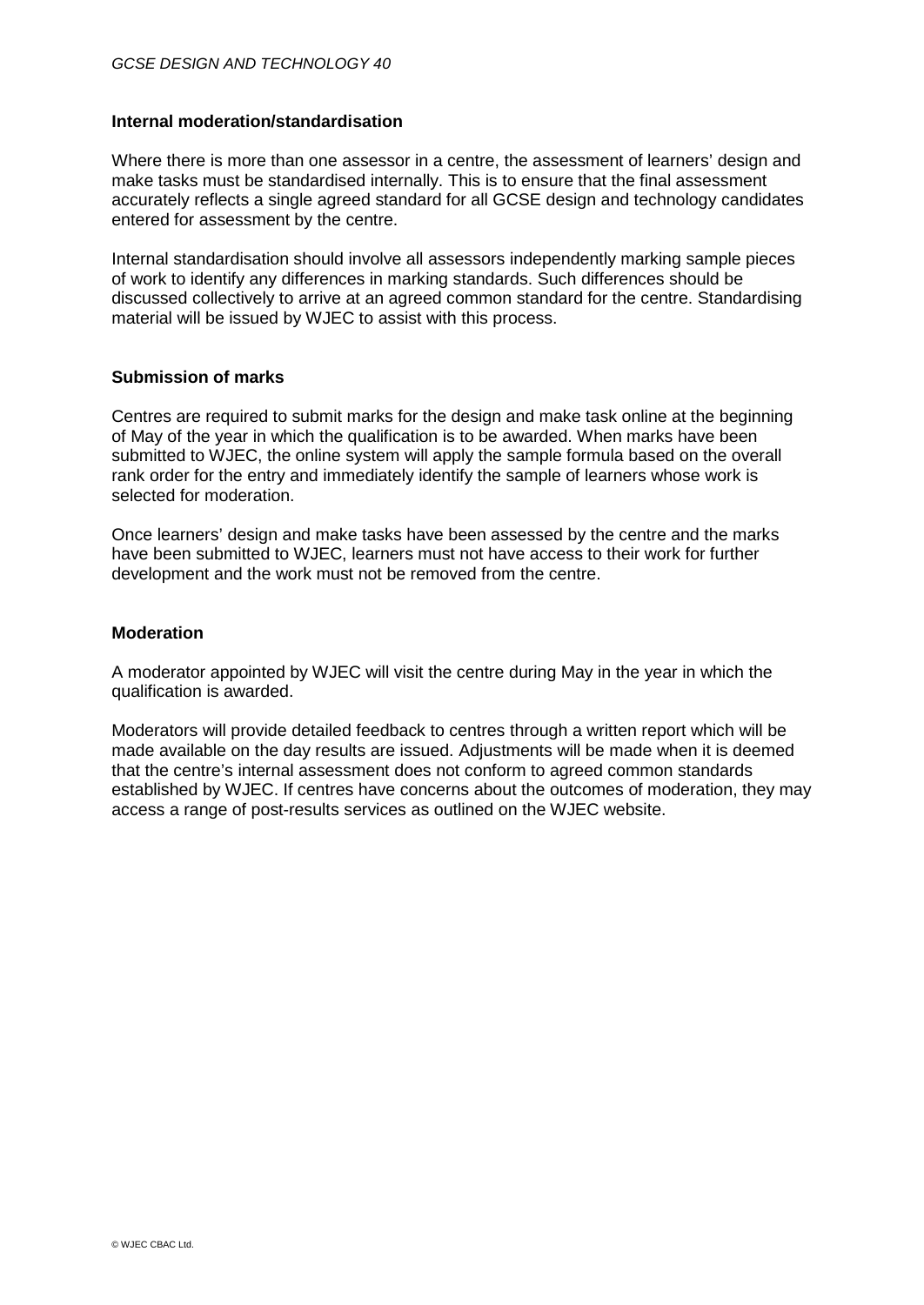# 4 TECHNICAL INFORMATION

### 4.1 Making entries

This is a linear qualification in which all assessments must be taken at the end of the course. Assessment opportunities will be available in May/June each year, until the end of the life of this specification. Summer 2019 will be the first assessment opportunity.

A qualification may be taken more than once. Candidates must resit all examination units in the same series.

Marks for NEA may be carried forward for the life of the specification. If a candidate resits an NEA unit (rather than carrying forward the previous NEA mark), it is the new mark that will count towards the overall grade, even if it is lower than a previous attempt.

Where a candidate has certificated on two or more previous occasions, the most recent NEA mark is carried forward, regardless of whether that mark is higher or lower (unless that mark is absent).

The entry code appears below.

WJEC Eduqas GCSE Design and Technology: C600QS

The current edition of our *Entry Procedures and Coding Information* gives up-to-date entry procedures.

### 4.2 Grading, awarding and reporting

GCSE qualifications are reported on a nine point scale from 1 to 9, where 9 is the highest grade. Results not attaining the minimum standard for the award will be reported as U (unclassified).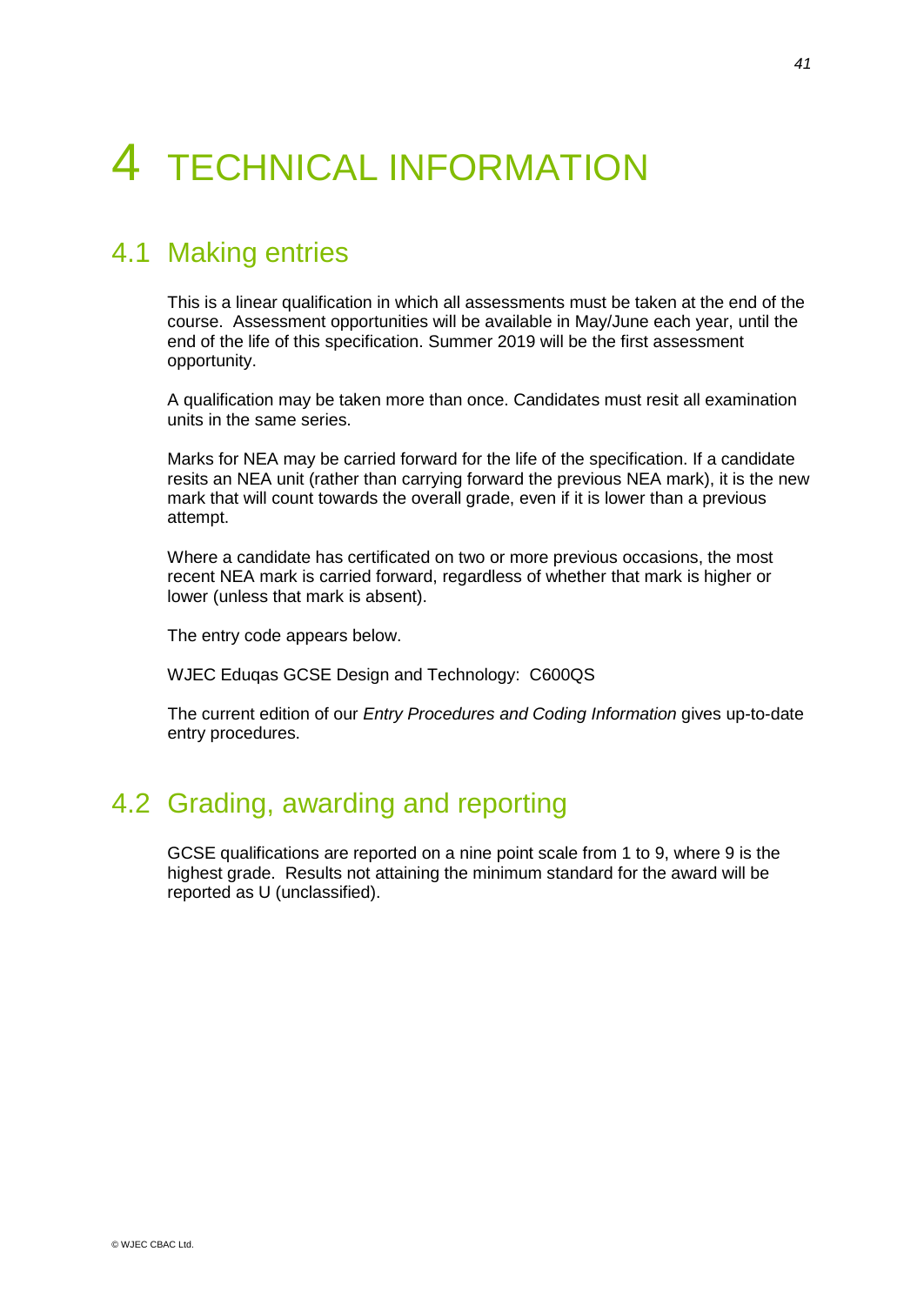# APPENDIX A

### Non-exam assessment marking criteria

The assessment criteria for learners' contextual challenge (a design and make task) are summarised in the table below and shown in detail in the following pages. A definition of key terms used within each assessment objective precedes the relevant assessment criteria.

|                                                                  | <b>Assessment Criteria</b>                          |       |                 | <b>Assessment</b><br>objective |
|------------------------------------------------------------------|-----------------------------------------------------|-------|-----------------|--------------------------------|
| (a)                                                              | Identifying and investigating design possibilities. |       | 10              | AO 1                           |
| Developing a design brief and specification.<br>(b)              |                                                     | 10    |                 |                                |
| (c)<br>Generating and developing design ideas.                   |                                                     | 30    | AO 2            |                                |
| (d)<br>Manufacturing a prototype.                                |                                                     | 30    |                 |                                |
| Analysing and evaluating design decisions and prototypes.<br>(e) |                                                     | 20    | AO <sub>3</sub> |                                |
|                                                                  |                                                     | Total | 100             |                                |

| AO1                                                                                   | Identify, investigate and outline design possibilities to address needs and wants                                  |  |  |
|---------------------------------------------------------------------------------------|--------------------------------------------------------------------------------------------------------------------|--|--|
| Definitions used in AO1                                                               |                                                                                                                    |  |  |
| looking at areas and opportunities in which designs can take place<br><b>Identify</b> |                                                                                                                    |  |  |
| Investigate                                                                           | pursuing ideas and gathering information relating to a context                                                     |  |  |
|                                                                                       | identify and investigate are interdependent - the processes work together and<br>take place in no particular order |  |  |
| Outline                                                                               | to produce a design brief and specification to inform AO2                                                          |  |  |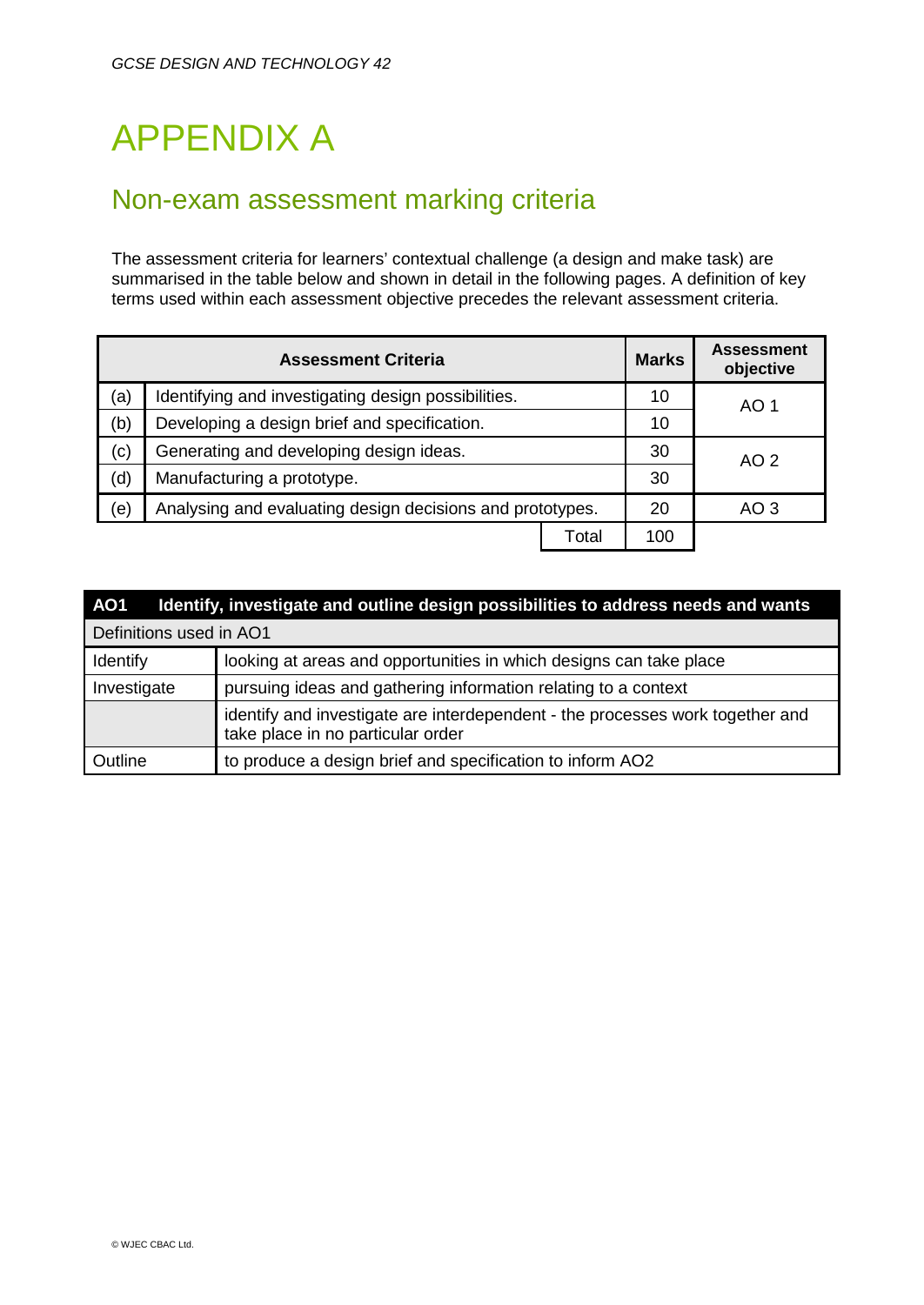| (a) | [AO1]<br>Identifying and investigating design possibilities                                                                                                                                   | <b>Band</b>  |
|-----|-----------------------------------------------------------------------------------------------------------------------------------------------------------------------------------------------|--------------|
|     | The candidate has:                                                                                                                                                                            |              |
|     | $9 - 10$ marks<br>• undertaken a comprehensive and effective identification of opportunities for the<br>development of designs within the prescribed context.                                 | 4            |
|     | undertaken comprehensive, relevant research and investigation, clearly linked to<br>$\bullet$<br>the context and, where appropriate, the work of past/present professionals and<br>companies. |              |
|     | undertaken an effective analysis of information, reflecting the needs, wants and<br>$\bullet$<br>values of clients or potential users.                                                        |              |
|     | identified a range of problems/opportunities to clearly inform the development of<br>$\bullet$<br>possible design briefs.                                                                     |              |
|     | $6 - 8$ marks                                                                                                                                                                                 | 3            |
|     | undertaken a generally effective identification of opportunities for the<br>$\bullet$<br>development of designs within the prescribed context.                                                |              |
|     | undertaken relevant research and investigation, linked to the context and, where<br>$\bullet$<br>appropriate, the work of past/present professionals and companies.                           |              |
|     | undertaken a mostly effective analysis of information, reflecting the needs, wants<br>$\bullet$<br>and values of potential users.                                                             |              |
|     | identified a range of problems/opportunities to inform the development of<br>$\bullet$<br>possible design briefs.                                                                             |              |
|     | $3 - 5$ marks                                                                                                                                                                                 | $\mathbf{2}$ |
|     | identified some opportunities for the development of designs within the<br>$\bullet$<br>prescribed context.                                                                                   |              |
|     | • undertaken research and investigation, generally linked to the context and,<br>where appropriate, the work of past/present professionals and companies.                                     |              |
|     | undertaken a partially effective analysis of information, though the needs, wants<br>$\bullet$<br>and values of potential users may not have not been fully considered.                       |              |
|     | identified some problems/opportunities which partially inform the development of<br>$\bullet$<br>possible design briefs.                                                                      |              |
|     | $1 - 2$ marks                                                                                                                                                                                 | 1            |
|     | identified one opportunity for the possible development of designs within the<br>٠<br>prescribed context.                                                                                     |              |
|     | undertaken little research and investigation, which is only partially linked to the<br>$\bullet$<br>context.                                                                                  |              |
|     | undertaken a superficial analysis of information, with little or no consideration of<br>$\bullet$<br>the needs, wants and values of potential users.                                          |              |
|     | identified few problems/opportunities which are of little use in the development of<br>$\bullet$<br>possible design briefs.                                                                   |              |
|     | 0 marks                                                                                                                                                                                       |              |
|     | produced no work that is worthy of a mark.                                                                                                                                                    |              |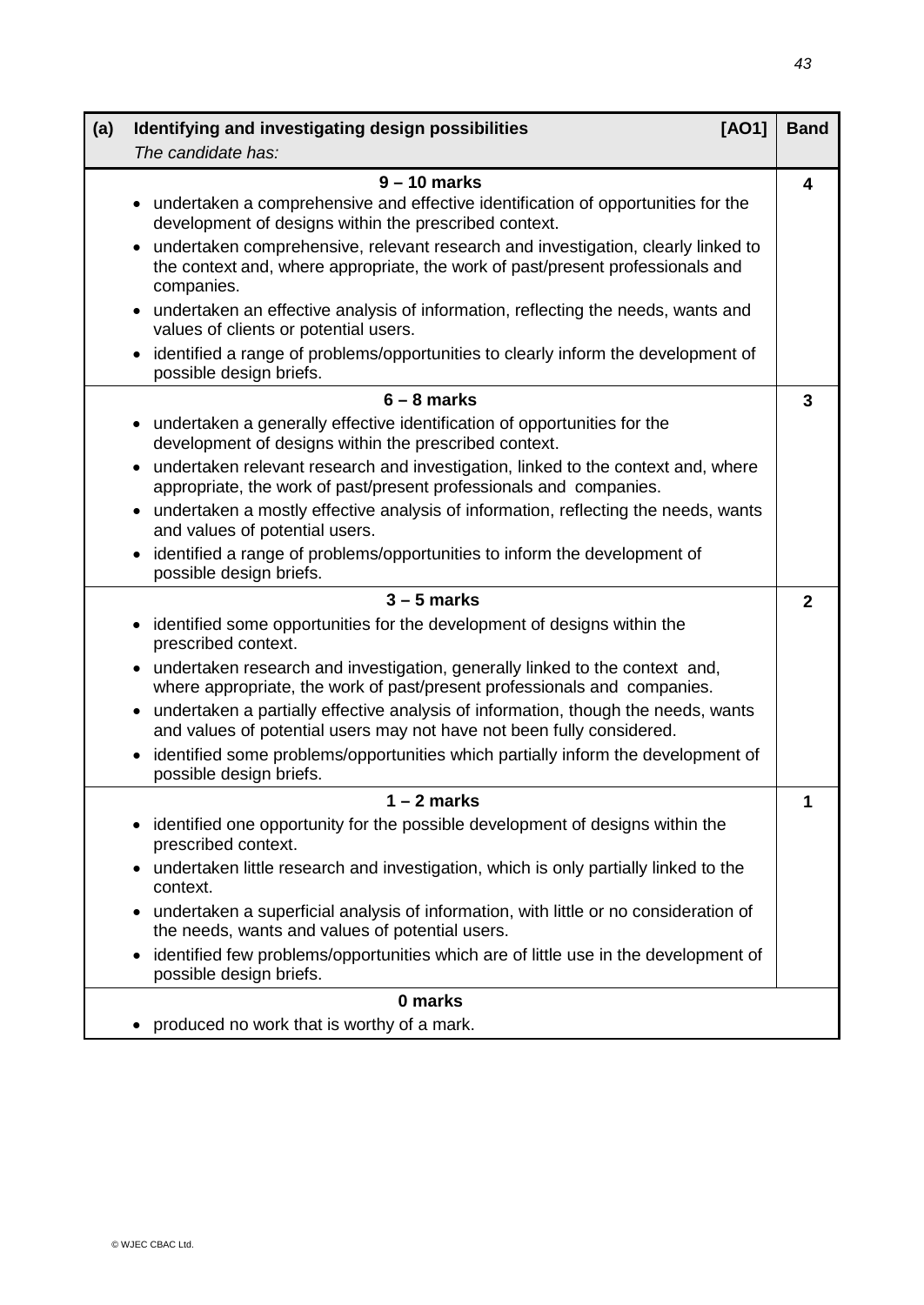| (b) | [AO1]<br>Developing a design brief and specification                                                                                                                                            |              |  |
|-----|-------------------------------------------------------------------------------------------------------------------------------------------------------------------------------------------------|--------------|--|
|     | The candidate has:                                                                                                                                                                              |              |  |
|     | $9 - 10$ marks                                                                                                                                                                                  | 4            |  |
|     | thoroughly considered a range of problems/opportunities in detail before deciding<br>upon a final design brief.                                                                                 |              |  |
|     | demonstrated a very good understanding of the task ahead and the requirements<br>which have to be met, to satisfy fully the needs, wants and interests of potential<br>users.                   |              |  |
|     | written a comprehensive design brief, directly relevant to the context, based upon<br>$\bullet$<br>a thorough analysis of their research and investigation.                                     |              |  |
|     | written a comprehensive, relevant specification, including a range of objective<br>$\bullet$<br>and measurable criteria, to direct and inform the design and manufacture of a<br>prototype.     |              |  |
|     | $6 - 8$ marks                                                                                                                                                                                   | 3            |  |
|     | considered a range of problems/opportunities before deciding upon a final design<br>brief.                                                                                                      |              |  |
|     | demonstrated a good understanding of the task ahead and most of the<br>$\bullet$<br>requirements which have to be met, to satisfy most of the needs, wants and<br>interests of potential users. |              |  |
|     | written a good design brief, linked to the context, based upon a general analysis<br>$\bullet$<br>of their research and investigation.                                                          |              |  |
|     | written a relevant specification, including a range of objective and measurable<br>criteria, to inform the design and manufacture of a prototype.                                               |              |  |
|     | $3 - 5$ marks                                                                                                                                                                                   | $\mathbf{2}$ |  |
|     | considered some problems/opportunities before deciding on a final design brief.<br>$\bullet$                                                                                                    |              |  |
|     | demonstrated a general understanding of the task ahead and one or two<br>٠<br>requirements have been identified to satisfy some of the needs, wants and<br>interests of potential users.        |              |  |
|     | written a satisfactory design brief, based upon some aspects of the analysis of<br>$\bullet$<br>their research and investigation.                                                               |              |  |
|     | written a satisfactory specification, including some key points, to partially inform<br>٠<br>the design and manufacture of a prototype.                                                         |              |  |
|     | $1 - 2$ marks                                                                                                                                                                                   | 1            |  |
|     | focussed on a single opportunity to produce a basic design brief.<br>٠                                                                                                                          |              |  |
|     | demonstrated a limited understanding of the task ahead, with little or no<br>consideration of the needs, wants and interests of potential users.                                                |              |  |
|     | written a design brief with little or no reference to their research and investigation.<br>$\bullet$<br>produced a small range of partially appropriate specification points.                   |              |  |
|     | 0 marks                                                                                                                                                                                         |              |  |
|     | produced no work that is worthy of a mark.                                                                                                                                                      |              |  |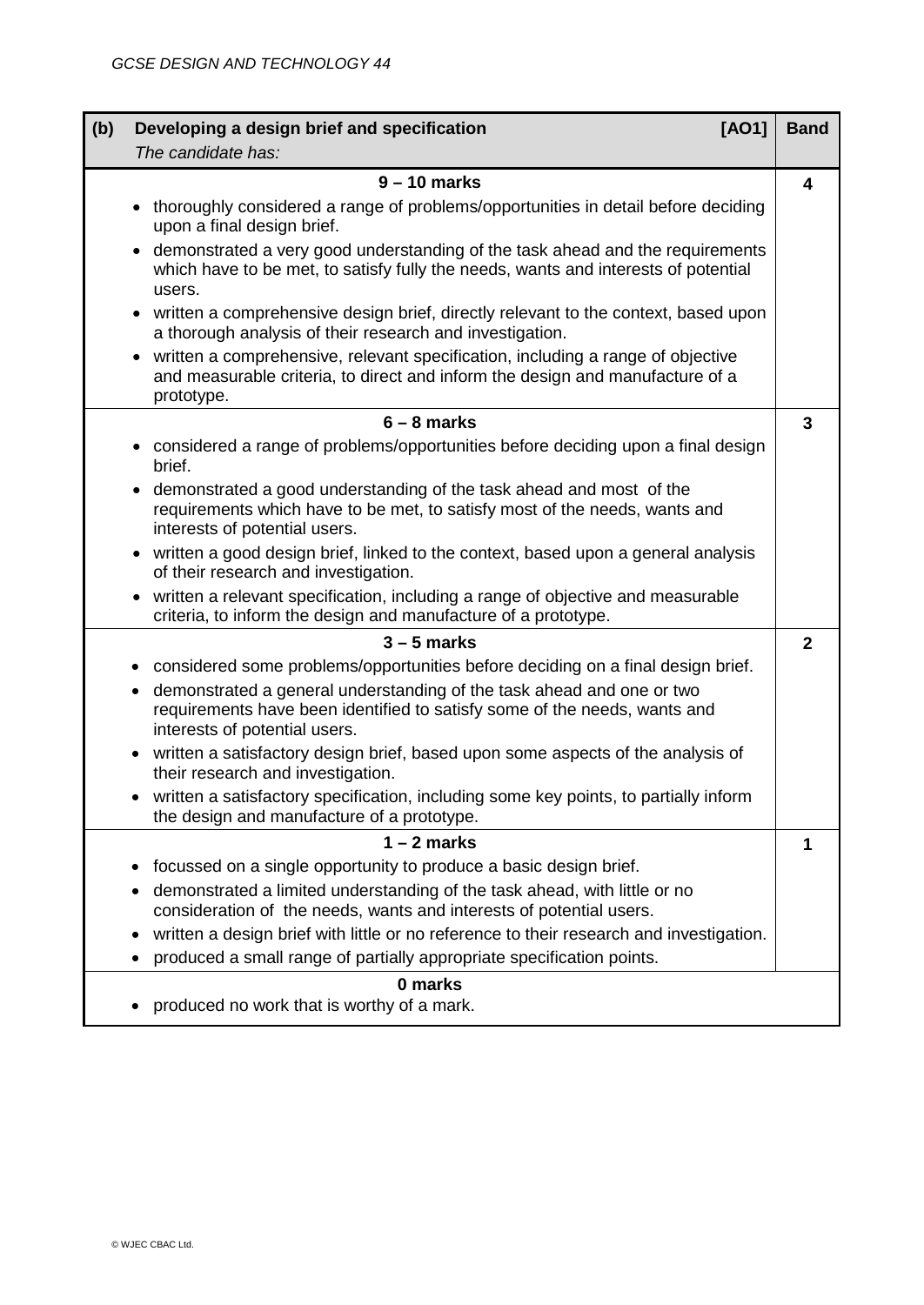| AO <sub>2</sub>                | Design and make prototypes that are fit for purpose                                                                                                                                                 |
|--------------------------------|-----------------------------------------------------------------------------------------------------------------------------------------------------------------------------------------------------|
| Definitions used in AO2        |                                                                                                                                                                                                     |
| Design                         | the generation and development of ideas that can be presented to a third party,<br>and can be evaluated and tested (however, the actual analysis and evaluation<br>forms part of AO3).              |
| Prototype                      | an appropriate working solution to a need or want that is sufficiently developed<br>to be tested and evaluated (for example, full sized products, scaled working<br>models or functioning systems). |
| Fit for purpose<br>(prototype) | in addition to being a working solution, addressing the needs/wants of the<br>intended user.                                                                                                        |
|                                | making skills can be assessed through the designing and making of the<br>prototype(s), as well as the nature and quality of the final prototype.                                                    |

| (c) | Generating and developing design ideas<br>[AO2]                                                                                                                                                                                   |              |
|-----|-----------------------------------------------------------------------------------------------------------------------------------------------------------------------------------------------------------------------------------|--------------|
|     | The candidate has:                                                                                                                                                                                                                |              |
|     | $24 - 30$ marks                                                                                                                                                                                                                   | 4            |
|     | considered a range of design strategies, techniques and approaches and applied<br>$\bullet$<br>an iterative design process to generate and communicate a range of initial ideas<br>which fully reflect all requirements.          |              |
|     | identified and considered social, moral and economic factors which are fully<br>$\bullet$<br>relevant to the context and potential user(s).                                                                                       |              |
|     | • clear, effective and detailed use of testing to evolve ideas and to refine their<br>design decisions.                                                                                                                           |              |
|     | developed a proposal, including comprehensive and relevant details of materials,<br>$\bullet$<br>dimensions, finishes and production techniques, which clearly address all<br>requirements of the design brief and specification. |              |
|     | demonstrated sophisticated use of skills/techniques to clearly communicate ideas<br>$\bullet$<br>and proposals to a third party.                                                                                                  |              |
|     | $16 - 23$ marks                                                                                                                                                                                                                   | $\mathbf{3}$ |
|     | considered a range of design strategies, techniques and approaches and applied<br>$\bullet$<br>an iterative design process to generate and communicate a range of initial ideas<br>which generally reflect requirements.          |              |
|     | identified and considered social, moral and economic factors which are generally<br>$\bullet$<br>relevant to the context and potential user(s).                                                                                   |              |
|     | • clear and generally effective use of testing to evolve ideas and to refine their<br>design decisions.                                                                                                                           |              |
|     | developed a proposal, including relevant details of materials, dimensions,<br>$\bullet$<br>finishes and production techniques, which address most requirements of the<br>design brief and specification.                          |              |
|     | demonstrated good use of skills/techniques to communicate ideas and proposals<br>$\bullet$<br>to a third party.                                                                                                                   |              |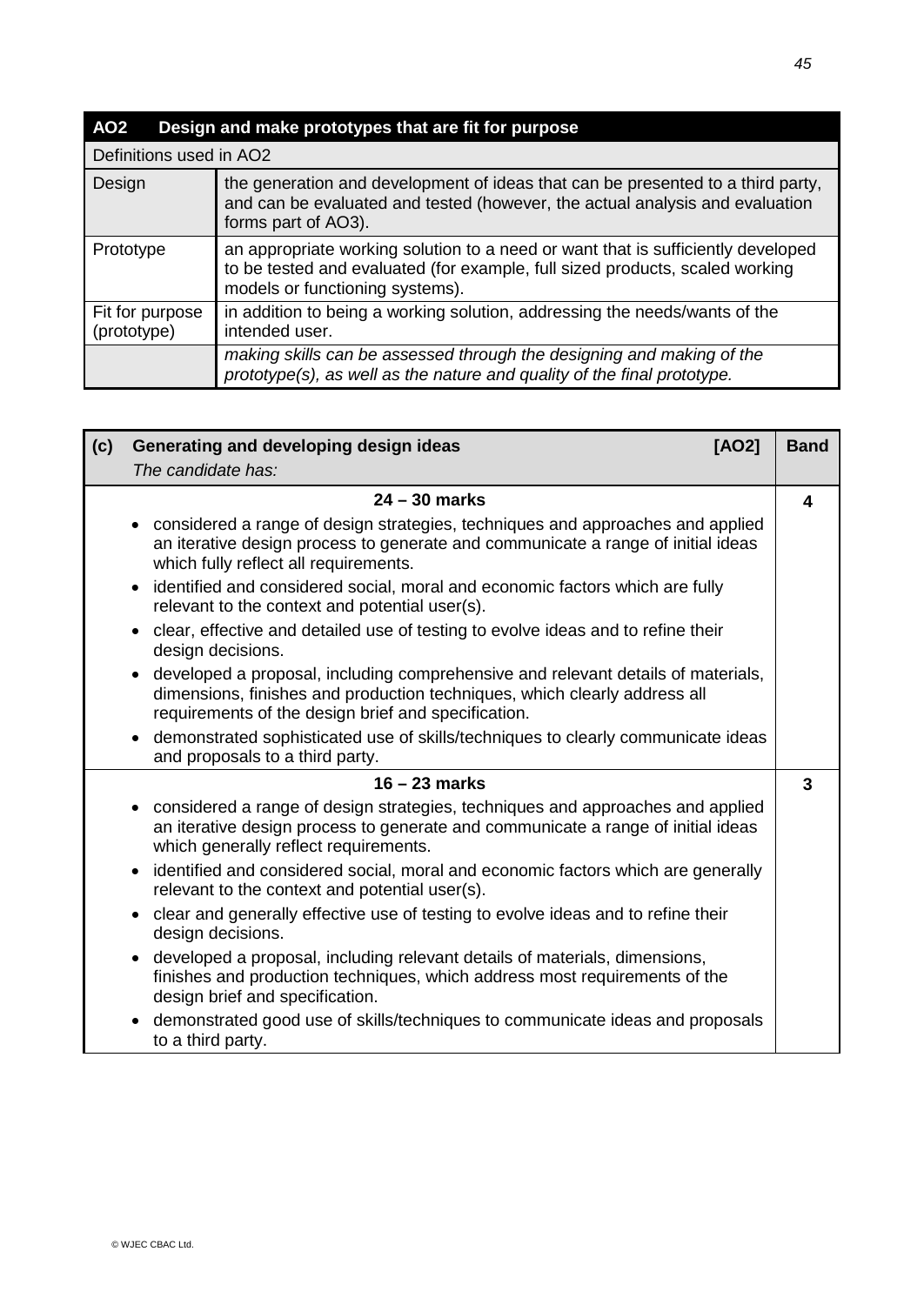| $8 - 15$ marks                                                                                                                                                                                                      | $\mathbf{2}$ |
|---------------------------------------------------------------------------------------------------------------------------------------------------------------------------------------------------------------------|--------------|
| • considered some design strategies and techniques and applied an iterative<br>design process to generate and communicate a range of basic initial ideas.                                                           |              |
| • identified social, moral and/or economic factors with some attempt to relate these<br>to the context and potential user(s).                                                                                       |              |
| made some use of testing to evolve ideas and to refine their design decisions.<br>$\bullet$                                                                                                                         |              |
| developed a proposal, including satisfactory details of materials, dimensions,<br>$\bullet$<br>finishes and/or production techniques, which address the main requirements of<br>the design brief and specification. |              |
| demonstrated satisfactory use of skills/techniques to communicate ideas and<br>$\bullet$<br>proposals to a third party.                                                                                             |              |
| $1 - 7$ marks                                                                                                                                                                                                       | 1            |
| generated and communicated a limited range of undeveloped initial ideas.                                                                                                                                            |              |
| identified aspects of social, moral or economic factors, though these are not<br>closely related to the context and or potential user(s).                                                                           |              |
| made little or no use of testing to evolve ideas.                                                                                                                                                                   |              |
| developed a proposal, with superficial details of materials, dimensions, finishes<br>and/or production techniques which addresses few requirements of the design<br>brief and/or specification.                     |              |
| demonstrated limited ability to communicate their idea(s) to a third party.                                                                                                                                         |              |
| 0 marks                                                                                                                                                                                                             |              |
| produced no work that is worthy of a mark.                                                                                                                                                                          |              |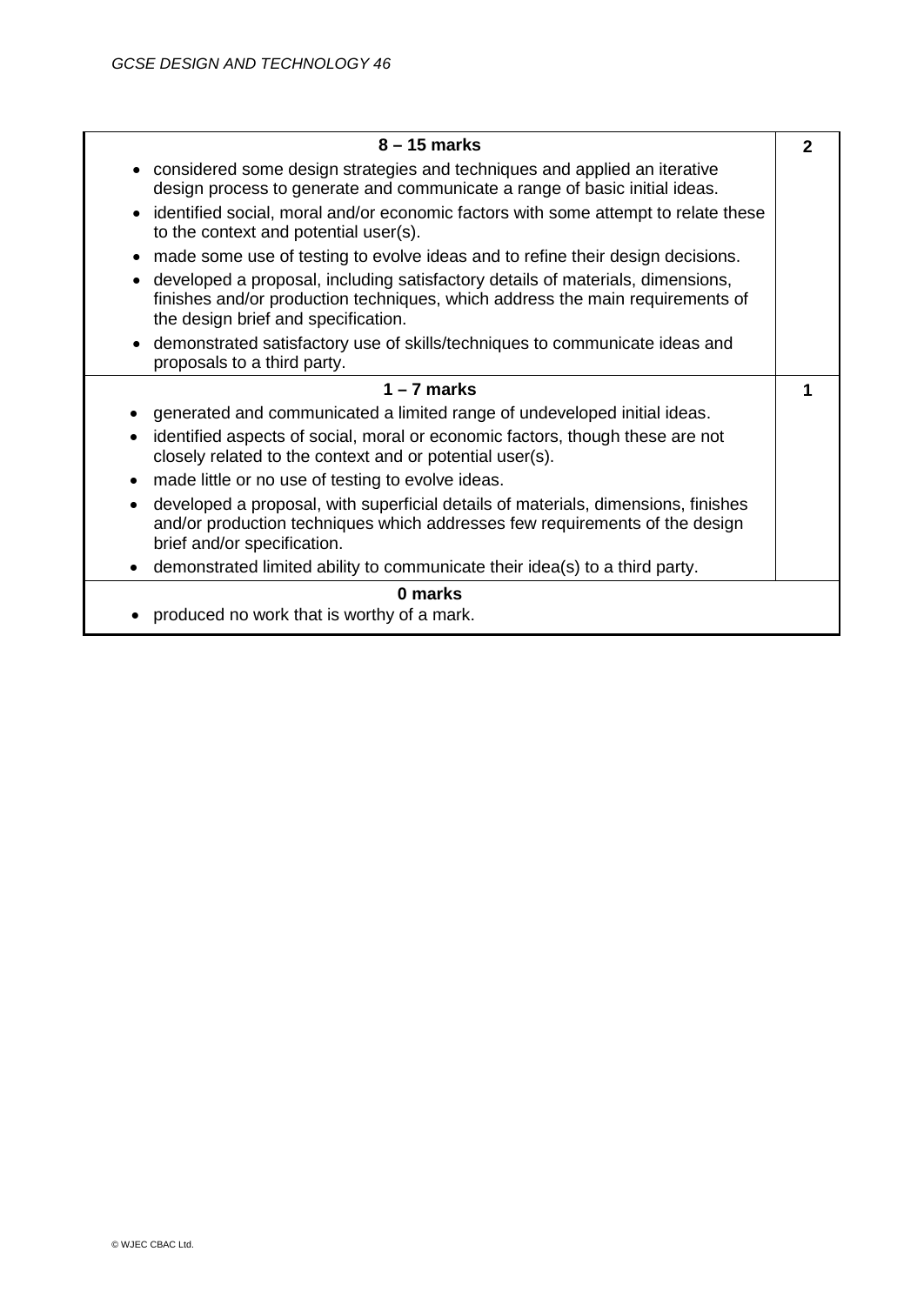| (d)<br><b>Manufacturing a prototype</b><br>[AO2] |                                                                                                                                                                                                                                                      |   |  |
|--------------------------------------------------|------------------------------------------------------------------------------------------------------------------------------------------------------------------------------------------------------------------------------------------------------|---|--|
|                                                  | The candidate has:                                                                                                                                                                                                                                   |   |  |
| $24 - 30$ marks                                  |                                                                                                                                                                                                                                                      |   |  |
|                                                  | clearly communicated comprehensive and relevant details of a logical sequence<br>$\bullet$<br>and achievable timeline for the stages of production and testing of their final<br>prototype.                                                          |   |  |
|                                                  | worked with appropriate materials and components to complete all aspects of<br>the manufacture of their prototype to a defined schedule.                                                                                                             |   |  |
|                                                  | used appropriate making skills and processes to produce a high quality<br>$\bullet$<br>functioning prototype that fully meets all requirements of the design specification<br>and is fit for purpose.                                                |   |  |
|                                                  | an excellent understanding of the working properties and performance<br>characteristics of the specified materials and, where appropriate, demonstrated<br>consideration of surface treatments/finishes.                                             |   |  |
|                                                  | selected and safely used specialist tools, appropriate techniques, processes,<br>equipment and machinery with excellent accuracy and precision to enable the<br>prototype to perform as intended and fully meet the user's requirements.             |   |  |
|                                                  | $16 - 23$ marks                                                                                                                                                                                                                                      | 3 |  |
|                                                  | communicated relevant details of a logical sequence and achievable timeline for<br>the stages of production and testing of their final prototype.                                                                                                    |   |  |
|                                                  | worked with appropriate materials and components to complete most aspects of<br>$\bullet$<br>the manufacture their prototype, generally to a defined schedule.                                                                                       |   |  |
|                                                  | used appropriate making skills and processes to produce a good quality<br>functioning prototype that generally meets most of the requirements of the<br>design specification and is fit for purpose.                                                 |   |  |
|                                                  | a good understanding of the working properties and performance characteristics<br>of the specified materials and, where appropriate, demonstrated consideration of<br>surface treatments/finishes.                                                   |   |  |
|                                                  | selected and safely used specialist tools, appropriate techniques, processes,<br>$\bullet$<br>equipment and machinery with good accuracy and precision to enable the<br>prototype to perform as intended and generally meet the user's requirements. |   |  |
|                                                  | $8 - 15$ marks                                                                                                                                                                                                                                       | 2 |  |
|                                                  | communicated details of a sequence for manufacture and testing of their final<br>prototype.                                                                                                                                                          |   |  |
|                                                  | worked with materials and components to partly complete the manufacture of<br>$\bullet$<br>their prototype, generally to a defined schedule.                                                                                                         |   |  |
|                                                  | used making skills and processes to produce a satisfactory, functioning<br>prototype that partially meets the requirements of the design specification and is<br>generally fit for purpose.                                                          |   |  |
|                                                  | a satisfactory understanding of the main working properties and performance<br>characteristics of the specified materials and, where appropriate, demonstrated<br>basic consideration of surface treatments/finishes.                                |   |  |
|                                                  | selected and safely used specialist tools, techniques, processes, equipment and<br>machinery with a fair degree of accuracy and precision, the prototype partially<br>performs as intended and meets some aspects of the user's requirements.        |   |  |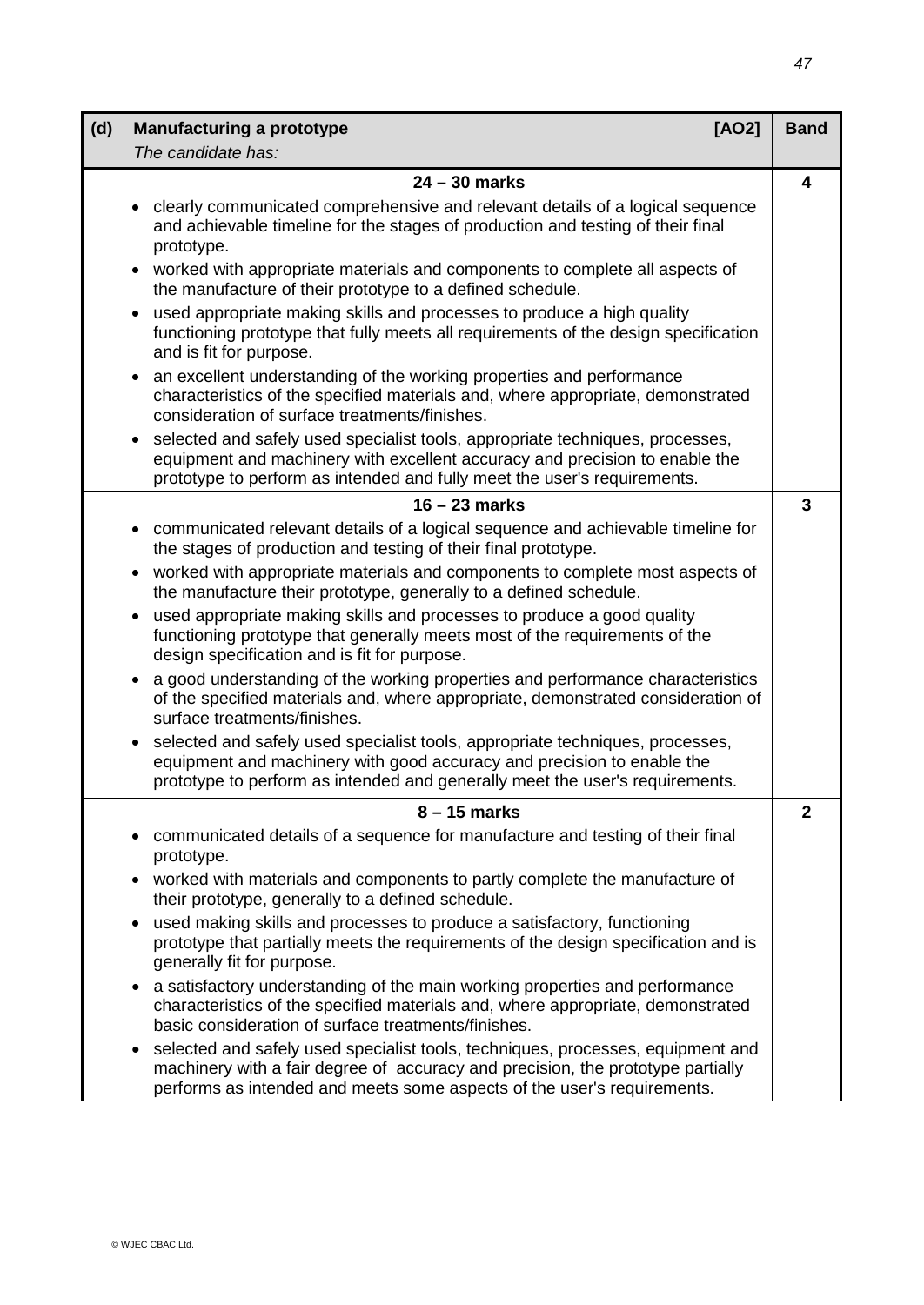| $1 - 7$ marks                                                                                                                                                                                                                                                                              |  |
|--------------------------------------------------------------------------------------------------------------------------------------------------------------------------------------------------------------------------------------------------------------------------------------------|--|
| • communicated superficial or no details of a sequence for manufacture and/or<br>testing of their final prototype.                                                                                                                                                                         |  |
| • worked with materials and components to partly complete the manufacture of<br>their prototype.                                                                                                                                                                                           |  |
| • implemented making skills and processes to produce a partially functioning<br>prototype, some aspects of which meet elements of the design specification.                                                                                                                                |  |
| a limited understanding of the working properties and/or performance<br>$\bullet$<br>characteristics of the specified materials.                                                                                                                                                           |  |
| selected and safely used specialist tools, techniques, processes, equipment and<br>$\bullet$<br>machinery with a limited degree of accuracy, the prototype only just performs or<br>is unable to perform as intended, and meets few aspects of the needs, wants<br>and values of the user. |  |
| 0 marks                                                                                                                                                                                                                                                                                    |  |
| produced no work that is worthy of a mark.<br>٠                                                                                                                                                                                                                                            |  |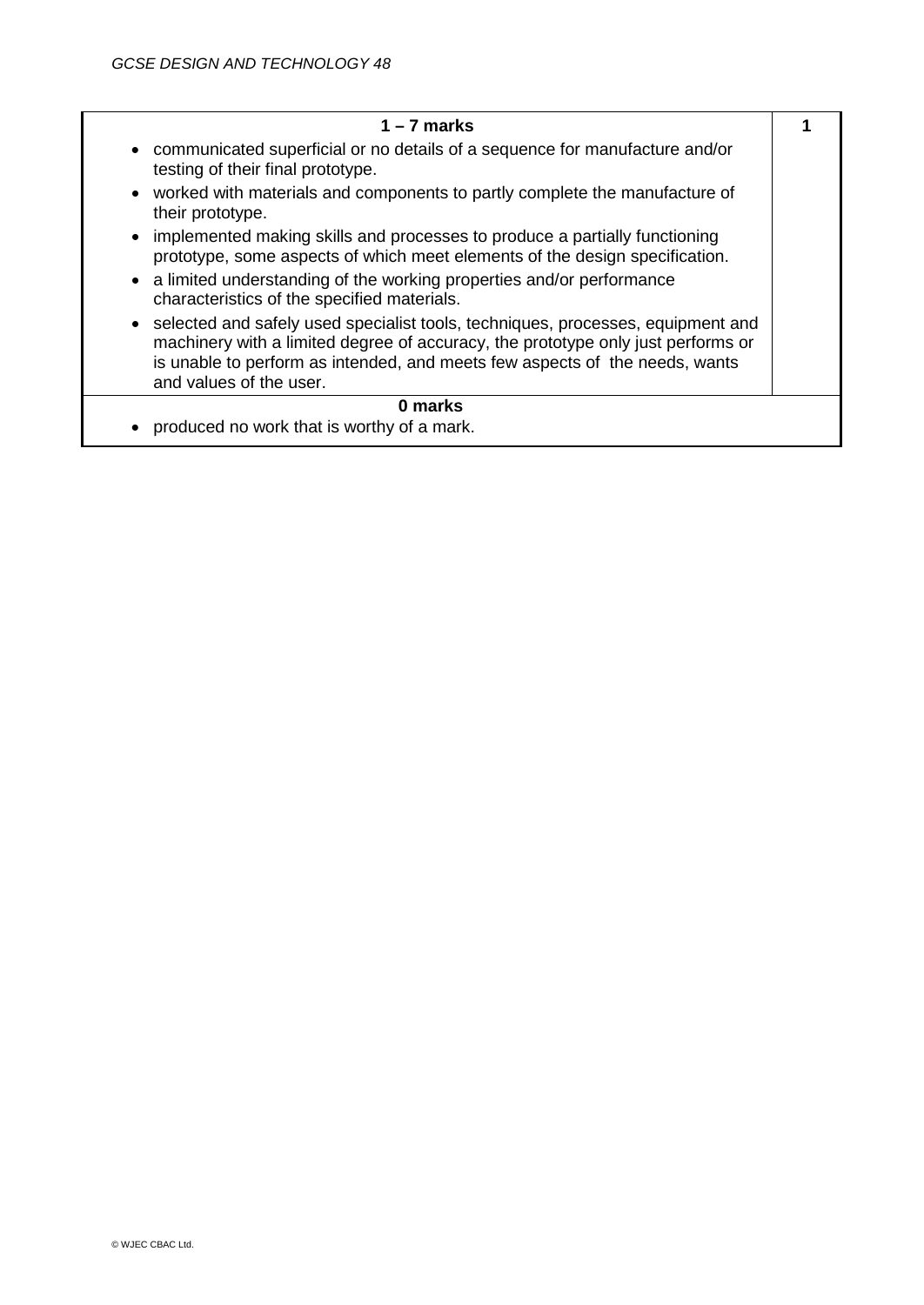| AO <sub>3</sub><br><b>Analyse and evaluate</b><br>. design decisions and outcomes, including for prototypes made by<br>themselves and others<br>. wider issues in design and technology |                                                                                                            |  |  |
|-----------------------------------------------------------------------------------------------------------------------------------------------------------------------------------------|------------------------------------------------------------------------------------------------------------|--|--|
| Definitions used in AO3                                                                                                                                                                 |                                                                                                            |  |  |
| Analyse                                                                                                                                                                                 | Deconstructing information and/or issues to find connections and provide logical<br>chain(s) of reasoning. |  |  |
| Appraising and/or making judgements with respect to information and/or issues.<br>Evaluate                                                                                              |                                                                                                            |  |  |
|                                                                                                                                                                                         | Analysis and evaluation should draw on underpinning knowledge and<br>understanding.                        |  |  |

| Analysing and evaluating design decisions and prototypes<br>[AO3]<br>(e) |                                                                                                                                                                             | <b>Band</b>             |
|--------------------------------------------------------------------------|-----------------------------------------------------------------------------------------------------------------------------------------------------------------------------|-------------------------|
|                                                                          | The candidate has:                                                                                                                                                          |                         |
|                                                                          | $16 - 20$ marks                                                                                                                                                             | $\overline{\mathbf{4}}$ |
|                                                                          | • undertaken a critical, objective analysis, evaluation and testing of their ideas and<br>decisions whilst applying iterative design processes.                             |                         |
|                                                                          | • undertaken a critical and objective evaluation and testing of their final prototype,<br>taking into account the views of potential users.                                 |                         |
|                                                                          | responded to feedback and clearly identified the potential for further<br>development of their prototype, with detailed suggestions for how modifications<br>could be made. |                         |
|                                                                          | $11 - 15$ marks                                                                                                                                                             | $\overline{3}$          |
|                                                                          | • undertaken an objective analysis, evaluation and testing of their ideas and<br>decisions whilst applying iterative design processes.                                      |                         |
|                                                                          | • undertaken an objective analysis, evaluation and testing of the final prototype,<br>with some consideration of the views of potential users.                              |                         |
|                                                                          | • responded to feedback and identified the potential for further development of<br>their prototype, suggesting how modifications could be made.                             |                         |
|                                                                          | responded to feedback and identified the potential for further development of<br>their prototype, with suggestions of how modifications could be made.                      |                         |
|                                                                          | $6 - 10$ marks                                                                                                                                                              | $\overline{2}$          |
|                                                                          | undertaken a satisfactory analysis, evaluation and/or testing of their ideas and<br>$\bullet$<br>decisions whilst applying iterative design processes.                      |                         |
|                                                                          | • undertaken a satisfactory analysis, evaluation and/or testing of their final<br>prototype, with partial consideration of the views of potential users.                    |                         |
|                                                                          | • identified the potential for some further development of their prototype, including<br>suggestions of how modifications could be made.                                    |                         |
|                                                                          | $1 - 5$ marks                                                                                                                                                               | $\mathbf 1$             |
|                                                                          | produced a superficial evaluation of their ideas and decisions.                                                                                                             |                         |
|                                                                          | produced a superficial evaluation of their final prototype.<br>$\bullet$                                                                                                    |                         |
|                                                                          | partially identified how their prototype could be modified.                                                                                                                 |                         |
|                                                                          | 0 marks<br>produced no work that is worthy of a mark.                                                                                                                       |                         |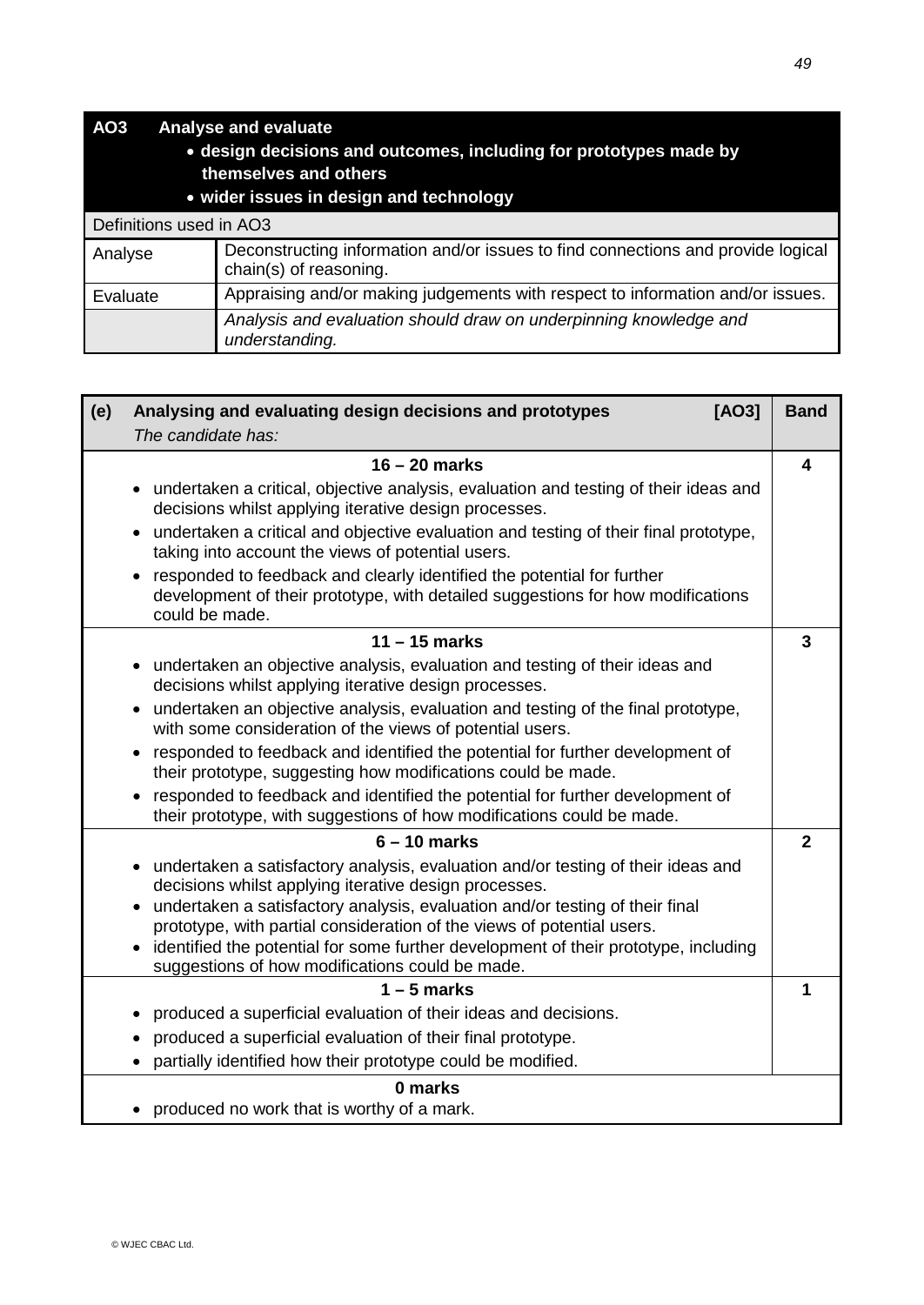# APPENDIX B

### Links to mathematics and science

Through their work in design and technology learners are required to apply relevant knowledge, skills and understanding from key stage 3 and key stage 4 courses in the sciences and mathematics.

They should use the metric and International System of Units (SI) system but also be aware that some materials and components retain the use of imperial units.

Through the assessment of their knowledge and understanding of technical principles and designing and making skills learners will be required to demonstrate an understanding of the mathematical and scientific requirements shown in the following tables. The examples in the tables below are illustrative of how the mathematical skills and scientific knowledge and skills identified could be applied in design and technology.

### **Links to mathematics**

Learners must be able to apply the following mathematical skills.

| <b>Ref</b>  | <b>Mathematical skills</b><br>requirements                        | <b>Examples of D&amp;T</b><br>applications                          | <b>Examples of specification</b><br>content                                                                                                                                                                                   |
|-------------|-------------------------------------------------------------------|---------------------------------------------------------------------|-------------------------------------------------------------------------------------------------------------------------------------------------------------------------------------------------------------------------------|
| 1           | Arithmetic and numerical computation                              |                                                                     |                                                                                                                                                                                                                               |
| a           | Recognise and use<br>expressions in decimal and<br>standard form. | Calculation of quantities<br>of materials, costs and<br>sizes.      | NEA (assessment criteria<br>$(c)$ ) – details of<br>dimensions.<br>2.1 in-depth, 4. Stock<br>forms, types and sizes in<br>order to calculate and<br>determine the quantity of<br>materials or components<br>required.         |
| b           | Use ratios, fractions and<br>percentages.                         | Scaling drawings,<br>analysing responses to<br>user questionnaires. | NEA (assessment criteria<br>$(a)$ ) – analysis of<br>information.<br>2.1 core, 7. The functions<br>of mechanical devices, to<br>produce different sorts of<br>movement, changing the<br>magnitude and direction<br>of forces. |
| $\mathbf c$ | Calculate surface area and<br>volume.                             | Determining quantities of<br>materials.                             | NEA (assessment criteria<br>$(d)$ ) – manufacturing a<br>prototype.<br>2.1 in-depth, 4. Stock<br>forms, types and sizes in<br>order to calculate and<br>determine the quantity of<br>materials or components<br>required.     |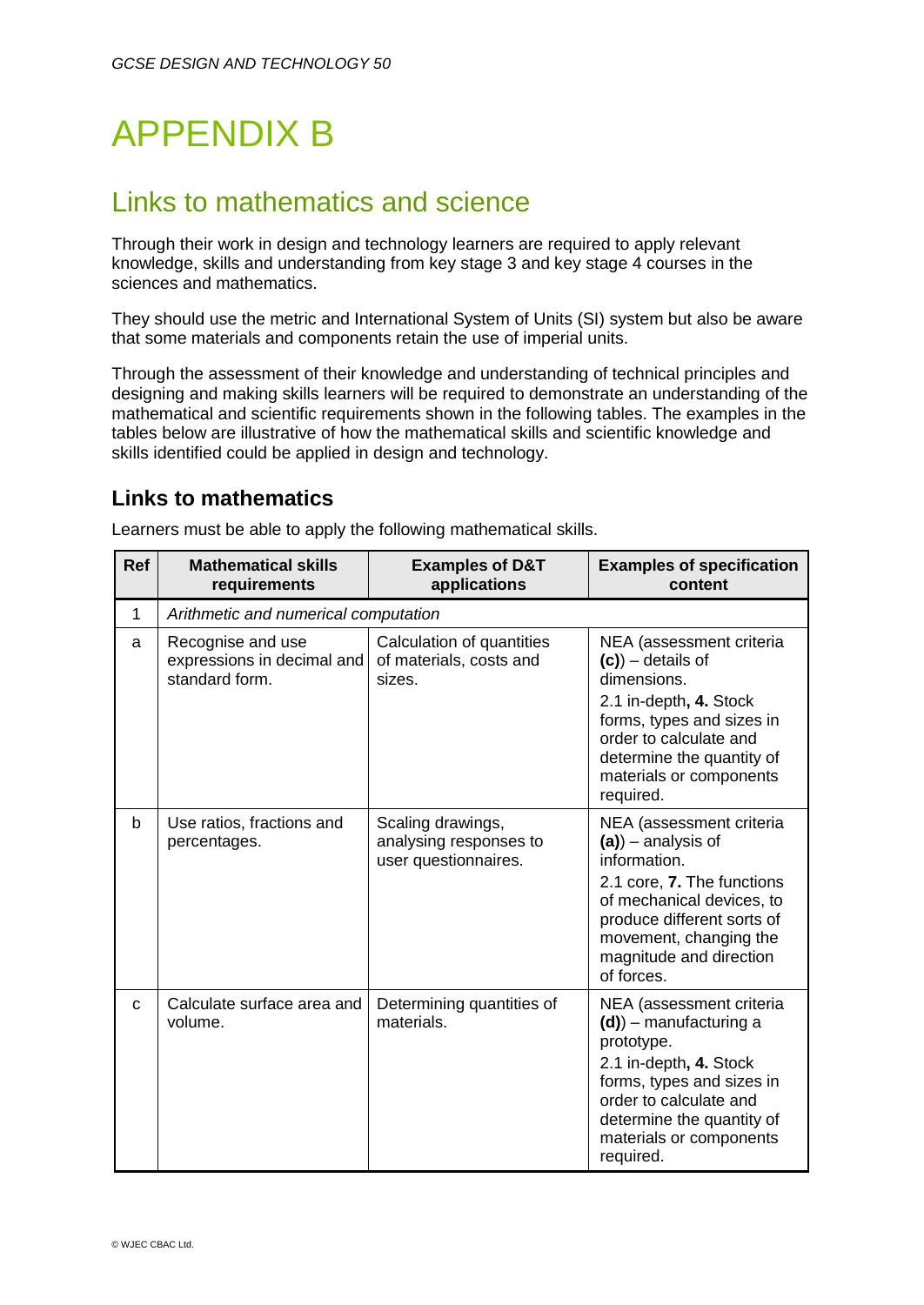| <b>Ref</b>     | <b>Mathematical skills</b><br>requirements                                                                   | <b>Examples of D&amp;T</b><br>applications                                                  | <b>Examples of specification</b><br>content                                                                                                                                                                               |
|----------------|--------------------------------------------------------------------------------------------------------------|---------------------------------------------------------------------------------------------|---------------------------------------------------------------------------------------------------------------------------------------------------------------------------------------------------------------------------|
| $\overline{2}$ | Handling data                                                                                                |                                                                                             |                                                                                                                                                                                                                           |
| a              | Presentation of data,<br>diagrams, bar charts and<br>histograms.                                             | Construct and interpret<br>frequency tables; present<br>information on design<br>decisions. | NEA (assessment criteria<br>$(c)$ ) – communicating<br>ideas and proposals to a<br>third party.                                                                                                                           |
| 3              | Graphs                                                                                                       |                                                                                             |                                                                                                                                                                                                                           |
| a              | Plot, draw and interpret<br>appropriate graphs.                                                              | Analysis and presentation<br>of performance data and<br>client survey responses.            | NEA (assessment criteria<br>$(a)$ ) – analysis of<br>information.                                                                                                                                                         |
| b              | Translate information<br>between graphical and<br>numeric form.                                              | <b>Extracting information</b><br>from technical<br>specifications.                          | NEA (assessment criteria<br>$(a)$ ) – analysis of<br>information.                                                                                                                                                         |
| 4              | Geometry and trigonometry                                                                                    |                                                                                             |                                                                                                                                                                                                                           |
| a              | Use angular measures in<br>degrees.                                                                          | Measurement and<br>marking out, creating<br>tessellated patterns.                           | NEA (assessment criteria<br>$(d)$ ) – manufacturing a<br>prototype.                                                                                                                                                       |
| $\mathsf b$    | Visualise and represent<br>2D and 3D forms including<br>two dimensional<br>representations of 3D<br>objects. | Graphic presentation of<br>design ideas and<br>communicating intentions<br>to others.       | NEA (assessment criteria<br>$(c)$ ) – communicating<br>ideas and proposals to a<br>third party.                                                                                                                           |
| $\mathbf{C}$   | Calculate areas of<br>triangles and rectangles,<br>surface areas and<br>volumes of cubes.                    | Determining the quantity<br>of materials required.                                          | NEA (assessment criteria<br>$(d)$ ) – manufacturing a<br>prototype.<br>2.1 in-depth, 4. Stock<br>forms, types and sizes in<br>order to calculate and<br>determine the quantity of<br>materials or components<br>required. |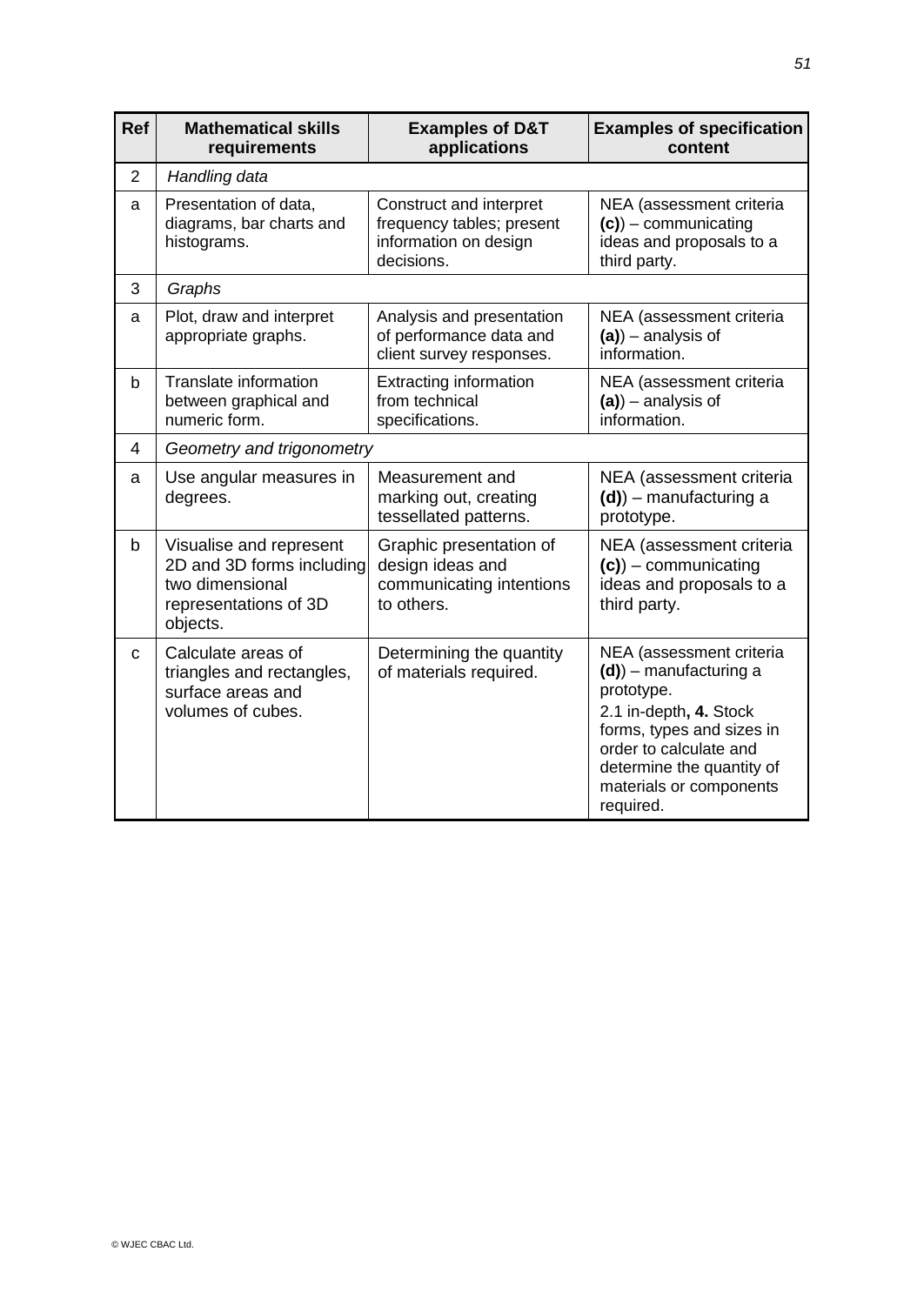### **Links to science**

Learners must be able to apply the following scientific knowledge and skills.

| <b>Ref</b> | Scientific knowledge and<br>skills requirements                                                                                                                                | <b>Examples of D&amp;T</b><br>application                                                                                                                  | <b>Examples of specification</b><br>content                                                              |
|------------|--------------------------------------------------------------------------------------------------------------------------------------------------------------------------------|------------------------------------------------------------------------------------------------------------------------------------------------------------|----------------------------------------------------------------------------------------------------------|
| 1          | Use scientific vocabulary, terminology and definitions                                                                                                                         |                                                                                                                                                            |                                                                                                          |
| a          | Quantities, units and<br>symbols.                                                                                                                                              | Appropriate use of<br>scientific terms when<br>developing a design<br>brief and specifications.                                                            | NEA (assessment<br>criteria $(b)$ ) – developing<br>a design brief and<br>specification.                 |
| b          | SI units (e.g. kg, g, mg;<br>km, m, mm; kJ, J),<br>prefixes and powers of<br>ten for orders of<br>magnitude (e.g. tera,<br>giga, mega, kilo, centi,<br>milli, micro and nano). | Calculation of quantities,<br>measurement of<br>materials and selection<br>of components.                                                                  | NEA (assessment<br>criteria $(d)$ ) –<br>manufacturing a<br>prototype.                                   |
| C          | Metals and non-metals<br>and the differences<br>between them, on the<br>basis of their<br>characteristic physical<br>and chemical properties.                                  | Classification of the<br>types and properties of a<br>range of materials.                                                                                  | technical principles -<br>core knowledge and<br>understanding -<br>materials (sections 8 to<br>$12$ ).   |
| 2          | Life cycle assessment and recycling                                                                                                                                            |                                                                                                                                                            |                                                                                                          |
| a          | The basic principles in<br>carrying out a life- cycle<br>assessment of a material<br>or product.                                                                               | Selection of materials<br>and components based<br>on ethical factors, taking<br>into consideration the<br>ecological and social<br>footprint of materials. | technical principles - in-<br>depth knowledge and<br>understanding (section 2<br>in all material areas). |